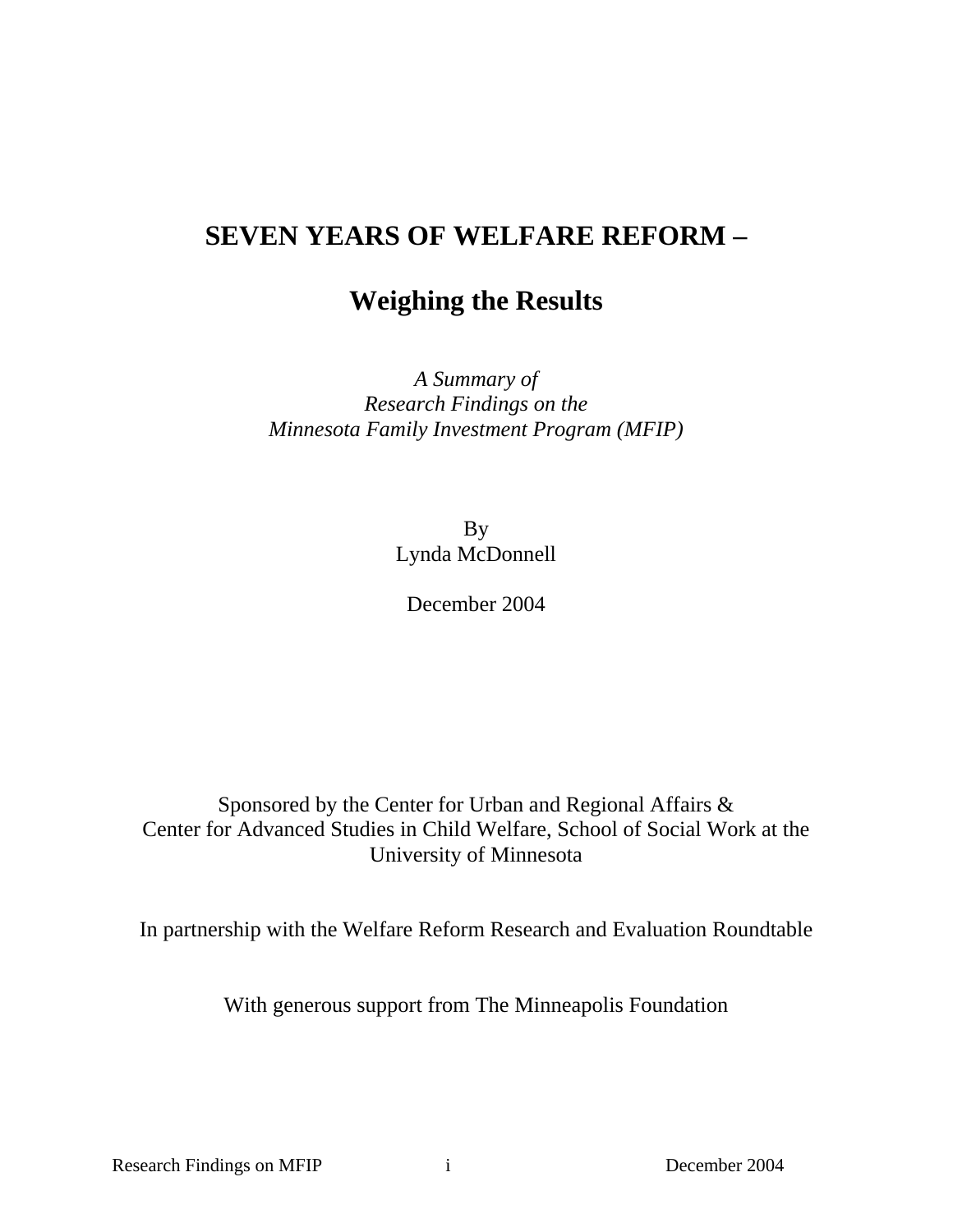# **SEVEN YEARS OF WELFARE REFORM – Weighing the Results**

A Summary of Research Findings on the Minnesota Family Investment Program (MFIP)

by

### Lynda McDonnell

### Regents of the University of Minnesota ©2004

This report was prepared for the University of Minnesota's Center for Urban and Regional Affairs and the Center for Advanced Studies in Child Welfare, School of Social Work (CASCW), with generous funding from The Minneapolis Foundation.

For more information about this report, contact:

Center for Advanced Studies in Child Welfare (CASCW) School of Social Work University of Minnesota 205 Peters Hall 1404 Gortner Avenue St. Paul, Minnesota 55108

> Phone: (612) 6254-4231 Fax: (612) 624-3744 Website: http://2ssw.che.umn.edu/cascw/

ACKNOWLEDGMENTS

This report was written in consultation with the Welfare Reform Research and Evaluation Roundtable and its designated editorial board.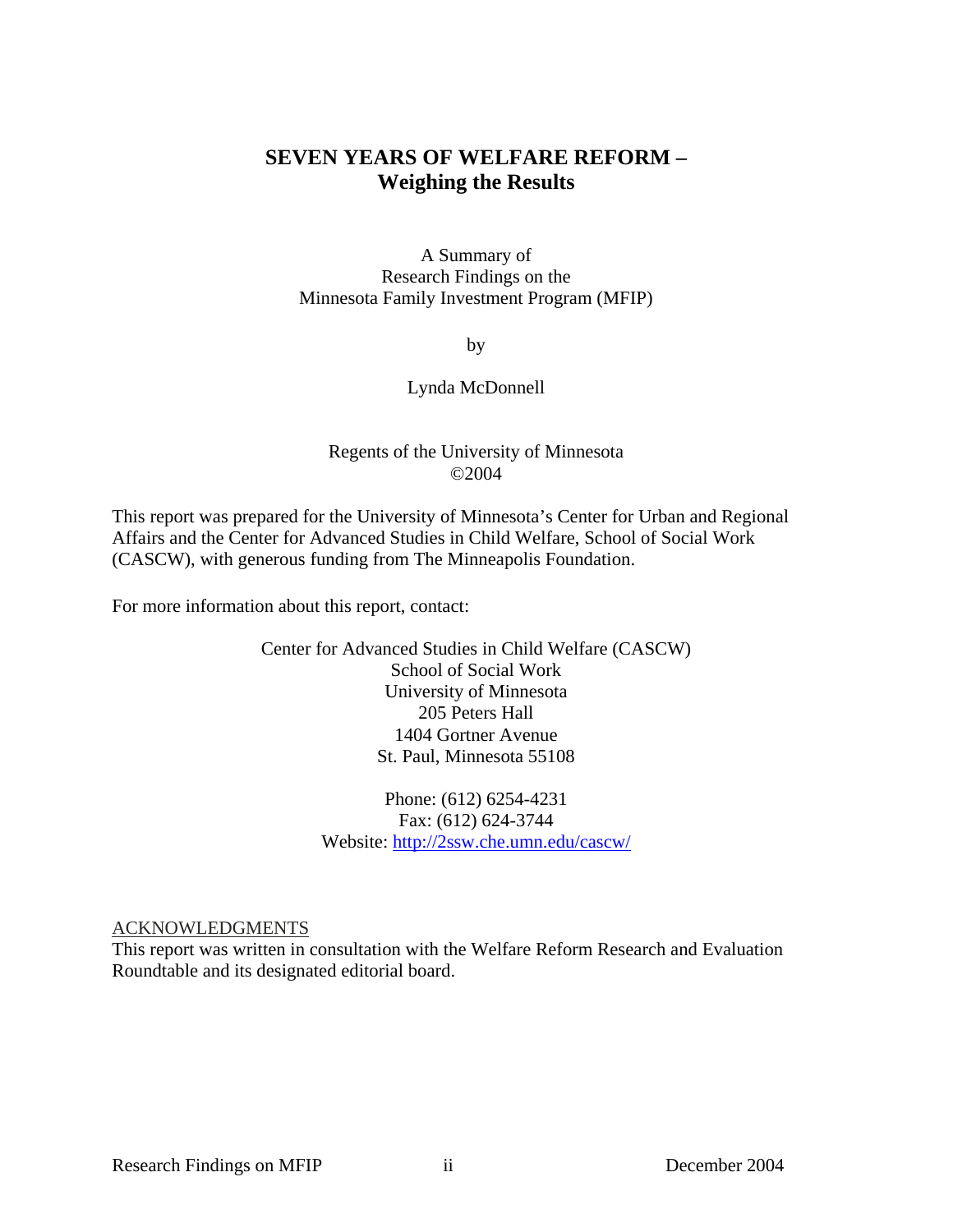# **SEVEN YEARS OF WELFARE REFORM – Weighing the Results**

# Table of Contents

## **Executive Summary**

- **I. Introduction**
- **II. The 1996 Federal Welfare Reform Legislation**
- **III. Minnesota's Early Efforts at Welfare Reform**
- **IV. Measuring MFIP Success**
- **V. FINDING 1: MFIP has been most successful in helping suburban or rural parents who have more education, older children, better access to reliable transportation, and other strengths.** 
	- Economic Outcomes from the State's Longitudinal Study
	- MFIP Work Outcomes Vary By Race/Ethnicity
	- Testing a Diversion Strategy for Targeted Job Seekers: The Temporary Assistance to Families Program (TAF)
- **VI. FINDING 2: Although MFIP is helping many parents to find work, the jobs tend to offer low wages, few benefits, little opportunity for wage growth, and/or only parttime work.** 
	- Even Though Working, Many Families Struggle to Make Ends Meet
	- Families See the Benefit of Working, Despite Low Wages
	- Many Workers Lack Health Care
	- Access to Child Care Remains an Issue
	- Reliable Transportation Needed to Connect Workers with Jobs
	- High Rents and Low Wages Create Housing Instability
	- Labor Market Realities Affect MFIP Employment and Outcomes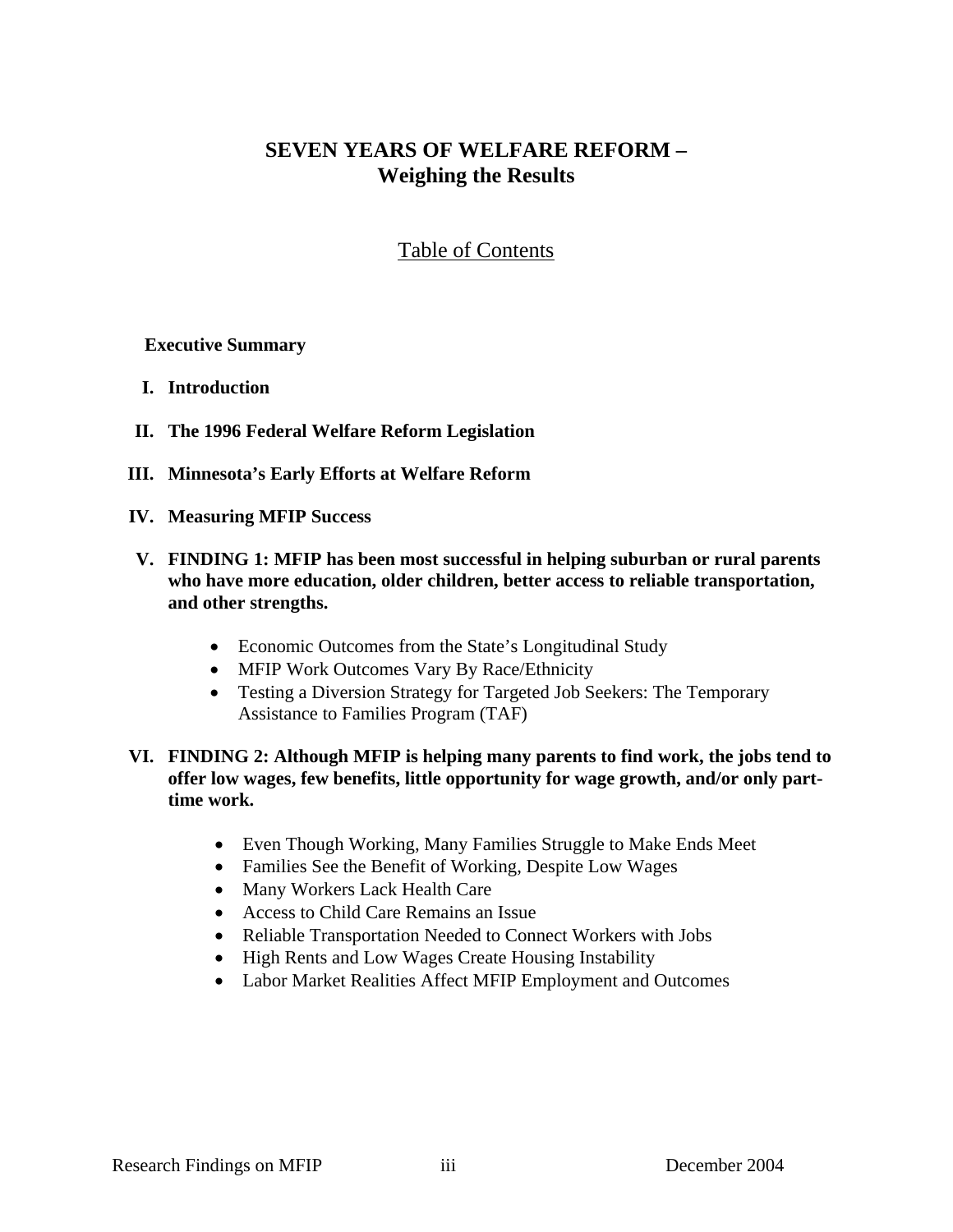# **VII. FINDING 3: MFIP has been least successful in helping parents who have significant health impairments, learning disabilities or low IQ, or children with significant health impairments to find jobs and leave MFIP.**

- Families with the Most Barriers to Work are Sanctioned for "Noncompliance"
- Racial Disparities in Sanctions
- Families Who Left MFIP Due to Time Limits Have Numerous Barriers to Employment, Including Significant Health Issues
- Most Families Who Extended Beyond the 60-Month Federal Time Limits Had Serious Health Conditions that Interfered with Their Ability to Work
- Racial Disparities in MFIP Time Limits
- Research Provides Insights on Successful Strategies for Working with Families Who Have Multiple Barriers
	- i. In-Depth Assessments and Home Visits
	- ii. Aggressive Sanctions and Intensive Outreach
	- iii. Mentors and Understanding Employers
	- iv. Transitional Jobs

## **VIII. Conclusion**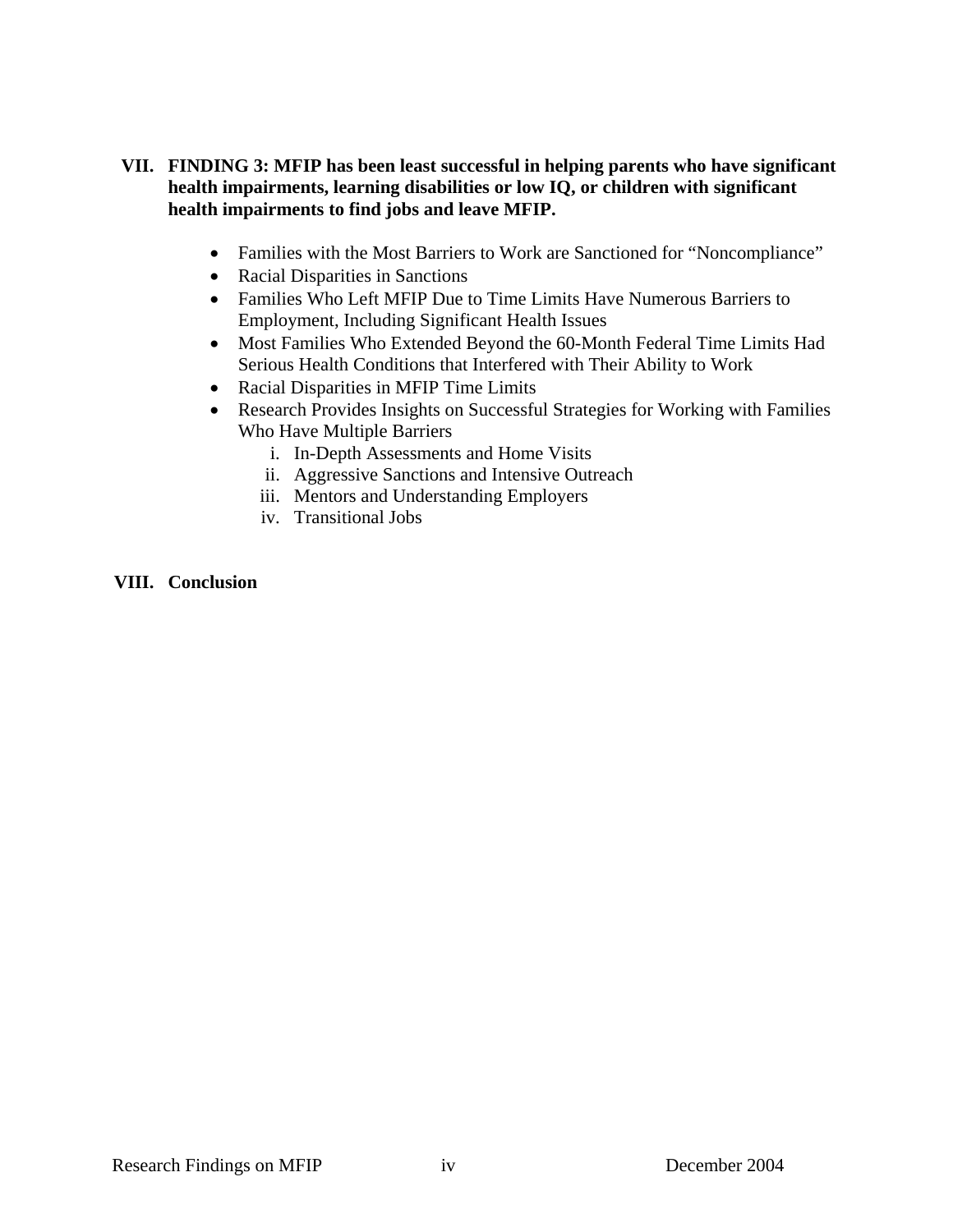# **SEVEN YEARS OF WELFARE REFORM IN MINNESOTA Executive Summary**

In the seven years since Minnesota's version of federal welfare reform took effect statewide, more than 50 research studies have looked at one central question from many different angles:

How well has Minnesota's welfare-to-work system succeeded?

By emphasizing employment and time limits on cash assistance, the Minnesota Family Investment Program (MFIP) has shown considerable success at moving many poor parents – primarily single mothers – into jobs and helping them raise their incomes modestly above the federal poverty guideline. Most families leave MFIP initially within 12 to 18 months. The state's welfare caseload fell nearly 19 percent between 1997 and 2003.

More than half of MFIP recipients are successful within one year, as measured by the state's "Self-support Index," and 70 percent are successful three years later. The "Self-support Index" counts welfare participants as successful if they are working 30 or more hours per week or are no longer receiving MFIP cash assistance.

Three years into the state's longitudinal study that tracks a large sample of welfare families for five years, 40 percent of recipients were working and off MFIP, while another 19 percent were working but earning little enough to still qualify for some cash assistance.



On average, this most successful 40 percent of families were living at 1.7 times the federal poverty guideline. And 12 percent had family income of at least twice the federal poverty level, an important milestone for financial stability. (In 2004, the federal poverty guideline for a family of three was \$15,670; 170 percent equaled \$26,639 for a three-person family. Eligibility for MFIP cash benefits phases out at 115 percent of the federal poverty guideline, or \$18,020 for a three-person family.)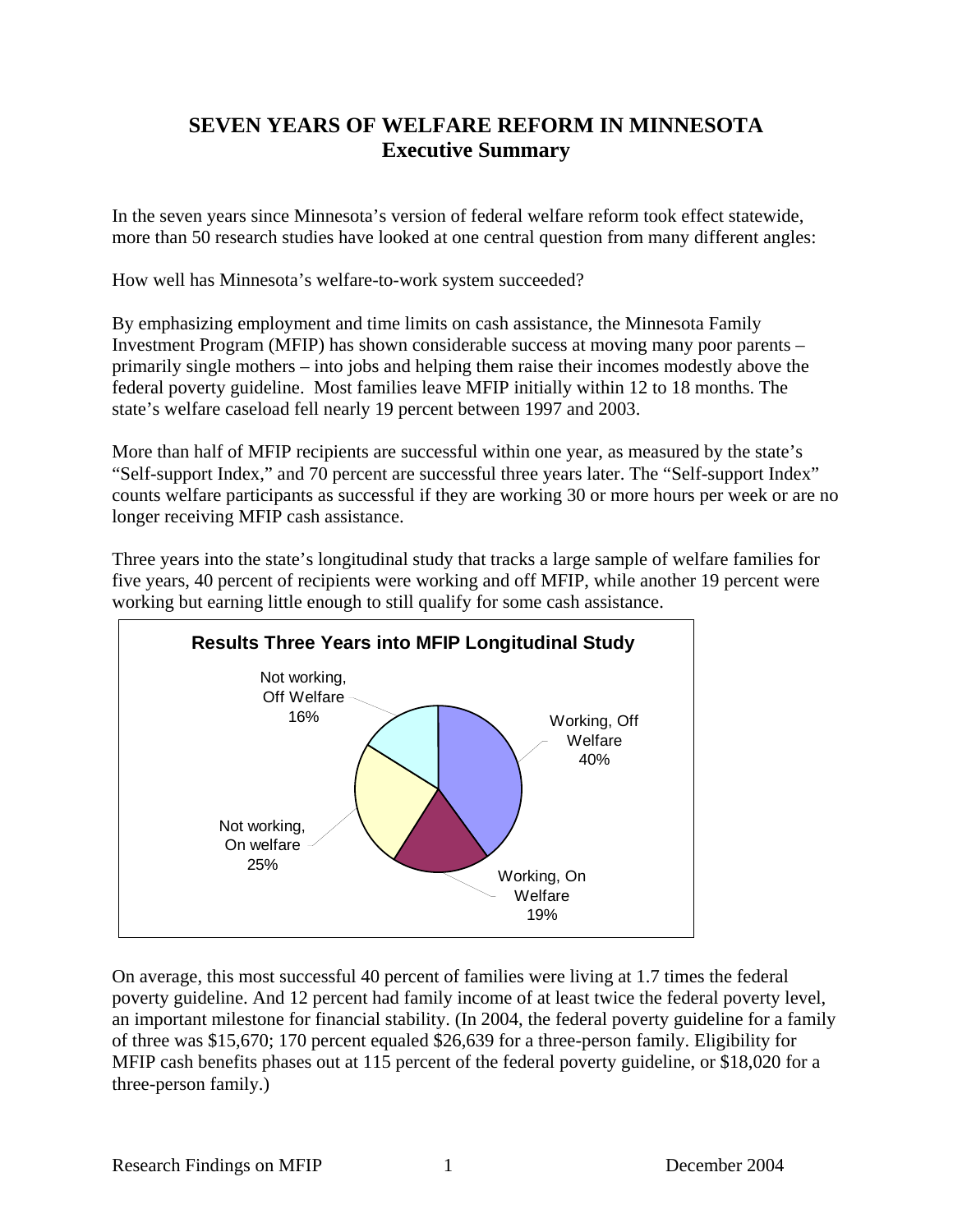

On the other hand, most of the jobs offer low wages, few benefits, part-time hours and little opportunity for wage growth. Due to MFIP's work emphasis, education and training opportunities that might help workers raise their skills and income are extremely limited. As a result, despite extensive work, many families who leave MFIP continue to rely on government programs for food support, health care, child care and other essentials. About one-third of families return to MFIP after a crisis or for more help in finding or keeping a job.

Important questions remain to be answered. We know very little from Minnesota research about how parent-focused welfare-to-work efforts affect children, or about what policies might be effective to discourage teenage pregnancy and encourage or sustain marriage among low-income adults.

Major challenges face Minnesota's low-income families, policy-makers, and all Minnesotans as we aim to help welfare parents support their families through work

Across several settings and using diverse methodologies, the research studies reviewed for this report generally found that:

# **1. MFIP has been** *most successful* **in helping suburban or rural parents who have more education, few personal challenges, older children, better access to reliable transportation, and other strengths.**

Not surprisingly, the fewer barriers-- adverse circumstances or conditions -- an MFIP participant faces, the easier it is to find work and earn enough to leave welfare. The most successful group of families, those able to leave the program due to employment, had the fewest serious personal or family challenges, on average. These challenges include transportation problems, health conditions that prevent or interfere with work, depression, involvement with child protective services, or caring for a child with special needs.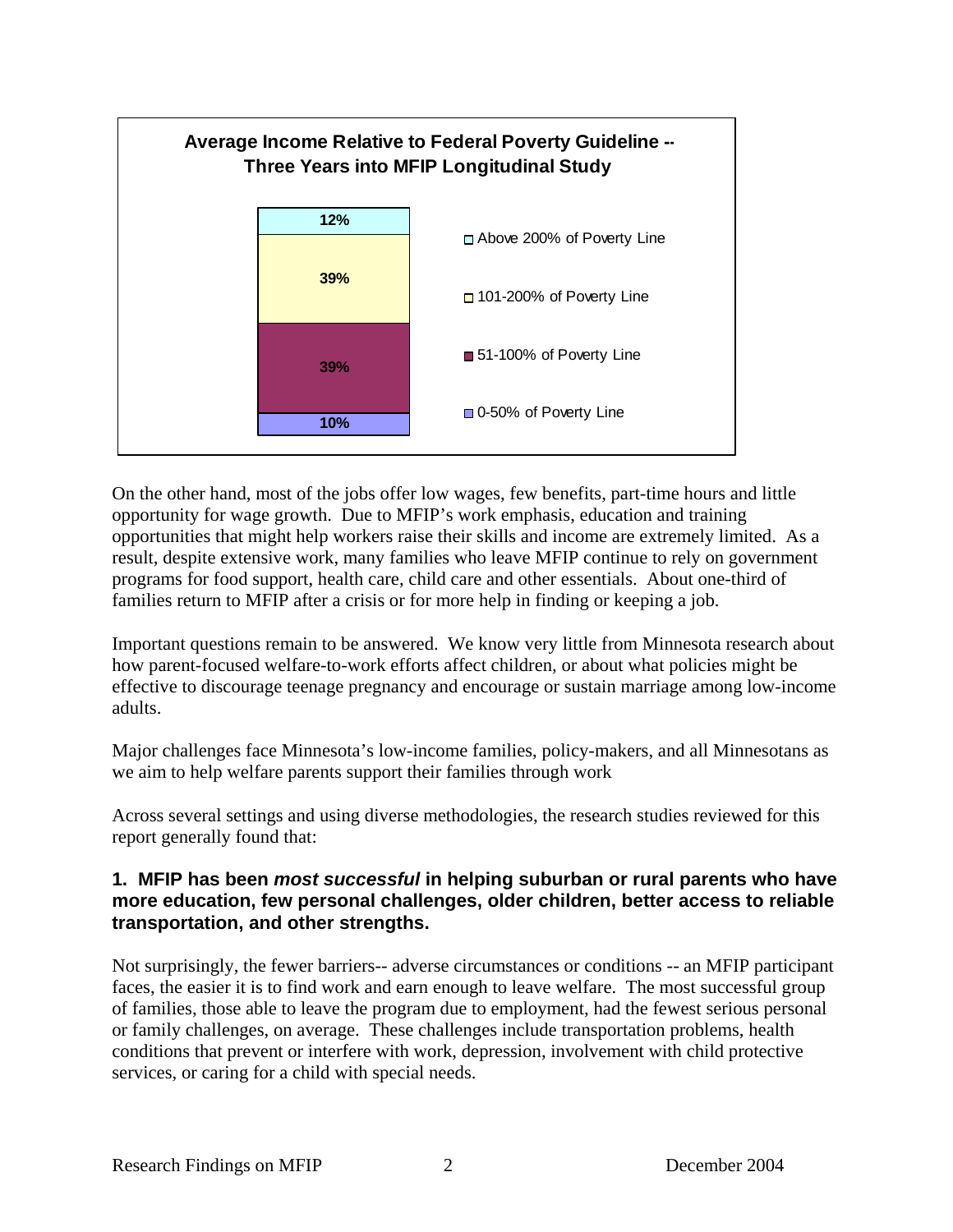Several studies corroborate that those leaving MFIP for work were more likely to have completed high school, more likely to be living with the other parent of the household, and less likely to have young children. A study conducted in Hennepin County found that residential stability was strongly related to employment. In other words, the fewer residences a participant lived in, the more months they were likely to have worked. This strong relationship between housing stability and employment success had also been found in the MFIP field trials.

# **2. Although MFIP is helping many parents to find work, the jobs tend to offer low wages, few benefits, little opportunity for wage growth, and/or only part-time work.**

A recurrent finding in Minnesota studies is that the transition from "welfare poor" to "working poor" often makes little difference in a family's financial stability. Working families, regardless of whether they still receive cash assistance from MFIP, often remain at or near poverty. Nearly one in five of the longitudinal study's "working leavers" still lived at or below the poverty guideline.

One reason is that Minnesota adults who leave welfare for work are concentrated in low-wage industries and have little wage growth, even with significant years of work experience. Studies also consistently show other, related problems for families that have succeeded on MFIP's work and exit measures - especially gaps in health care coverage, unstable housing, unreliable transportation, and difficulty finding and paying for child care.

For example, 30 percent of long-term MFIP recipients were uninsured when they left the state's public assistance program. And transportation was found over and over again to be a major problem for current and former MFIP recipients alike. Low wages make it difficult to buy reliable cars, and lack of reliable transportation makes it hard to find and retain jobs - especially in rural areas.

# **3. MFIP has been** *least successful* **in helping parents who have significant health impairments, learning disabilities or low IQ, or children with significant health impairments to find jobs and leave MFIP.**

As families with fewer barriers and brighter prospects leave welfare, the adults who continue to participate in MFIP tend to have a diverse and daunting array of barriers to finding or keeping a job. In the state's longitudinal study, 19 percent of recipients were unemployed during the entire third year of the study--one indicator of a population with multiple, persistent barriers to selfsufficiency: serious mental and physical health problems, learning disability, or low IQ; and some have children with serious health problems.

State analysts have stressed that the work emphasis of welfare reform makes it imperative to identify and treat serious work barriers as soon as possible. But many counties and communities that serve the hard-to-employ lack the resources – developmental disability, rehabilitation, mental health and child welfare systems – to address the complex barriers of participants who need more intensive and specialized help.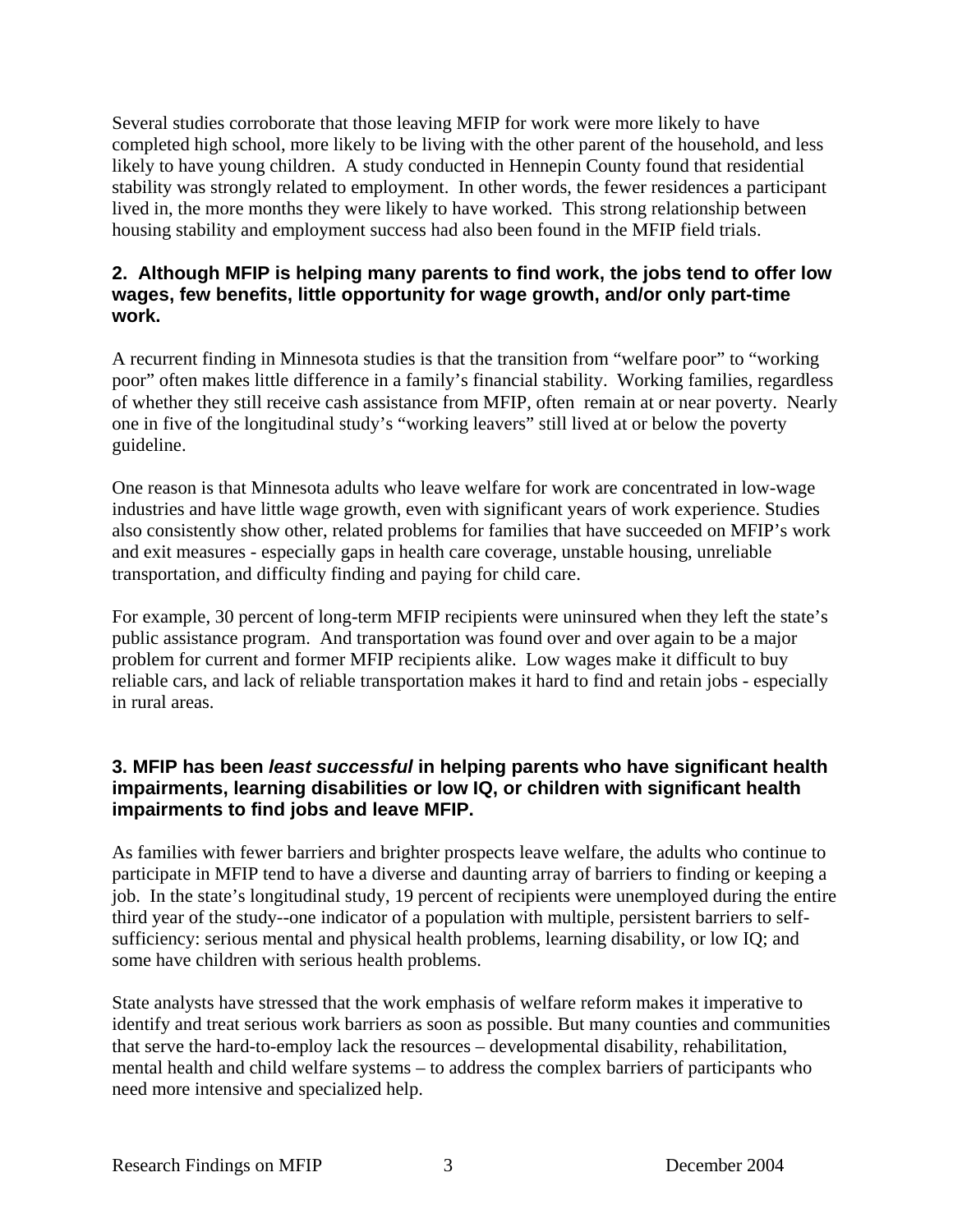A range of studies show that MFIP recipients with multiple, serious work barriers are less likely to find jobs, more likely to lose cash assistance because of sanctions for program noncompliance, and more likely to exhaust their 60 months of eligibility for federal cash assistance than families with few barriers. Most of these families are living in deep poverty: State researchers found that participants who were on MFIP and not working after three years were living on average at 68 percent of the federal poverty guideline. The studies make clear that this group, whose employment status hasn't changed significantly despite MFIP's incentives and penalties, has the greatest need and poses the greatest challenges for the state's welfare-to-work system and policymakers.

The roundtable report highlights successful strategies for addressing these challenges, including:

- Temporary, subsidized jobs in closely supervised and supportive settings for people with serious employment barriers. Such transitional jobs have proven effective at helping participants find unsubsidized jobs in the private sector.
- Help in short-term crises for people with relatively few employment barriers, including more intense casework and generous cash benefits to resolve the crisis.
- Business loans to child-care providers and co-locating Head Start programs and child care centers to improve the supply and convenience of child-care slots for working parents.
- Projects that help individuals buy and maintain cars. Access to a reliable car is a key predictor for successful exit from welfare.

# **4. American Indian and African American welfare participants do not succeed as well in MFIP as immigrant or other racial groups.**

African American and American Indian participants fare worse than other racial/ethnic or immigrant groups on MFIP's main performance measure, the Self-support Index. Furthermore, African American and American Indian participants receive a disproportionate number of financial penalties and more likely than other groups to lose MFIP benefits due to time limits.

Focus group studies conducted with participants and welfare providers from several communities of color found evidence that participants in these communities have higher levels of employment barriers and are more likely to experience discrimination in the labor market. Minority MFIP recipients also described rude and demeaning treatment and asserted that job counselors withheld information and resources that could help them.

Recommendations from these studies ranged from early and more intensive assessment of barriers to employment to decreased worker caseloads and improvements in the cultural competency and racial composition of welfare and employment services personnel.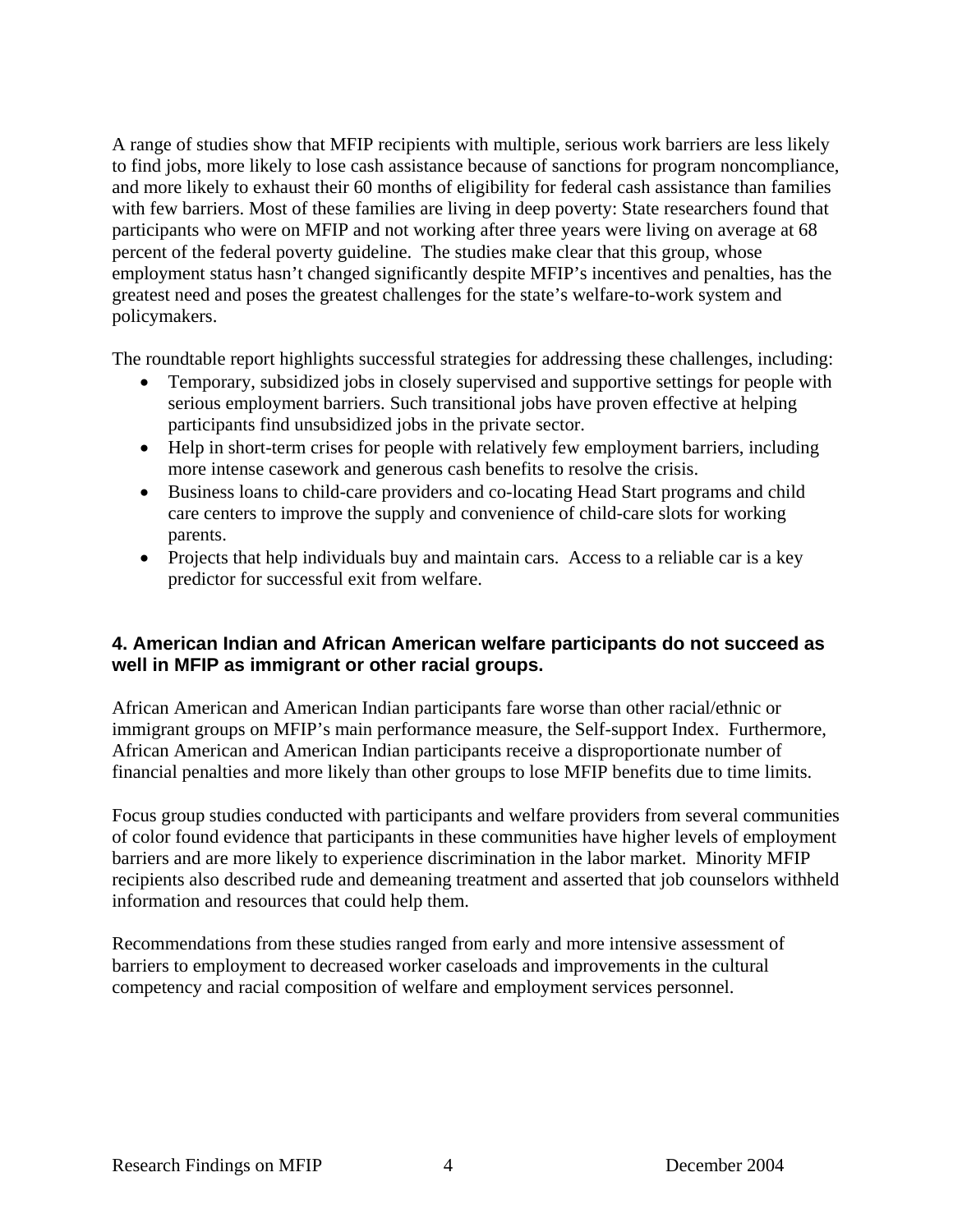# **SEVEN YEARS OF WELFARE REFORM – Weighing the Results**

# **I. Introduction**

In 1996, Congress approved sweeping federal policy changes to the safety net and job training system for poor families, particularly women and children. President Bill Clinton's campaign promise to "end welfare as we know it" was fulfilled when a new policy, Temporary Aid to Needy Families (TANF), replaced the Aid to Families with Dependent Children (AFDC) program. With the passage of TANF, states now have more discretion in designing a welfare-towork program, something that AFDC did not allow for.

In 1997, after several years of an experimental pilot project, state lawmakers approved the Minnesota Family Investment Program (MFIP) as Minnesota's welfare reform program. Since then, more than 50 reports and studies by an array of researchers have examined how successful Minnesota's welfare-to-work program has been in helping parents find jobs and leave MFIP. The studies have explored questions such as who is working and how much they earn, who has trouble finding or keeping a job and why, and what strategies have shown promise in helping job seekers of varying skills and educational backgrounds.

In 2003, more than a dozen researchers began meeting informally as the Welfare Reform Research and Evaluation Roundtable to share research findings and ideas for future projects related to Minnesota's welfare-to-work efforts. A main priority of the group was to review the existing studies and summarize the key findings so that policymakers, business leaders and the public can better understand the successes and challenges experienced in helping welfare parents support their families through work. With sponsorship from the University of Minnesota and funding from The Minneapolis Foundation, the group hired a writer to summarize the key research findings that have emerged in Minnesota.

Eight years after Congress changed the federal welfare law and seven years after the Minnesota Legislature changed the state's welfare law, the central question is: How well has MFIP worked?

As one might expect for a large program involving tens of thousands of poor families throughout the state, the answer is complex. The studies make clear that welfare reform has taken hold in Minnesota: Job counselors, not financial eligibility workers, are the main contact for MFIP parents. Most families seeking help from MFIP leave welfare within 12-18 months, although many return for additional help in supporting their families through work.

In general, across several settings and using diverse methodologies, the studies have found that:

- MFIP has been *most successful* in helping parents who have more education, fewer and older children, access to reliable transportation and other strengths.
- Although MFIP is helping many parents find work, the jobs tend to offer low wages, few benefits, little opportunity for wage growth and part-time hours. As a result, many working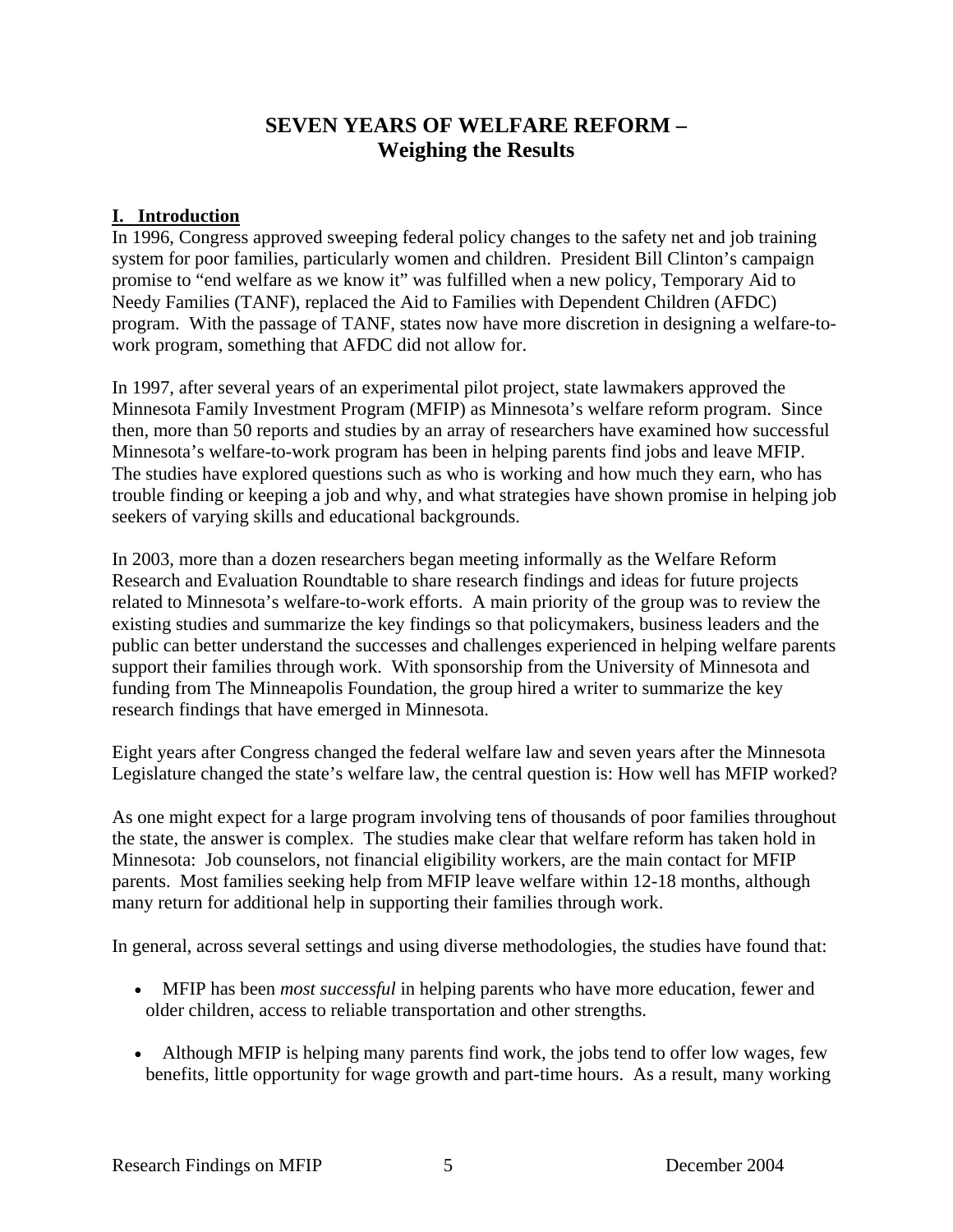families struggle to make ends meet and continue to rely on public programs for food support, health care, child care and other essentials.

- MFIP has been *least successful* in helping parents who have significant mental and physical health impairments, learning disabilities or low IQ, or children with significant health impairments.
- Native American and African American welfare families receive a disproportionate number of penalties and lose MFIP benefits due to time limits at higher rates than other racial groups. At the same time, MFIP is less successful in helping them find jobs and exiting MFIP than whites.

This paper provides a brief overview of the changes in the federal welfare program as well as Minnesota's efforts at welfare reform, presents ways that state policymakers measure "success" under MFIP, and discusses the research findings that stand out most strongly from a review of the studies.

# **II. The 1996 Federal Welfare Reform Legislation**

Under the federal welfare reform legislation of 1996, TANF replaced the old welfare program known as Aid to Families with Dependent Children (AFDC). On every major point, the policies differ dramatically. Where AFDC guaranteed cash assistance to the poorest families with children under 18, TANF sets a 60-month lifetime limit on receiving federal cash assistance. Where AFDC often discouraged work, TANF insists on it. Where AFDC focused on financial eligibility, TANF requires active, ongoing efforts to find and retain jobs. While federal welfare payments to states increased as their AFDC cases rose, TANF provides block grants that do not change with the caseload. In short, the goal of TANF is to help parents attach quickly to the labor market by providing time-limited cash assistance and employment services to poor parents with children.

 Any discussion of welfare reform would be incomplete without acknowledging the robust economic conditions that co-existed with the passage of the new federal welfare program. TANF became law as the country enjoyed the longest and most sustained economic boom in American history, creating a need for workers. At the same time, other measures that reinforced the work incentives of welfare reform, including an expansion of the earned income tax credit, were put in place.

### **Highlights of TANF:**

1. Most parents must work as soon as they are job ready or no later than two years after coming on assistance; states can require work much sooner, and many do – including Minnesota.

2. Single parents are required to participate in work activities for at least 30 hours per week.

3. Failure to participate in work requirements can result in a reduction or termination of benefits.

4. Federal cash assistance is limited to 60 months over a lifetime.

In Minnesota, state business leaders and economists were documenting the severe labor shortage facing Minnesota over the coming decades, a trend that was occurring nationally as well.<sup>1</sup> The

1

<sup>&</sup>lt;sup>1</sup> Gary Cunningham and Steve Keefe, *Help Wanted -- More Opportunities Than People* (Minneapolis: Citizens League Research Report, November 1998). Available at http://www.citizensleague.net/html/issues\_reports.html.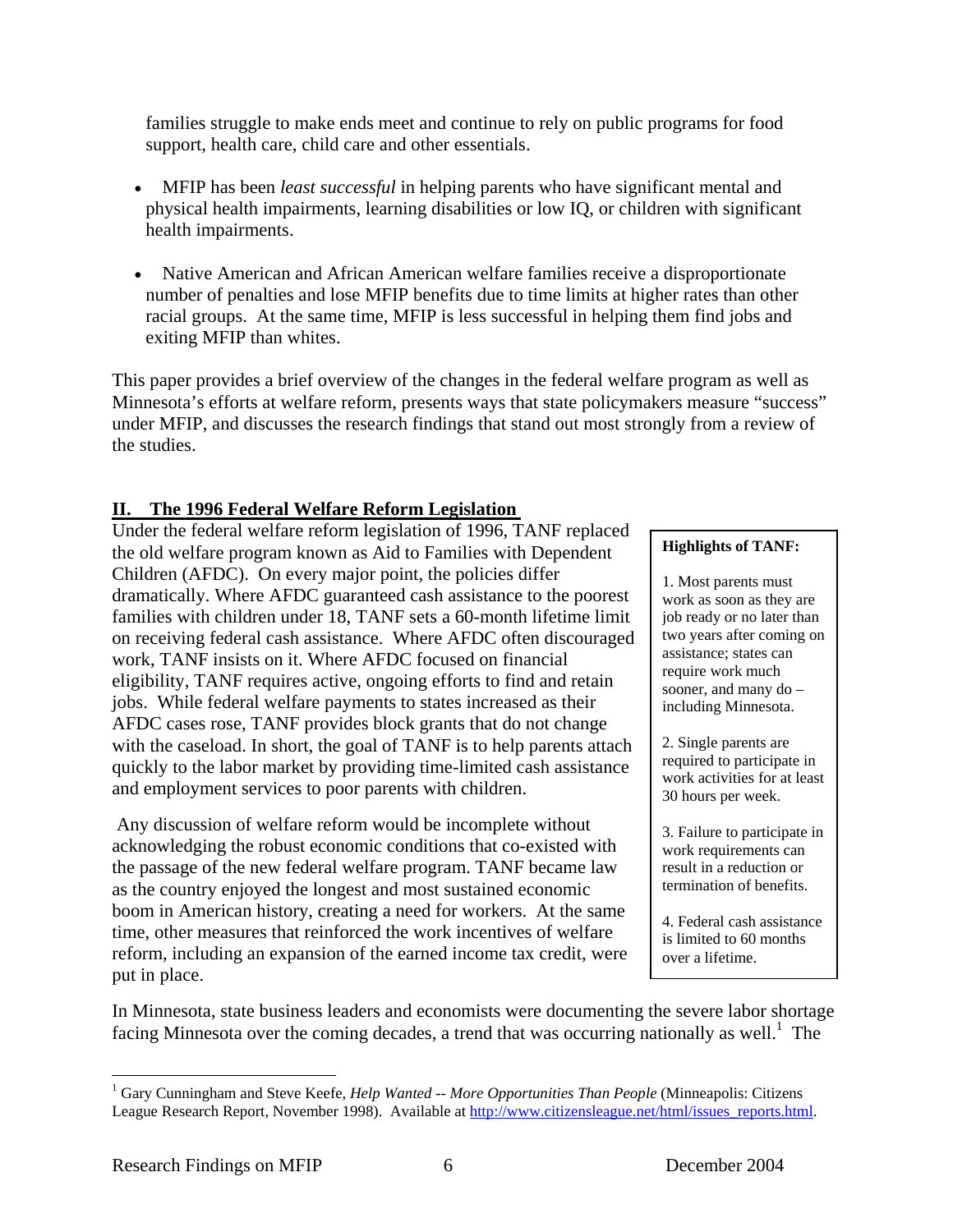labor need was in low-wage jobs that offered little opportunity for advancement and wage growth.<sup>2</sup> In the late 1990s, unemployment rates fell and TANF caseloads declined as low-skill workers found jobs in a robust economy, suggesting a strong relationship between welfare reform and the economy.

# **III. Minnesota's Early Efforts at Welfare Reform**

Even before TANF replaced AFDC, Minnesota had begun the work of welfare reform by crafting demonstration projects and receiving program waivers from the federal government to experiment with a different way of helping parents support their families through work.

In 1994, Minnesota launched MFIP as a pilot project in seven counties. The MFIP pilot was a major welfare reform initiative aimed at encouraging work, alleviating poverty and reducing welfare dependency. Key elements of the pilot were to increase cash assistance for families and to allow for smaller caseloads so that county employment staff could work more closely with families seeking to find or keep a job.

The pilot used control groups, with families randomly assigned to MFIP or to AFDC, and employed a national research firm to study how the two groups fared over time. For long-term, single parent welfare families, the MFIP pilot significantly increased employment, income and child well-being. Key outcomes from the pilot include:<sup>3</sup>

- substantial and enduring increases in employment and earnings for MFIP families compared to the AFDC group. In an average quarter, half of MFIP parents worked compared to 37 percent of AFDC parents
- higher earnings. MFIP parents' earnings were 23 percent higher on average and were more likely to rise above the poverty line
- more uninterrupted health coverage
- increased marriage among MFIP parents
- reductions in mothers' risk of depression and reported incidence of domestic abuse
- higher well-being of young school-aged children, who showed less problem behavior and better performance in school
- longer stays on welfare. Because the MFIP pilot was designed to provide some cash assistance until families' earnings lifted them to 140 percent of the federal poverty level, average welfare stays were longer than for families on AFDC.

With the passage of TANF, states received a great deal of discretion in designing a welfare-towork program without having to request waivers. In 1997, Minnesota lawmakers expanded the MFIP pilot project into a statewide program. Lawmakers made some changes to MFIP when it was enacted statewide (staff caseloads were generally higher and cash assistance now ends when family income reaches 115 percent of the federal poverty guideline). Yet the program retained the core goals of the pilot project: expecting and rewarding work.

<sup>2</sup> Annette Bernhardt, Martina Morris, Mark Handcock and Marc Scott, *Divergent paths: Economic Mobility in the New American Labor Market* (New York: Russell Sage Foundation, 2001).

Virginia Knox, Cynthia Miller and Lisa A. Gennetian, *Reforming Welfare and Rewarding Work: A Summary of the Final Report on the Minnesota Family Investment Program* (New York: MDRC, September 2000), pp. 10-21.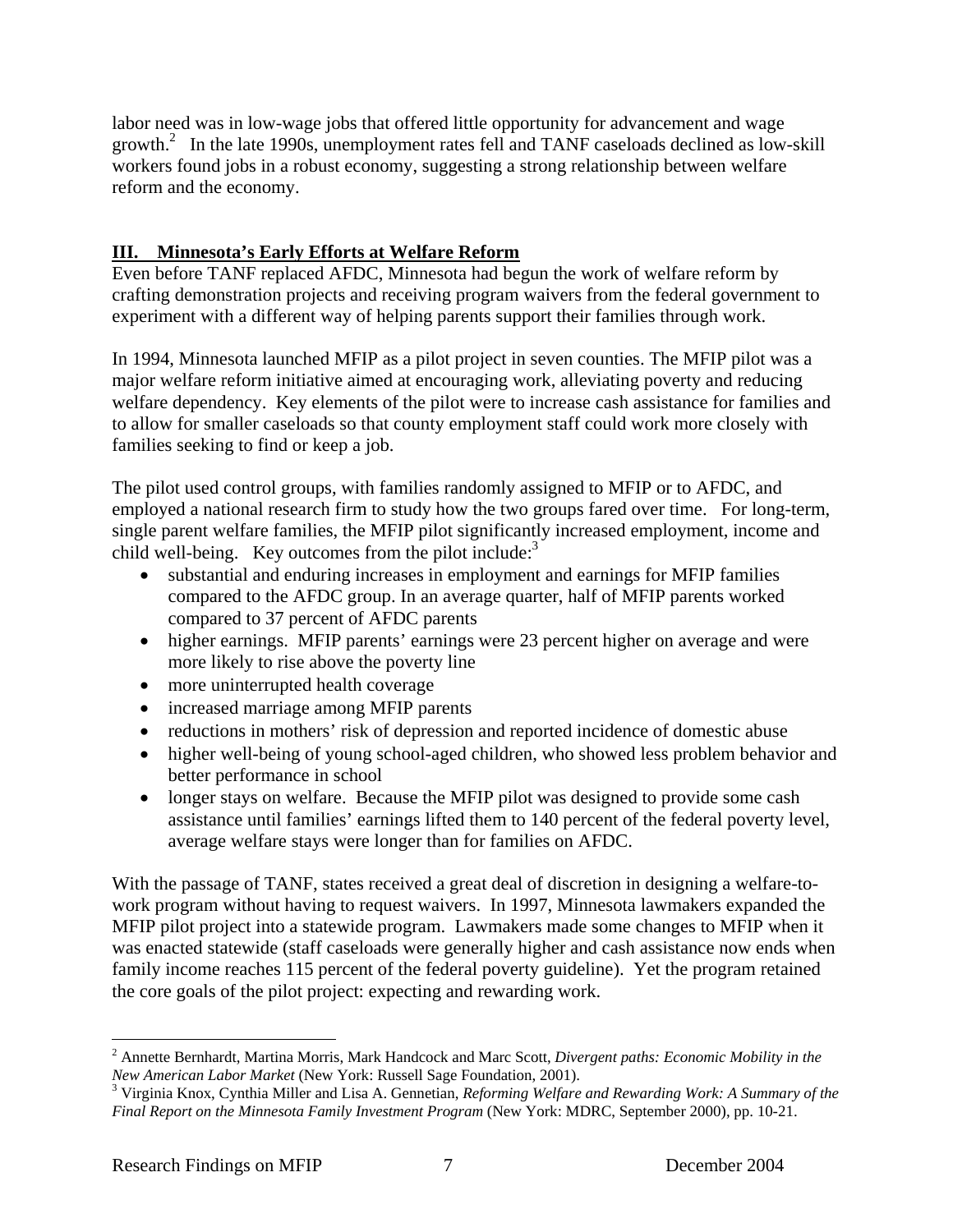In both the pilot and statewide versions, MFIP attempts to achieve these goals by transforming the welfare system into one focused on moving recipients to work. From the beginning, the key features of MFIP have been (i) financial incentives to encourage work, (ii) mandatory participation in employment-focused services and (iii) financial penalties (in the form of reduced cash assistance) for non-compliance. A 60-month time limit on TANF cash assistance also makes clear that MFIP is a temporary program aimed at helping families replace welfare with wages.

# **IV. Measuring MFIP success**

Underlying all the findings from the studies reviewed for this report is a debate about what constitutes success in welfare reform. Is the main goal a reduction in caseload, moving welfare recipients into the workforce, or moving them out of poverty? The explicit goals of MFIP touch on all three of these issues. As stated in the MFIP Employment Services training manual issued by the state, MFIP has three goals:

- 1. To encourage and enable all families to find employment;
- 2. To help families increase their income and move out of poverty; and
- 3. To prevent long-term dependence on welfare as a primary source of family income.

Program evaluators use a variety of tools to examine if a program is successful. The most rigorous evaluations are modeled after scientific experiments. Participants are randomly assigned to either a treatment or a control group and the results from each group of participants are compared. This was the style of evaluation conducted when MFIP was piloted during the mid-1990s, as described above.

However, when MFIP became Minnesota's statewide program, the experiment was over. It was no longer possible to separate out a treatment group or to draw conclusions about the program's effectiveness as compared with its predecessor, AFDC. Given this constraint, the studies reviewed for this report tend to focus on the program's "outcomes" and "processes" to answer pragmatic questions such as:

- Is the program meeting its goals of helping parents find work?
- Are some participants faring better than others, and if so, why?
- Which parts of the program work well and which need improvement?

The Minnesota Department of Human Services (DHS) publishes several performance measures for the program that are important for answering the first of these questions. An outcome measure known as the Self-support Index tracks participants over time and counts them as successful if they are working 30 or more hours per week or are no longer receiving cash assistance. As shown in this line chart, over half of MFIP recipients are successful on this measure by one year, and 70 percent are successful three years later.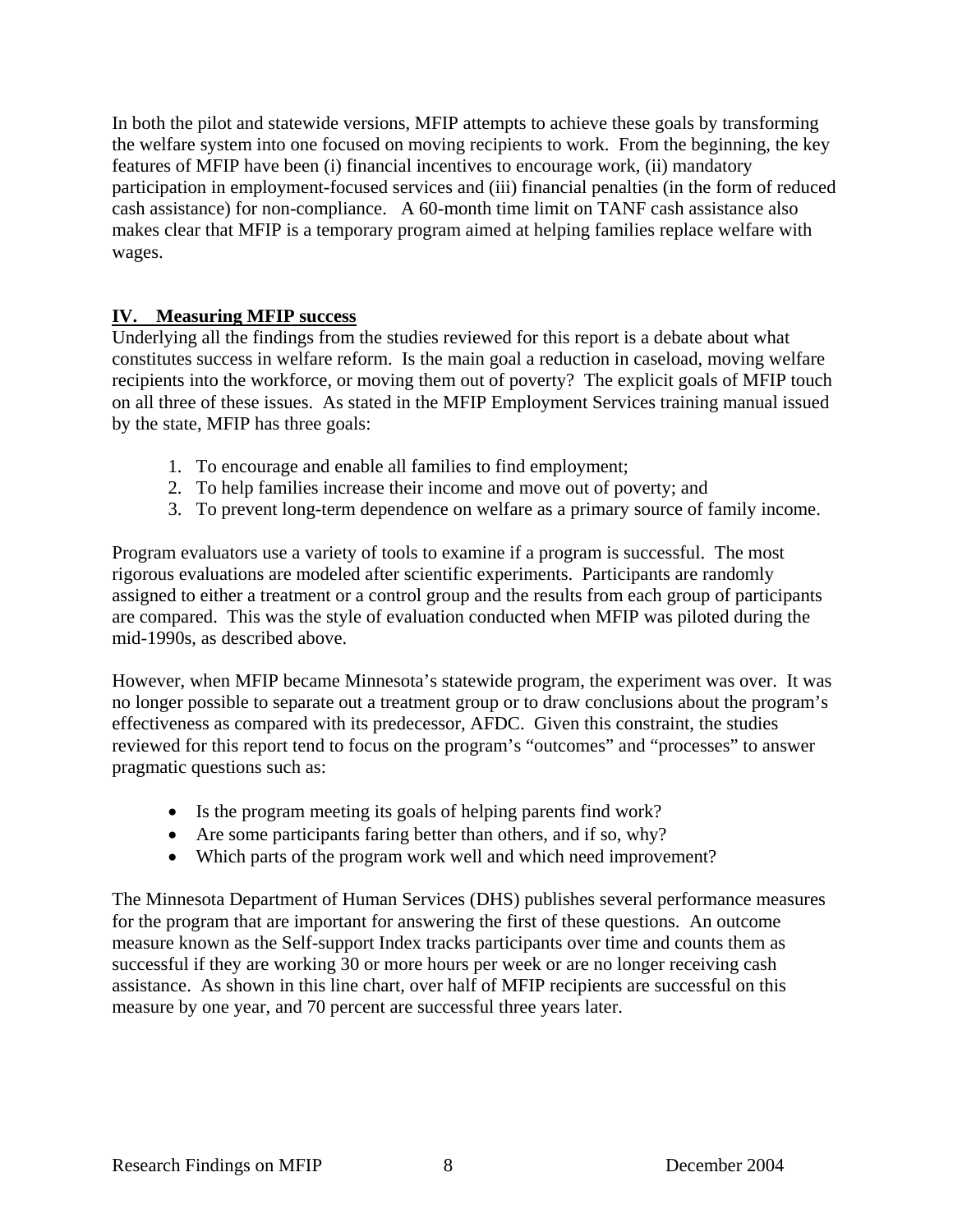

Source: Minnesota Department of Human Services administrative data

But this type of performance measure only tells part of the story. Every family that leaves MFIP – even if the adult isn't working and the family is living in poverty – counts as a success in this index. To measure MFIP's effect more precisely, a longitudinal follow-up study, tracking the same families over several years, was conducted to gather information about how specific participants progressed, even after they left the program. Sources of administrative data, such as welfare system records, were reviewed for information about recipient characteristics and program use. The longitudinal study also used systematic interviewing methods to gather indepth information from participants and employment service providers about their experiences with the program.

In the sections that follow, "success" in MFIP is defined by the program's goals -- obtaining employment, increasing income, and leaving welfare. The studies make clear, however, that MFIP operates within a larger context that includes labor market realities, other government programs, and private interests.

## **V. FINDING 1: MFIP has been** *most successful* **in helping suburban or rural parents who have more education, older children, better access to reliable transportation, and other strengths.**

 To analyze the key traits that help one leave MFIP for work, researchers have conducted follow-up studies to identify the most successful families in the program and measure the demographic characteristics, barriers and service experiences faced by these different groups of MFIP users. For whom has MFIP worked best? Not surprisingly, the fewer barriers (i.e., adverse circumstances or conditions that limit one's ability to find and maintain employment) one faces, the easier it is to find work and earn enough money to leave welfare.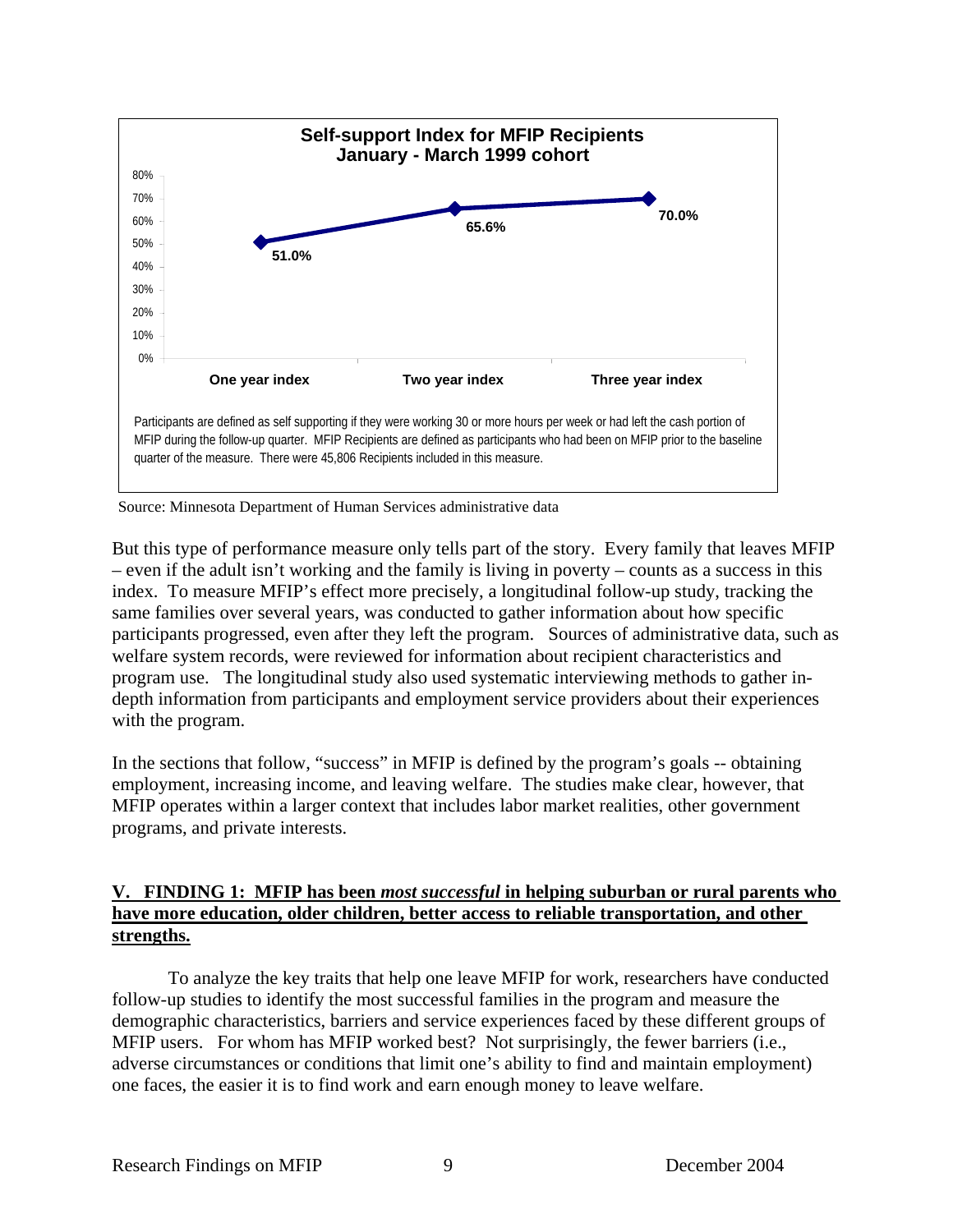Those who left MFIP for work were more likely to have completed high school, more likely to be living with the other parent of the household, and less likely to have young children. Suburban and rural participants were more likely than people in the state's most urban counties to exit MFIP through work.<sup>4</sup> In terms of characteristics, the most successful families were least likely to have serious personal or family challenges. These challenges include health conditions that prevent or interfere with work, depression, involvement with child protective services, or a special needs child. They were less likely to cite transportation or job skills as barriers to employment than those who remained on the program.<sup>5</sup>

Other studies in Minnesota have added to these findings about the most successful participants in the program. For example, a survey of participants in the McKnight Foundation's welfare-towork partnerships found that 27% of participants left MFIP quickly and remained off assistance 15 months after an initial interview, while another 32% left MFIP somewhat later but had made progress by the time of the follow-up interview. These participants were more likely than those remaining on MFIP to have a high school diploma and less likely to cite transportation problems, special needs children, or health problems. They also had fewer risk factors that would make them hard to employ. The list of risk factors included language or cultural barriers, homelessness, physical or mental disabilities, history as a teen parent, domestic violence, chemical dependency, needing to care for an ill or incapacitated relative, and low basic abilities or learning disabilities.<sup>6</sup>

In addition, a study conducted in Hennepin County by a team of university researchers found that 30% of study participants worked extensively, defined as working 36 months or more during the 42-month study period. These workers had more education than other study participants. This study also found that residential stability was positively correlated with employment. In other words, the fewer residences a participant lived in, the more months they were likely to have worked.<sup>7</sup>

• *Economic Outcomes from the State's Longitudinal Study*

Three years into the state's longitudinal study of the program, 40% of recipients were working and off MFIP, while another 25% were working yet earning little enough to still be eligible for partial MFIP grants.<sup>8</sup> On average, these "working leaver" families were off MFIP and living at 170% of the federal poverty guideline. (In 2004, the federal poverty guideline for a family of three was \$15,760; 170% was \$26,639.) They also received, on average, \$143 per month in child support and two-thirds of them were receiving the federal Earned Income Tax Credit. Some 12% of "working leavers" had family incomes of at least 200% of the federal poverty level – an important indicator of financial stability. Compare these numbers to those not working and on MFIP at three years, the study's least successful group. These families, a quarter of those in

 $\overline{a}$ 4 Leslie Crichton and Vania Meyer, *MFIP Longitudinal Study: Three Years After Baseline* (St. Paul: Minnesota Department of Human Services, December 2003), p. 38.

 $<sup>5</sup>$  Ibid., p. 18.</sup>

 $^6$  Greg Owen et al., *Filling the Gaps in Welfare Reform – the Minnesota Welfare-to-Work Partnerships Initiative* (St. Paul: Wilder Research Center, August 2001), p. 84.

<sup>7</sup> David Hollister et al., *The Well-Being of Parents and Children in the Minnesota Family Investment Program in Hennepin County, Minnesota, 1998-2002* (St. Paul: University of Minnesota Center for Advanced Studies in Child Welfare, November 2003), p. 21. 8

Crichton and Meyer, *MFIP Longitudinal Study: Three Years After Baseline*, op. cit., p. 21.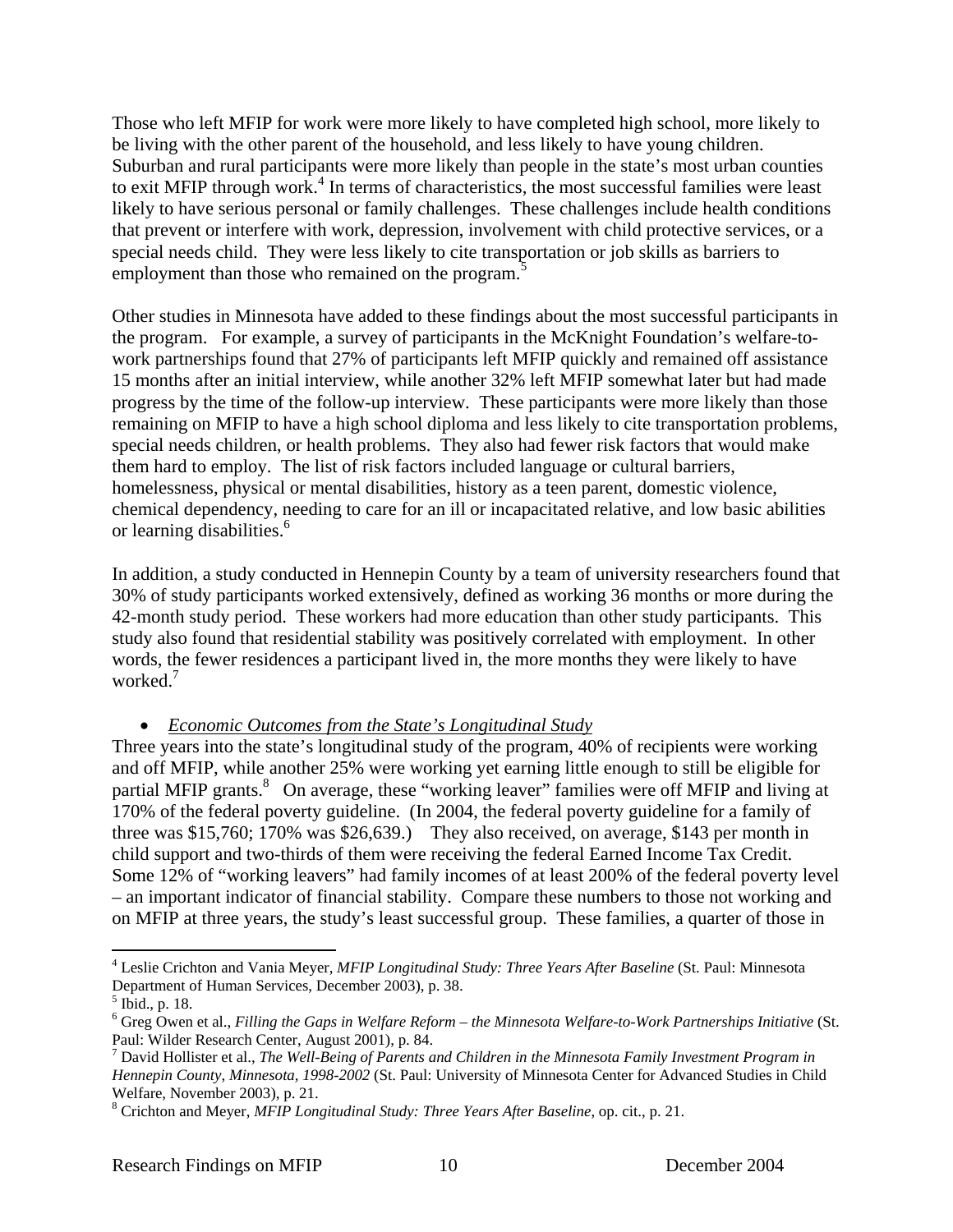the study, were living on average at 68% of the federal poverty guideline, with a poverty rate of 92%. However, 18% of the "working leavers" still lived at or below the poverty line three years after leaving MFIP.

# • *MFIP Work Outcomes Vary By Race/Ethnicity*

In terms of race, the most successful group of MFIP participants working 30 or more hours per week or no longer receiving MFIP cash assistance has been disproportionately white, Asian and Hispanic. As shown in the chart below, African American and American Indian participants have lower outcomes on the Self-support Index than participants in other racial/ethnic groups.



Source: Minnesota Department of Human Services administrative data

Of the families on MFIP in December 2002, about 37% reported earning income at some point in the 2002. However, the percentage of cases with income earned from employment was lowest for American Indian (29 percent) and African American (31 percent) cases and was highest for Asian, white, and Hispanic MFIP families, as well as the Hmong and Somali subgroups (each 40 percent or more).<sup>9</sup>

In another study, state researchers estimated what the Self-support Index (defined as the percent of adults who have left MFIP cash assistance or are working at least 30 hours per week; see discussion above) would be for different racial and ethnic groups, after adjusting for differences in individual characteristics and county economic conditions. African-Americans and American Indians were the only groups to fare worse than predicted.<sup>10</sup> The study notes that the gap could stem from differences in motivation or quality of service, which were not measured, but may

 $\overline{a}$ 9 Minnesota Department of Human Services, *December 2002 Characteristics of Racial/Ethnic and Immigrant Groups in the Minnesota Family Investment Program*, p. iii-iv. Available at

http://www.dhs.state.mn.us/main/groups/economic\_support/documents/pub/dhs\_id\_004113.hcsp 10 Vania Meyer, *Measuring MFIP Performance for Racial/Ethnic and Immigrant Groups* (St. Paul: Minnesota Department of Human Services, November 2003), pp. 5-6.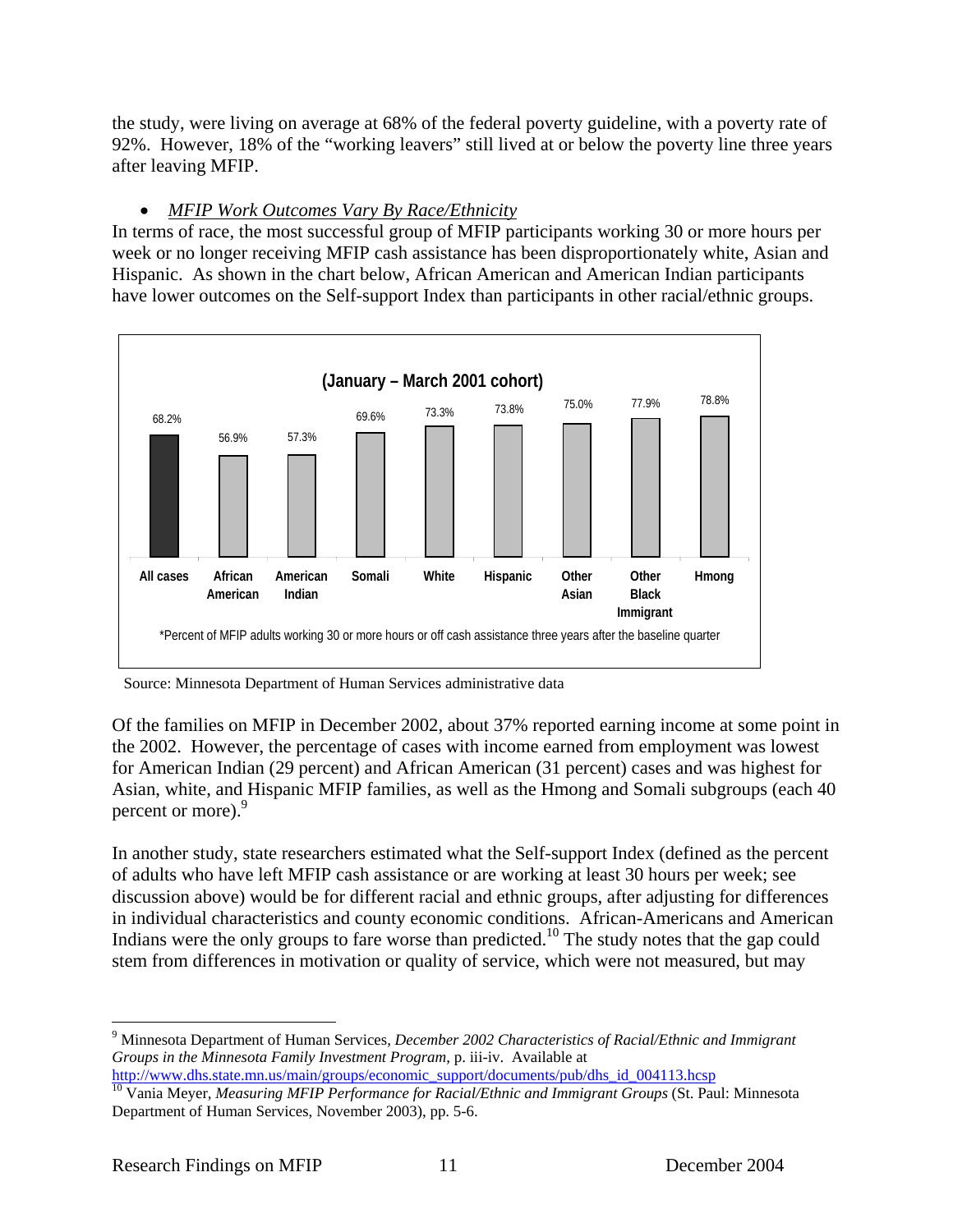also reflect discriminatory treatment. "There may be differential treatment of MFIP participants and these results are consistent with that possibility," the researcher wrote.

A focus group study of four minority groups included a national literature review of recent studies documenting, through controlled experimental designs, significant employment discrimination against African Americans nationally, and housing discrimination against American Indians, African Americans and Asians both nationally and in Minnesota.<sup>11</sup>

Many MFIP participants from various minority communities – African American, Native American, Somali and Hmong – perceive bias and lack of understanding of their challenges and cultural values and challenges among job counselors.12 In focus groups, minority MFIP recipients described rude and demeaning treatment and asserted that job counselors withheld information and resources that could help them. 13 They also gave numerous examples of discrimination in hiring decisions that contribute to less successful employment outcomes.

Focus group studies conducted with participants and employment services providers from several communities of color found evidence that participants in these communities have higher levels of employment barriers and are more likely to experience discrimination in the labor market as well as in MFIP service delivery. Recommendations from these studies ranged from early and more intensive assessment of barriers to employment to decreased worker caseloads and improvements in the cultural competency and racial composition of welfare and employment services personnel.<sup>14</sup>

# • *Testing a Diversion Strategy for Targeted Job Seekers: The Temporary Assistance to Families Program*

In 2000, Dakota County – the third most populous county in Minnesota – won legislative approval to test Temporary Assistance for Families (TAF), a new approach to welfare reform designed to resolve temporary crises and get parents quickly back to work. The central question behind the TAF pilot was this: What if low-income families who are experiencing a temporary crisis and have the fewest barriers to employment never went onto MFIP at all? If for the first four months, applicants had their housing and utility costs paid directly, immediately developed employment plans and worked intensely with county workers authorized to spend additional money to resolve a crisis, would they find jobs faster and stay off the welfare system? And could this approach save the state and county money?

Dakota County's pilot program ran for 15 months from October 2001 through December 2002. The pilot project served 385 families, which it tracked for 15 months after they first applied for assistance. Of these, 58 percent left the system within four months and were not enrolled on MFIP at any of three follow-up points – five, nine and 15 months. By contrast, of the

<sup>&</sup>lt;sup>11</sup> Ellen Shelton et al., *The Issues Behind the Outcomes for Somali, Hmong, American Indian and African American Welfare Participants in Minnesota* (St. Paul: Wilder Research Center, April 2003), pp. 18-24. 12 Ibid., pp. 134-141.

<sup>13</sup> Ibid., pp. 36-37.

<sup>&</sup>lt;sup>14</sup> Ibid.; and Vania Meyer. *Provider Perspectives on the Issues Behind the Outcomes* (St. Paul: Minnesota Department of Human Services, June 2003).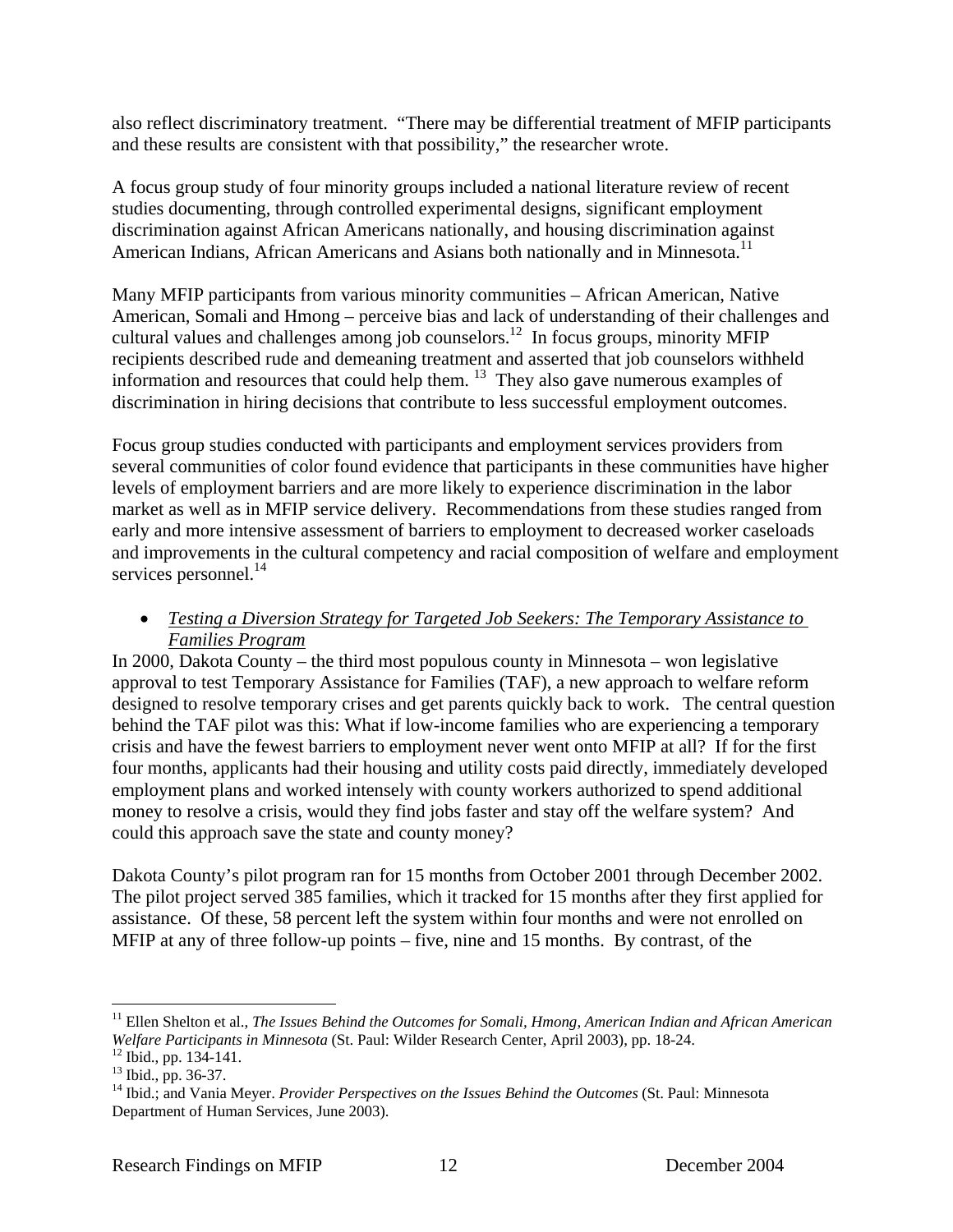comparison group of families newly enrolled in MFIP from October 2000 to September 2001, 21 percent left the system within four months and were not enrolled at any of the follow-up points.<sup>15</sup>

Several features distinguished the TAF pilot project from MFIP:

- *higher cash grants than MFIP families receive*
- *smaller caseloads*. This enabled TAF counselors to meet with clients at least once a week and helped parents avoid most sanctions for non-compliance
- *fewer barriers to employment*. The pilot screened participants and selected only those with few or no barriers to work for the program
- *immediate contact with a job counselor*. TAF clients developed employment plans with their employment counselors before receiving their first grant
- *more money than MFIP families receive to help eliminate barriers to finding work*
- *stricter penalties for noncompliance*. TAF families faced 100 percent sanctions – complete loss of benefits – for non-cooperation vs. progressive sanctions of 10 to 30 percent for MFIP families. As noted above, smaller caseloads helped to avoid most sanctions for noncompliance

Smaller caseloads and increased financial resources for families were also hallmarks of

### *Contrasting TAF with the new Diversionary Work Program*

Findings from the Dakota County pilot project suggest that *more intense casework* and *generous cash benefits to overcome a short-term crisis*  helped many families with few work barriers to leave MFIP even faster, thereby saving taxpayers money. The findings led some policymakers to conclude that most families applying for MFIP may be best served by diverting them from welfare altogether. In 2003, the Legislature created the Diversionary Work Program, modeled loosely on the TAF Program: Cash assistance is limited to 4 months, and participants must meet with an employment counselor before they can receive financial help with rent or other basic needs. The new program took effect July 1, 2004.

Unlike TAF, however, cash assistance is not based upon actual need but is set at the MFIP standard, which may provide fewer financial resources to families needing help with a crisis. In addition, there is no requirement that caseloads be kept small to ensure that participants have frequent contact with their employment counselors while job searching. Finally, all new applicants for MFIP, except for those with a medical condition that prohibits them from working, are required to participate in this program without regard to the number of barriers they may be experiencing.

the successful MFIP pilot project, as mentioned earlier in this research summary.

TAF cost more than MFIP in the short run because employment counselors had far smaller caseloads and spent more money on support services, particularly car repairs and housing assistance. But county researchers concluded that had the TAF families mirrored the experience of MFIP families, they would have relied on public assistance longer and cost taxpayers approximately \$458,000 more. Researchers also note two caveats: Dakota County's TAF participants fit a very different demographic profile than MFIP participants in Minnesota's urban and rural counties: (i) TAF participants were overwhelmingly white and (ii) many TAF adults

<sup>&</sup>lt;sup>15</sup> Anderson, Dennis. *Report on the Temporary Assistance for Families Pilot, Dakota County, Minnesota* (West. St. Paul: Dakota County Employment and Economic Assistance Department, August 2004), pp. 5-7.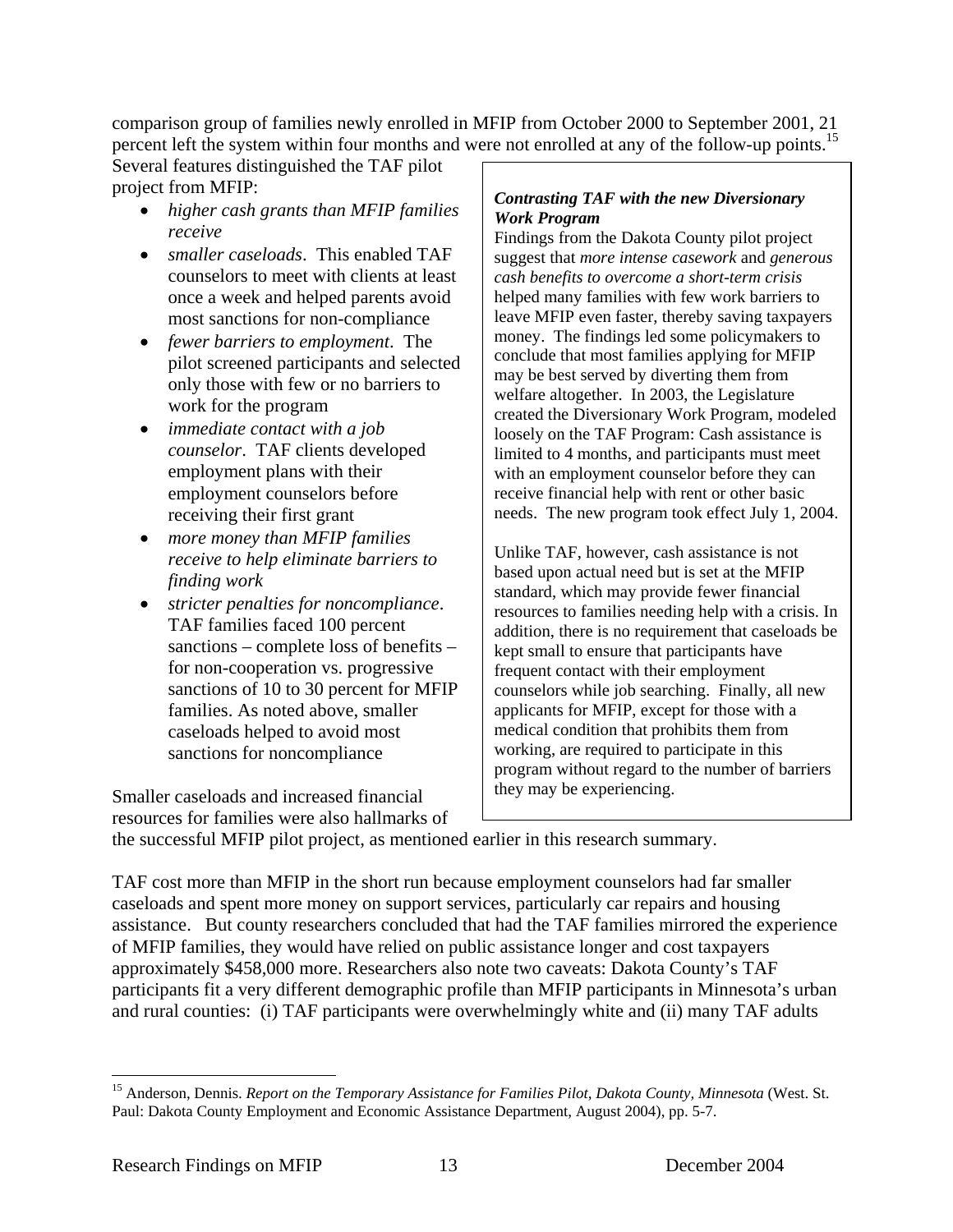had been employed and came to the program after losing jobs in the travel industry during the economic downturn in 2001 and 2002.16

# **VI. FINDING 2: Although MFIP is helping many parents to find work, the jobs tend to offer low wages, few benefits, little opportunity for wage growth, and/or only part-time work.**

The previous section of this research summary described "MFIP success" in terms of the proportions of welfare recipients who found work and earned enough to exit welfare. This section summarizes findings on families' success at becoming financially stable.

It also describes "welfare cyclers," people who leave welfare but return because of job loss, family crisis or inability to be consistently self-supporting. This is a sizeable group. During the third year of the state's longitudinal study, 46 percent of recipients worked inconsistently – between one and 11 months.<sup>17</sup> And 30 percent of recipients who leave MFIP return to the program within a year. $^{18}$ 

The economy in which MFIP parents are working or looking for work is substantially different than it was for AFDC parents 20 or 30 years ago. Researchers studying labor economics have noted the emergence of a two-tier labor market over the last three decades. The upper tier includes such industries as finance, public administration, and professional and technical services. People starting at entry levels in these sectors typically receive increased wages and opportunities for advancement as they gain experience. By contrast, in the lower tier of industries, such as accommodations and food service, retail trade, and administrative support, people who start out in low-wage jobs are much less likely to see their wages grow, even with significant years of experience in their jobs.

These findings are relevant to the Minnesota studies because welfare recipients – current recipients as well as former and potential ones – tend to be concentrated in jobs in the labor market's bottom tier. As noted in a recent book about the American labor market, "The problem for policy makers is that the number of chronic low-wage workers has grown in recent years … and that the low-wage trajectory has fallen even lower than in the past."19 National studies of welfare-to-work programs have consistently found that welfare recipients typically start in lowwage jobs and stay at low wages over time, except in programs that were specifically focused on helping recipients find higher-quality jobs to begin with.<sup>20</sup>

At the federal and state levels, designers of welfare reform programs generally acknowledged that welfare-to-work clients would be entering a low-wage labor market. Various program

 $\overline{a}$  $16$  Ibid., p. 13.

<sup>17</sup> Crichton and Meyer, *MFIP Longitudinal Study: Three Years After Baseline*., op. cit., p. 9.<br><sup>18</sup> Minnesota Department of Human Services, *MFIP Management Indicators Report*, April through June 2004,

available at <u>http://www.dhs.state.mn.us/main/groups/economic\_support/documents/pub/dhs\_id\_004113.hcsp</u>. <sup>19</sup> Bernhardt et al., *Divergent Paths*, op. cit., p. 155.

<sup>&</sup>lt;sup>20</sup> Ellen Shelton, *Maximizing Workforce Participation for People with Barriers* (St. Paul: Wilder Research Center, April 2004), p.12. Available at http://www.wilder.org/research/reports/pdf/Workforcepaper04-04.pdf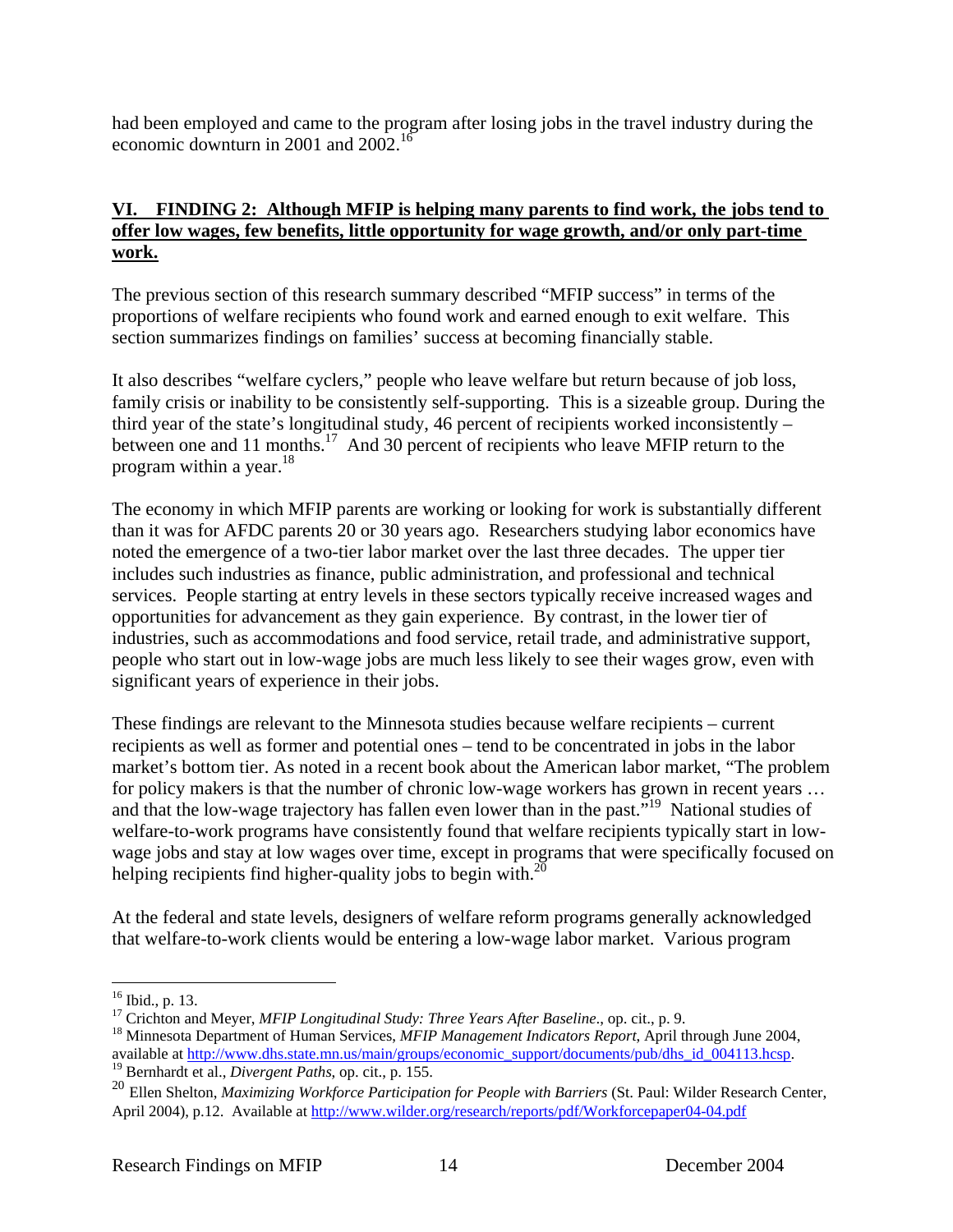components such as health care and child care subsidies and Earned Income Tax Credits were expanded to help make it possible for people to support themselves and their families in such jobs.

In Minnesota, the MFIP program is based on the explicit promise that "IN MFIP, WORK ALWAYS PAYS!"<sup>21</sup> This point is repeatedly emphasized in orientations for participants. The main means for ensuring that work pays better than welfare is the "earned income disregard," which allows working welfare recipients to keep some of their earnings out of the equation that calculates how much they should receive in cash welfare benefits. As a family earns more, its cash grant goes down, but because some earnings are disregarded, the decrease in the cash grant is smaller than the increase in earnings. As a result, their total income – from earnings and the welfare grant combined – rises as their earnings rise. As noted earlier, under the pilot MFIP, families' eligibility for cash benefits phased out when their incomes reached 140 percent of the federal poverty guideline, or \$21,938 for a family of three in 2004. Under the current statewide program, eligibility for MFIP cash benefits phases out at 115 percent of the federal poverty guideline, or \$18,020 for the same family.

Nonetheless, a recurrent finding in Minnesota studies is that the transition from welfare poor to working poor often makes little difference in a family's financial stability. Working families, regardless of whether they still receive limited cash assistance from MFIP, often continue to struggle with incomes that remain at or near poverty. The studies also consistently show other, related problems for families that have "succeeded" on MFIP's work and exit measures, especially gaps in health care coverage, unstable housing, unreliable transportation and difficulty finding and paying for child care.

# • *Even Though Working, Many Families Struggle to Make Ends Meet*

Findings from a range of studies in Minnesota show that welfare exit is not always synonymous with achieving economic well-being, even when the parent exits because she is earning enough to stop receiving the cash grant. Many welfare recipients report that their main problem in leaving welfare is not in finding work, but in finding work that offers enough hours and pays to meet their living costs and provide additional *disposable* income.<sup>22</sup> A statewide study of outcomes for welfare recipients who had been off welfare for at least 15 months found that 16 percent of participants had been homeless in the past year, 24 percent did not have health care coverage for themselves, 17 percent did not have health care coverage for their children, and 23 percent did not have enough money to pay all or most of their bills.<sup>23</sup>

1

<sup>&</sup>lt;sup>21</sup> Minnesota Department of Human Services, *Combined Manual*, 2002, section 6.1.60. [Emphasis in original.]<br><sup>22</sup> Greg Owen et al., *How Welfare-to-work is Working (Summary)* (St. Paul: Wilder Research Center, March 2000

p.8; Leslie Crichton and Vania Meyer, *Minnesota Family Investment Program Longitudinal Study: Two Years After* 

*Baseline* (St. Paul: Minnesota Department of Human Services*,* December 2003), p.18. 23 Owen et al., *Filling the Gaps in Welfare Reform*., op. cit., pp. 72-74.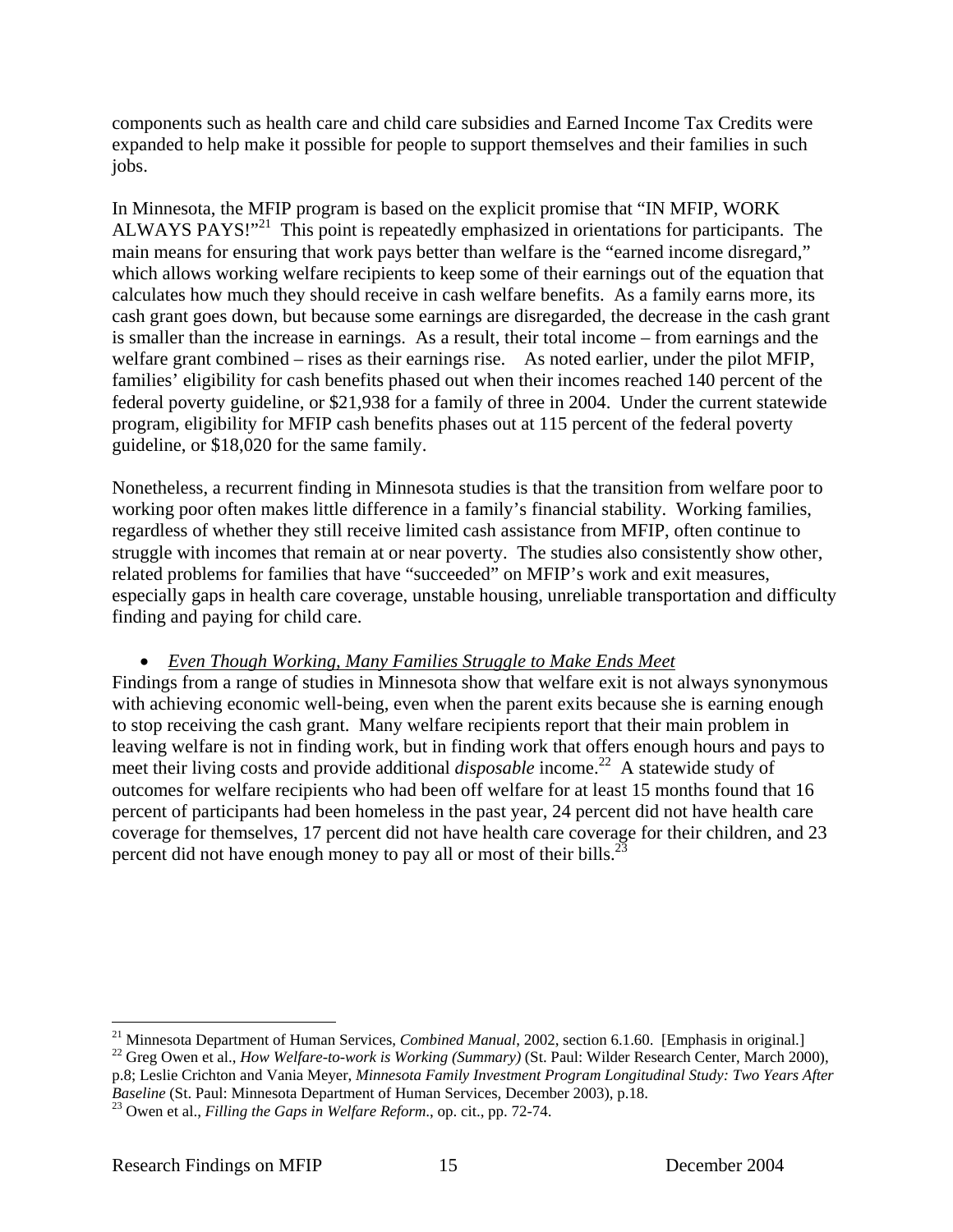In the Wilder Research study of welfare-to-work partnerships, participants in the group that left welfare earliest and stayed off it realized a 54-cent increase in hourly wages during the 15 months between interviews, and were earning only \$9.69 (in year 2000 dollars) after at least 15 months off welfare. While 42 percent of this group expressed more confidence in their ability to hold a job at the time of the later interview, 55 percent felt no more secure in their jobs.<sup>24</sup> Fewer than half were earning enough to meet a Basic Needs Budget, a standard of roughly twice the federal poverty guideline that many researchers believe is a more realistic reflection of the cost of food, transportation, unsubsidized housing and other basic needs (see sidebar).

Meanwhile, a report by Minnesota's Legislative Auditor concluded that families that leave MFIP for work may not be better off financially because families that remain on MFIP generally receive more generous health care and child-care benefits.<sup>25</sup> In the Wilder study, recipients who left welfare for jobs were eventually earning higher hourly wages than the early leavers after 15 months. This suggests that using time to gain skills or eliminate barriers before going to work can pay  $off.<sup>26</sup>$ 

A large proportion of welfare participants find work in the bottom tier of the labor market. As a result, their wages tend to start and remain low, even after years of accumulated work experience. A study of those who remained on welfare for an extended period of time found that half of those who were working were employed in service jobs, while another 41 percent held clerical or sales jobs $27$  in bottom-tier industries

### *The Basic Needs Budget*

Because the federal poverty guideline is widely thought to understate the true cost of basic needs, several groups have tried to gauge how much money families of various sizes need to pay for basic necessities. In Minnesota, research by the nonpartisan House Research Department and by the JOBS NOW Coalition, has come to a common conclusion: In general, families need a monthly income of about twice what is defined as "poverty" in order to make ends meet at a very basic level (no meals out, no savings).

This translates (in 2004 dollars) to about \$31,340 annually for a family of three in the Twin Cities metro area, compared to a "poverty line" at \$15,670. In 2004, an MFIP family of three lost their cash grant when their earnings reached \$18,020.

See: *Basic Needs Budgets for Custodial and Noncustodial Parents. Updated October. 1999,* Minnesota House Research Department and *The Cost of Living in Minnesota*. Jobs Now Coalition, 2003

with limited opportunities to gain new skills and move up. Part-time workers usually preferred to work more hours. Many reported that their employers only offered part-time work, while others said their hours had been cut due to lack of business.<sup>28</sup>

Similarly, families that rely on state child-care subsidies, especially those who are on MFIP, are heavily concentrated in industries like retail and food service that pay lower average wages than other industries in the state. As a result, researchers concluded that these families' "long-term economic self-sufficiency may be in doubt." Again, most of the jobs held by these parents are

<sup>&</sup>lt;u>.</u>  $^{24}$  Ibid., p.65.

<sup>25</sup> John Patterson et al., *Economic Status of Welfare Recipients* (St. Paul: Office of the Legislative Auditor, January 2002), p. xi.<br> $^{26}$  Owen et al., *Filling the Gaps in Welfare Reform*, op. cit., p. 65.

<sup>&</sup>lt;sup>27</sup> Leslie Crichton and Vania Meyer, *Minnesota Family Investment Program Longitudinal Study: Approaching the 60-Month Time Limit* (St. Paul: Minnesota Department of Human Services, September 2002), pp 26-27. 28 Ibid., p.7.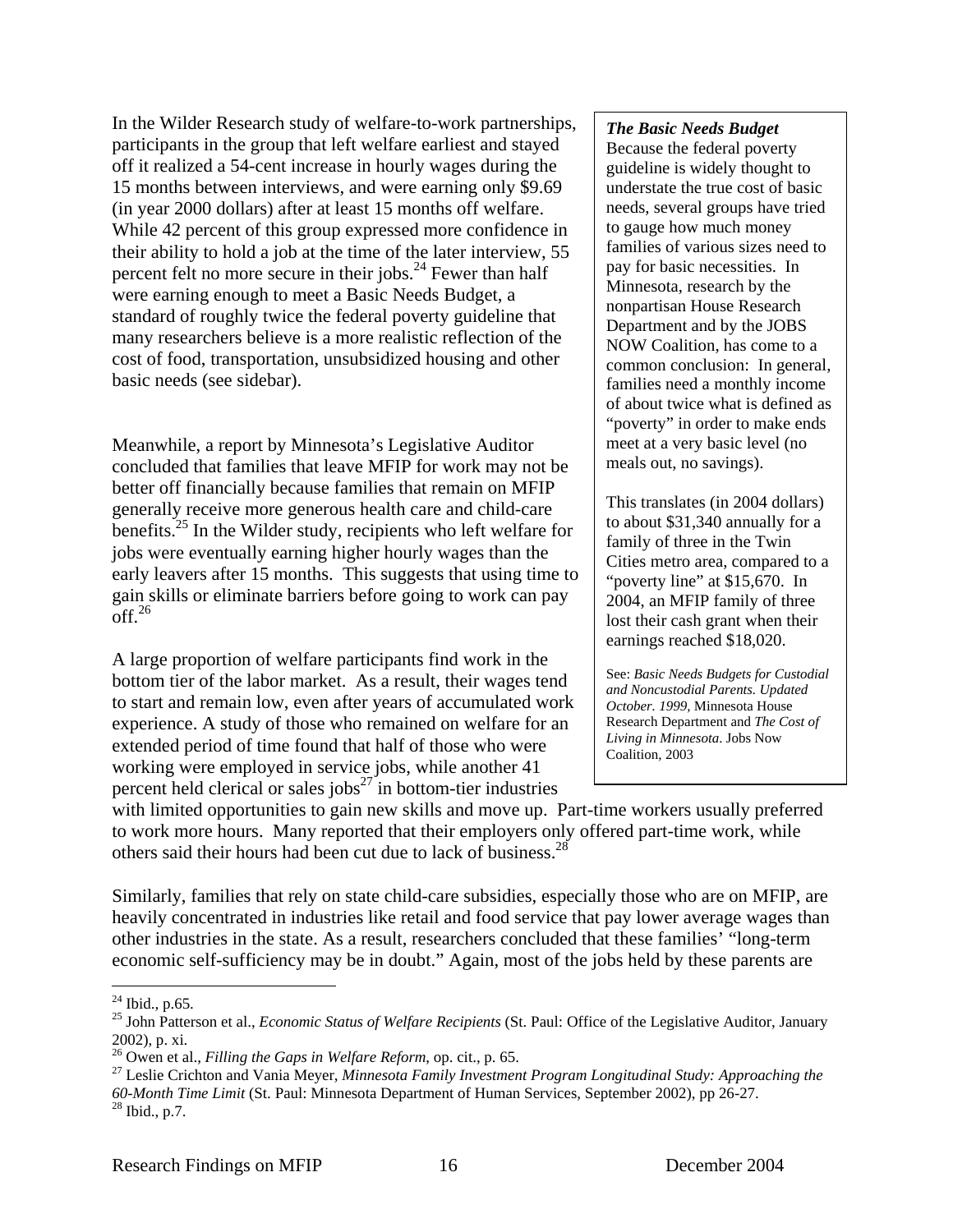less than full-time. Many of these parents work more than one job, and still have incomes low enough that they qualify for child-care aid. $^{29}$ 

Those families who leave welfare for work continue to depend on a variety of financial and nonfinancial supports in order to support their families. In the third year of the state's longitudinal study, those who had left MFIP still relied on other government programs for 13 percent of their total resources, including publicly-funded health programs (7.7 percent of family resources), housing subsidies (3.4 percent of family resources, averaged across all leaver families), and food support  $(1.7$  percent of total family resources).<sup>30</sup>

# • *Families See the Benefit of Working, Despite Low Wages*

As mentioned above, many families that leave MFIP for work may not be better off financially than families who remain on MFIP. Nonetheless, studies have found that many families perceive that their quality of life does improve as their wages rise, even if their costs rise just as much.<sup>31</sup>

A large focus group study suggests that this perception is based on several factors: nearly all welfare recipients report that they prefer to work if they are able to, and that they value it not only for additional income but also for the improved self-esteem they feel, the better role model they afford for their children, the contributions they feel they make to their community, and their independence from the demands of the welfare program.<sup>32</sup> The Legislative Auditor points out that cash income from employment is more flexible than other kinds of benefits and thus allows a family with the same overall disposable income to have a greater sense of autonomy.<sup>33</sup>

This improvement in quality of life, despite continued financial stresses, is based on receipt of a variety of work supports that enable families to make ends meet when their income from wages are not enough.34 Key to helping low-wage working parents support their children and work their way out of poverty are programs that help them meet their needs for wage growth and affordable health care, child care, transportation, and housing. The Legislative Auditor's report found, however, that there were significant disparities in the receipt of these supports, with American Indian families least likely to receive the help for which they were eligible.<sup>35</sup>

# • *Many Workers Lack Health Care*

In theory, health care coverage should not be a concern for most low-income parents who leave MFIP for employment. When federal officials overhauled the nation's welfare system in 1996, they enabled those leaving welfare to retain Medicaid coverage for various lengths of time, depending on their circumstance.

<sup>&</sup>lt;sup>29</sup> Marcie Jefferys and Elizabeth E. Davis, *Working in Minnesota: Parents' Employment and Earnings in the Child Care Assistance Program (St. Paul: Minnesota Child Care Policy Research Partnership, July 2004), p.2.* 

<sup>&</sup>lt;sup>30</sup> Patterson et al., *Economic Status of Welfare Recipients.*, op. cit., p.38.<br><sup>31</sup> Hollister et al., *The Well-Being of Parents and Children*, op. cit., pp. 63-64; Patterson et al., *Economic Status of Welfare Recipients*, op. cit., pp. 45-47; Crichton and Meyer**.** *Minnesota Family Investment Program Longitudinal*  Study: Two Years After Baseline, op. cit.; Shelton, et al., *The Issues Behind the Outcomes*, op. cit..<br><sup>32</sup> Shelton et al., *The Issues Behind the Outcomes*, op. cit.<br><sup>33</sup> Patterson et al., *The Economic Status of Welfare*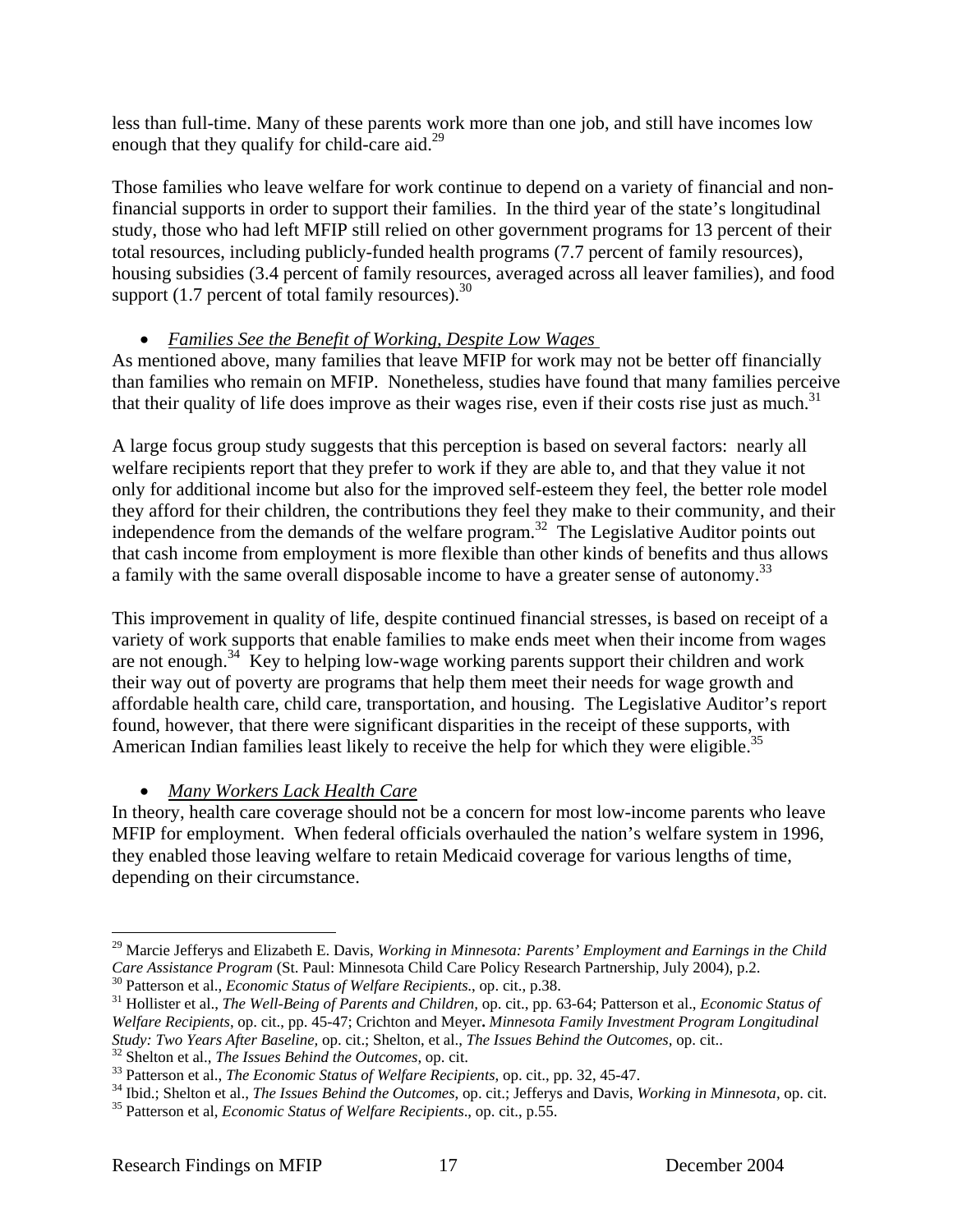In addition, Minnesota offers MinnesotaCare, a state-subsidized health insurance program in which monthly premiums are based on family income. According to the Minnesota Department of Human Services, 83 percent of uninsured welfare leavers would qualify for coverage through Medicaid or MinnesotaCare.<sup>36</sup>

Yet 30 percent of long-term MFIP recipients were uninsured when they left the state's public assistance program.<sup>37</sup> Their children were uninsured at about half the rate of their parents. A year and a half later, the situation had not improved. Some 30 percent of families that had left MFIP for work still reported that some or all family members were uninsured. Recipients who were working but still on MFIP had five to 10 percent of family members without coverage.<sup>38</sup>

Another Minnesota study shows that gaps in health insurance are greatest among MFIP recipients who work the most. According to a study of Hennepin County MFIP clients, the more the adults worked, the more likely they were to go without health insurance.<sup>39</sup> The study found that many of these working and uninsured families were White. MFIP clients who worked 36 or more of 42 months studied averaged 7.6 months without health insurance. Extensive workers were more likely to have more changes in insurance type, and the more they changed insurance, the more likely they were to have periods without insurance. Moderate workers – who worked between 6 and 35 months – averaged 2.8 months without insurance. Minimal workers had no months without insurance. $40$  Parents who left MFIP and were working were nearly twice as likely as low-income adults statewide to be uninsured.<sup>41</sup> "These numbers suggest that working is not necessarily a passport to health care," researchers said. <sup>42</sup>

Lack of health insurance concerns policymakers because it can threaten the health of low-income families, deter them from using preventive services and be a barrier to self-sufficiency. In the state's longitudinal study, uninsured welfare leavers reported fewer medical visits – primarily because of lack of coverage -- than leavers with insurance. <sup>43</sup>

The state's longitudinal study suggests reasons for the gaps in health insurance. Some parents of uninsured children who appeared eligible for Medicaid said they did not understand the eligibility criteria, had trouble with the application process or did not follow through with the application. Although the state has increased efforts to keep families enrolled in public health insurance when their cash welfare benefits end, the gap is still significant.  $44$ 

<sup>36</sup> Meg Brown, Scott Chazdon and Leslie Crichton, *Minnesota Family Investment Program Longitudinal Study: Special Report on Health Care Access Among Welfare Leavers 18 Months After Baseline* (St. Paul: Minnesota Department of Human Services, January 2002), p. iii. 37 Ibid., p. ii.

<sup>38</sup> Crichton and Meyer, *MFIP Longitudinal Study: Three Years After Baseline*, op. cit., p. 33.

<sup>39</sup> Jessica Toft et al., *Factors that Influence Health Care Coverage for Low-Income Populations under Welfare Reform (draft)* (St. Paul: University of Minnesota School of Social Work, 2004). 40 Ibid., p. 12.

 $41$  Ibid., p. 6.

<sup>&</sup>lt;sup>42</sup> Ibid., p. 12.<br><sup>43</sup> Brown et al, *Report on Health Care Access*, op. cit., p. iv.

<sup>&</sup>lt;sup>44</sup> Crichton and Meyer, *MFIP Longitudinal Study: Three Years After Baseline*, op. cit., p. iii.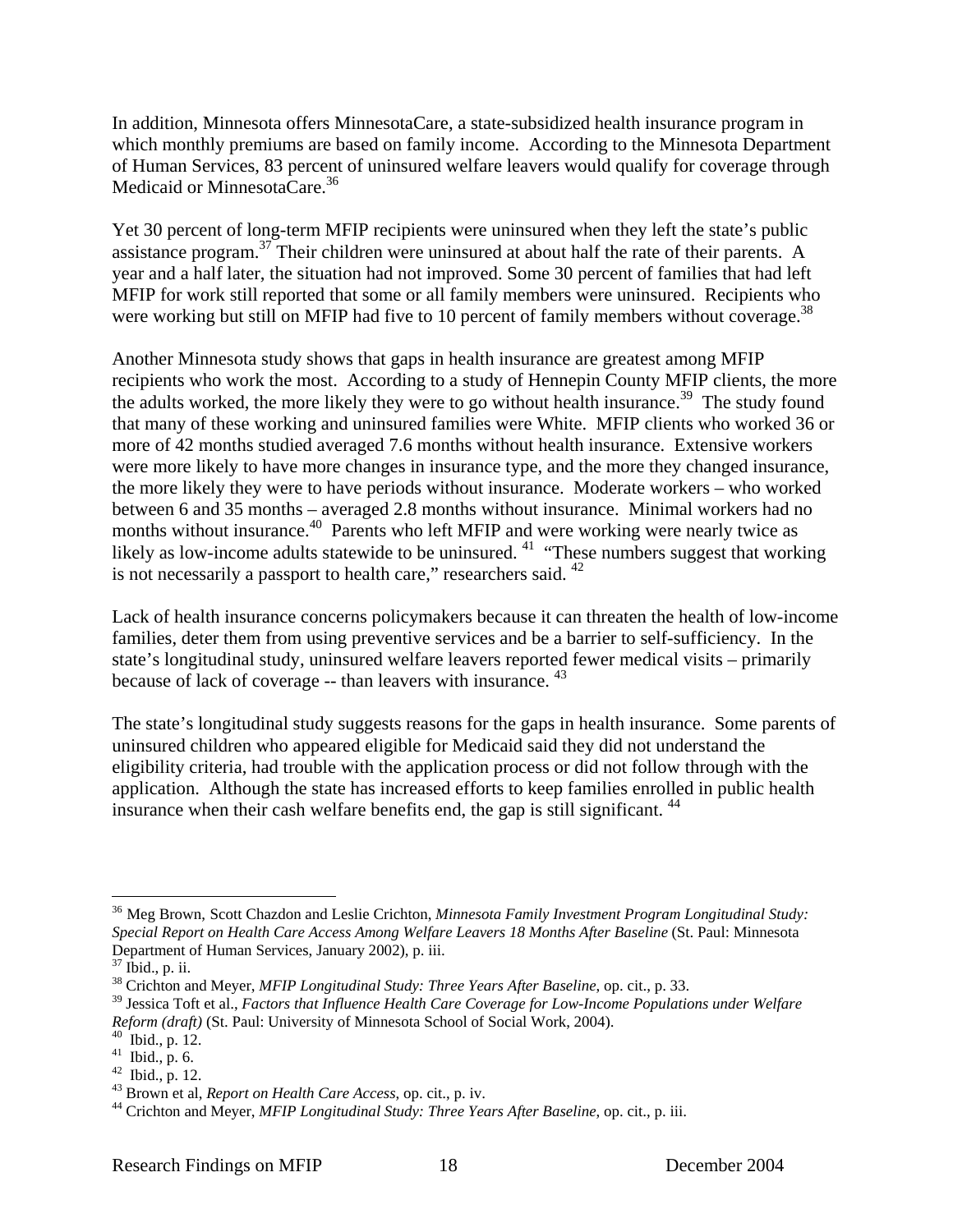In addition, more than a third of uninsured welfare leavers said they did not remember being told that they might be eligible for Medicaid when they left MFIP. An even higher percentage did not recall being told they might qualify for MinnesotaCare.45

Some 58 percent of adults who left MFIP for work were offered employer insurance, but only 39 percent of this group enrolled. They cited the high cost of premiums as the main reason for declining the employer's insurance.<sup>46</sup>

# • *Access to Child Care Remains an Issue*

MFIP participants frequently cite lack of affordable child care as a barrier to working, leaving MFIP, or both.<sup>47</sup> As with medical insurance, those who remain on welfare are more assured of meeting their needs than those who have left. One source of difficulty is the shortage of reliable care during non-standard work hours, which are often the only hours available to people with limited skills and work experience. A shortage in morning and evening hours is also a widespread concern.<sup>48</sup>

Among MFIP families that exhausted their MFIP benefits and no longer received cash aid, 60 percent of those who were working had non-traditional evening or weekend work hours and relied on relatives to provide care at no cost.<sup>49</sup>

Another problem is a shortage of care for sick children. This shortage is especially problematic because many welfare recipients have children with chronic health problems. One in four welfare recipients report having children with special needs; asthma and attention deficit disorder are the most common conditions reported.<sup>50</sup> Meanwhile, community-based organizations that were part of the McKnight partnerships reported that employers were less willing to hire MFIP participants because they believed their children were sick more often.<sup>51</sup>

Organizations in the McKnight partnerships also found that loans to child-care providers and colocating Head Start programs and child care centers were successful ways to improve the supply and convenience of child-care slots. But the shortage of night and weekend care continued.

Another shortage is of culturally-appropriate care for immigrant families and American-born families from minority racial and ethnic groups. For parents from these groups, it is important that their children receive care from people who understand and support their families' heritage

<sup>1</sup> 45 Brown et al., *Report on Health Care Access* , op. cit., pp. 15-18. 46 Ibid., pp. 20-21.

<sup>47</sup> Owen et al., *Filling the Gaps in Welfare Reform*, op. cit., pp. 53, 62-63; Owen et al, *How Welfare-to-work is Working,* op. cit.; Crichton and Meyer, *MFIP Longitudinal Study: Three Years After Baseline*, op. cit., p. 18; Ellen Shelton et al., *Children's Home Society of Minnesota Client Focus Group Project – Parents' Views on Child Care and Child Care Assistance in the First Year of Statewide Welfare Reform*, (St. Paul: Wilder Research Center, March 1999), pp. iii-iv.

<sup>48</sup> Hollister et al, *The Well-Being of Parents and Children*, op. cit., pp. 52-53.

<sup>49</sup> Leslie Crichton, *The Welfare Time Limit in Minnesota: A survey of families who lost MFIP eligibility as a result*  of the five-year time limit (St. Paul: Minnesota Department of Human Services, July 2003, p. 23.<br><sup>50</sup> Crichton and Meyer, *MFIP Longitudinal Study: Three Years After Baseline*, op. cit., p. 28<br><sup>51</sup> Ellen Shelton et al., *W* 

<sup>2000).</sup> 

<sup>52</sup> Owen et al, *Filling the Gaps in Welfare Reform*, op. cit., p. 33.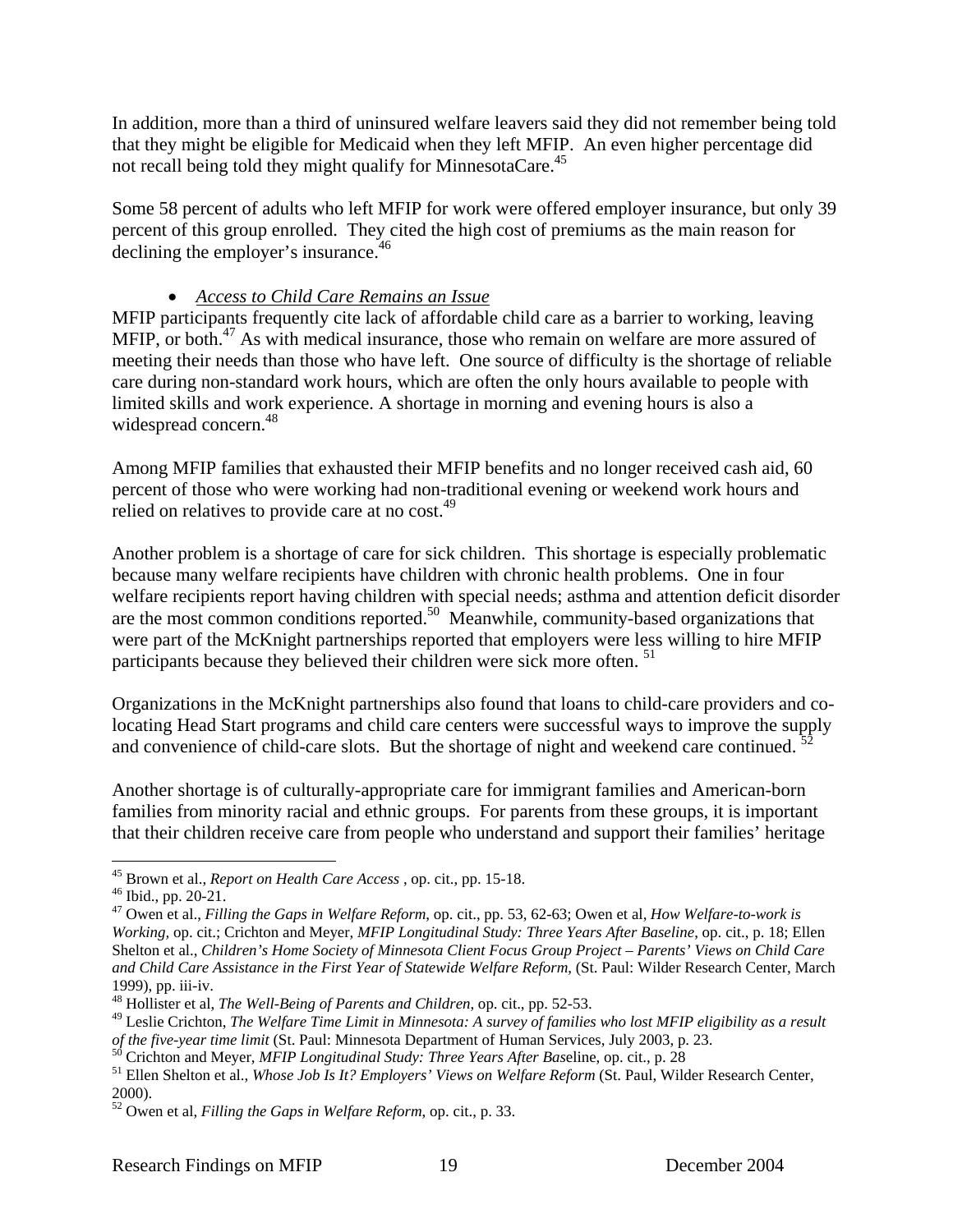and values. American Indian and African American parents, who are disproportionately likely to have their children removed by child protection, also express significant concern about the necessity of ensuring that child care arrangements are safe and trustworthy.<sup>53</sup>

# • *Reliable Transportation Needed to Connect Workers with Jobs*

Transportation appears to be a significant problem for all categories of MFIP families, including current and former recipients.<sup>54</sup> Research shows that lack of access to cars, particularly reliable ones, makes it hard for MFIP recipients to find and retain jobs, especially in rural areas. Even in urban areas where public transit is more available, reliance on bus travel severely limits where MFIP clients can look for work. Higher-paying jobs in suburban locations are out of reach.<sup>55</sup> Statistically, individuals who relied on a bus as their primary or only mode of transportation were more likely to exhaust 60 months of MFIP benefits. Those who used a car as their primary or only mode of transportation were most likely to exit MFIP quickly and use the fewest number of MFIP months. $56$ 

A Hennepin County study found significant racial disparities in transportation resources among MFIP recipients. More than half of white recipients drove their own cars to work, compared to 38 percent of African Americans, 32 percent of Native Americans and 21 percent of recent immigrants.<sup>57</sup>

Although access to a reliable car has been found to be a strong predictor for successful exit from welfare, the Minnesota studies found few examples of successful ways to help recipients gain such access. Evaluators concluded that projects that helped individuals buy and maintain cars were among the most successful ventures. In contrast, efforts to arrange group transportation were largely unsuccessful because they were too expensive or insufficiently flexible to meet the range of transportation needs.

Although car purchase and repair programs were found promising, operators found it difficult to arrange stable funding and to ensure that cars were in good shape but inexpensive enough for low-income workers to afford. As state evaluators reported on one vehicle program, "Running a successful program is no guarantee of ongoing funding. This is a source of great frustration to all the partners."58

• *High Rents and Low Wages Create Housing Instability*

1

<sup>53</sup> Ellen Shelton et al., *The Issues Behind the Outcomes*, op. cit. p. 83.

<sup>54</sup> Crichton and Meyer, *MFIP Longitudinal Study: Three Years After Baseline*., op. cit., pp. 17-18; Shelton et al., *The Issues Behind the Outcomes*, op. cit., p. 86; Stacey Hueftle Stockdill et al**.**, *2004 Comparison Study – An Evaluation that Compares Outcomes for Multi-Site Transitional Jobs Program with Random Samples of Participants in the Minnesota Family Investment Program* (Golden Valley: EnSearch, Inc. for Lifetrack Resources, September 2004), pp. 42-43.<br><sup>55</sup> Hollister et al., *The Well-being of Parents and Children*, op. cit., p. 13.

<sup>&</sup>lt;sup>56</sup> Stockdill et al., 2004 Comparison Study, op. cit., pp. 42-43.<br><sup>57</sup> Hollister et al, *The Well-being of Parents and Children*, op. cit.<br><sup>58</sup> Vivian, Nancy, *Lessons Learned from Five Car Programs Operated in Minnesota* Department of Human Services, Evaluation Notes Issue 11, March 2004), p. 5. Available at http://www.dhs.state.mn.us/main/groups/economic\_support/documents/pub/dhs\_id\_004113.hcsp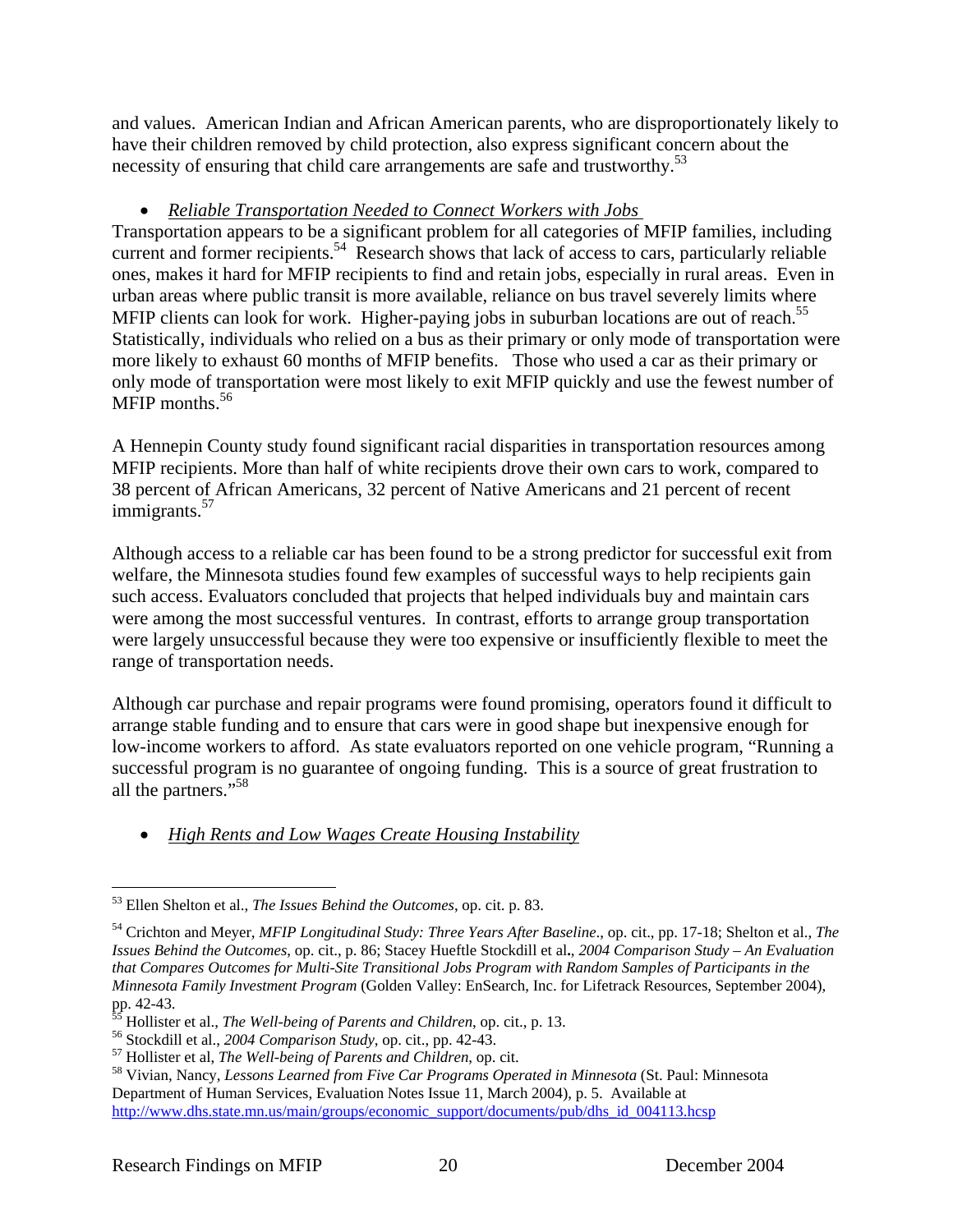A range of studies have found high levels of insecure housing among MFIP participants, including those who have found work and left welfare, and those who exhausted their time limits and lost eligibility for cash assistance.<sup>59</sup> In a study of transitional jobs for hard-to-employ MFIP recipients, researchers found that stable housing was one of the best predictors of clients' ability to get to work 90 percent of the time. $60$ 

Housing is considered affordable when it costs no more than 30 percent of a family's income. Forty percent of MFIP recipients and 43 percent of those who had left welfare were found to be paying more than this amount.<sup>61</sup> Housing was an even bigger problem for families with significant barriers to employment. Of families enrolled in Advancement Plus, a transitional jobs program in Ramsey County, nearly a third moved every six months.<sup>62</sup> Dakota County Transitional Assistance for Families program found that housing along with transportation, were the needs that took the largest amounts of emergency money.

A study conducted in 2002 found that the Family Wage Level (the income that a family would have from earnings plus welfare, not counting the earnings that were disregarded) increased by eight percent between 1998 and 2002, while average rents in the Twin Cities metropolitan area increased by 34 percent during that time. For a working parent with one child in 1998, the Family Wage Level was \$26 more than the average rent for a two-bedroom apartment; by 2002, it was \$146 less than the average rent.<sup>63</sup>

The MDRC study of Minnesota's MFIP pilot program (mentioned earlier) found that housing assistance was a significant contributor to better employment and income outcomes for welfare participants.64 These findings have since been replicated by studies elsewhere in the U.S. showing that welfare outcomes are better (increased employment and earnings) for families living in public or subsidized housing, even for families with greater number or severity of employment barriers compared to families not receiving housing assistance. There is some evidence that Housing Choice (formerly Section 8) vouchers are the most promising *kind* of housing assistance.<sup>65</sup>

As mentioned earlier, studies show significant racial discrimination in private housing markets in Minnesota, affecting American Indians, African Americans, and Asians.<sup>66</sup> By reducing housing options, this discrimination increases housing costs directly and indirectly. It also decreases

<sup>59</sup> Crichton and Meyer*, MFIP Longitudinal Study: Three Years After Baseline*, op. cit., pp. 28-31; Stacey Hueftle Stockdill et al., *Frogtown Family Connections – A preliminary evaluation report* (Golden Valley, EnSearch, Inc., August 2001); Crichton, *The Welfare Time Limit in Minnesota,* op. cit.; Hollister et al., *The Well-being of Parents* 

and Children, op. cit.<br><sup>60</sup> Stacey Hueftle Stockdill et al., *Lifetrack Resources Advancement Plus Program Evaluation Report Final* (Golden

Valley, EnSearch, Inc. for Lifetrack Resources), p. 14.<br>
<sup>61</sup> Crichton and Meyer, *MFIP Longitudinal Study: Three Years After Baseline*, op. cit., p. 29.<br>
<sup>62</sup> Stockdill et al., *2004 Comparison Study*, op. cit., p. 46.<br>

<sup>64</sup> Knox et al., *Reforming Welfare and Rewarding Work*, op. cit.

<sup>65</sup> Nandita Verma, James Riccio, & Gilda Azurdia. *Housing Assistance and the Effects of Welfare Reform: Evidence from Connecticut and Minnesota* (New York: MDRC, 2003); National Center for Children in Poverty, "Housing Assistance Promotes Employment," *News & Issues,* Summer 2003. Available at http://www.nccp.org/pub\_sum03c.html

<sup>66</sup> Shelton et al., *The Issues Behind the Outcomes*, op. cit., p. 22.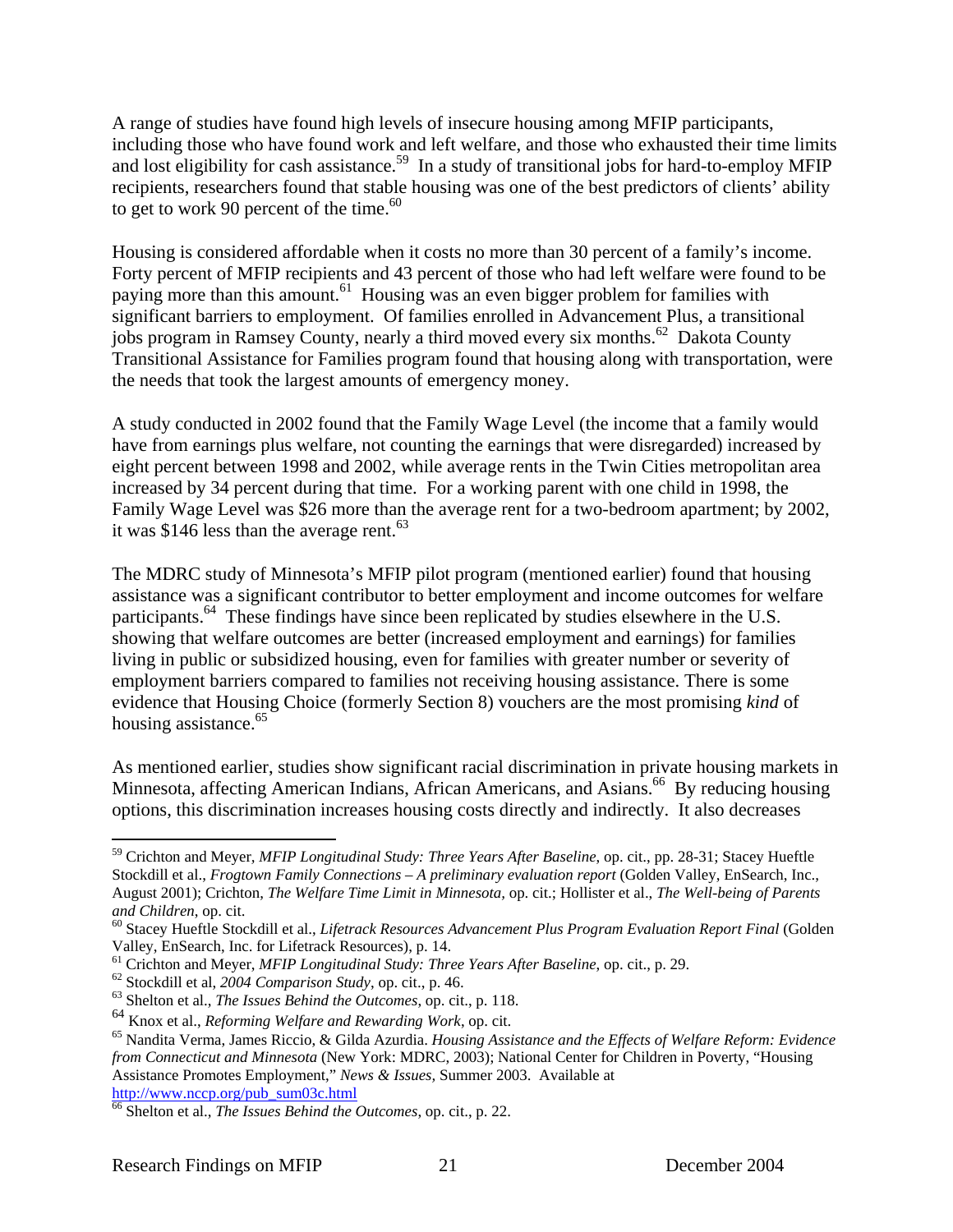safety, decreases job, educational, and low-cost shopping opportunities, and increases transportation and insurance costs and the likelihood of frequent moves.

# • *Labor Market Realities Affect MFIP Employment Outcomes*

Studies have shown that MFIP policies cannot increase employment rates if there aren't jobs available for welfare recipients and employers willing to hire them. Thus, as economic activity rises and falls, job placement and retention rates change too, even as welfare work requirements remain stringent. As the number of unemployed people in Minnesota fell by nearly a third between 1996 and 1998, welfare caseloads also declined and continued to fall until 2001. Minnesota's unemployment rate began to rise in 1999, though, and between 2001 and 2003, the weaker economy and rising unemployment rate contributed to a 10 percent rise in MFIP cases.

Economic conditions also affect employers' willingness to hire workers with limited experience and additional barriers. When 131 employers involved in welfare-to-work partnerships in 1999 and 2000 were surveyed, one-quarter of them – a self-selected group that had been most prepared to work with counties and non-profits to increase work opportunities for welfare recipients – said they would not have been involved if the economy had been less strong.<sup>67</sup>

In addition to influences from economic conditions, Minnesota researchers' review of national studies shows that racial bias also affects employers' hiring decisions. Experimental studies using matched resumes found that job applicants with African American-sounding names were far less likely than those with White-sounding names and equal credentials to be invited to interview for entry-level jobs, and that those with African American-sounding names received less benefit (in terms of increased chances of interviews) from additional experience and credentials than did applicants with White-sounding names.<sup>68</sup>

When MFIP recipients were invited to describe their experiences, some described frustration at being required to spend 30 hours a week on job search activities in a small rural town with few job openings and many other welfare recipients also looking for work.<sup>69</sup> Job counselors reported in focus groups that such unrealistic requirements undermine the credibility of the program.<sup>70</sup>

Many studies identify low skills as a serious barrier for many welfare recipients.<sup>71</sup> When entrylevel jobs do not provide the kind of experience or skill development to qualify workers for advancement, classes or training programs become important means to acquire skills for better jobs. However, MFIP provides limited opportunities for training,<sup>72</sup> with fewer than 10 percent of MFIP adults enrolled in basic education, English as a Second Language classes or training

http://www.dhs.state.mn.us/main/groups/economic\_support/documents/pub/dhs\_id\_004113.hcsp

 $\overline{a}$ 

<sup>&</sup>lt;sup>67</sup> Owen et al., *Filling the Gaps in Welfare Reform*, op. cit., p.2.<br><sup>68</sup> Shelton et al., *The Issues Behind the Outcomes*, op. cit. p. 22.<br><sup>69</sup> Shelton et al., *The Issues Behind the Outcomes*, op. cit.<br><sup>70</sup> Meyer, Van *Gaps in Welfare Reform*, op. cit.; Shelton, et al., *The Issues Behind the Outcomes*, op. cit.; Stockdill et al., *Lifetrack Resources Advancement Plus Program Evaluation Report Final*, op. cit.; Hollister et al., *The Well-Being of Parents and Children*, op. cit.<br><sup>72</sup> Minnesota Department of Human Services, Program Assessment & Integrity Division, MFIP Monthly Reports for

May 2004, June 2004, September 2004, pp. 1-3. Available at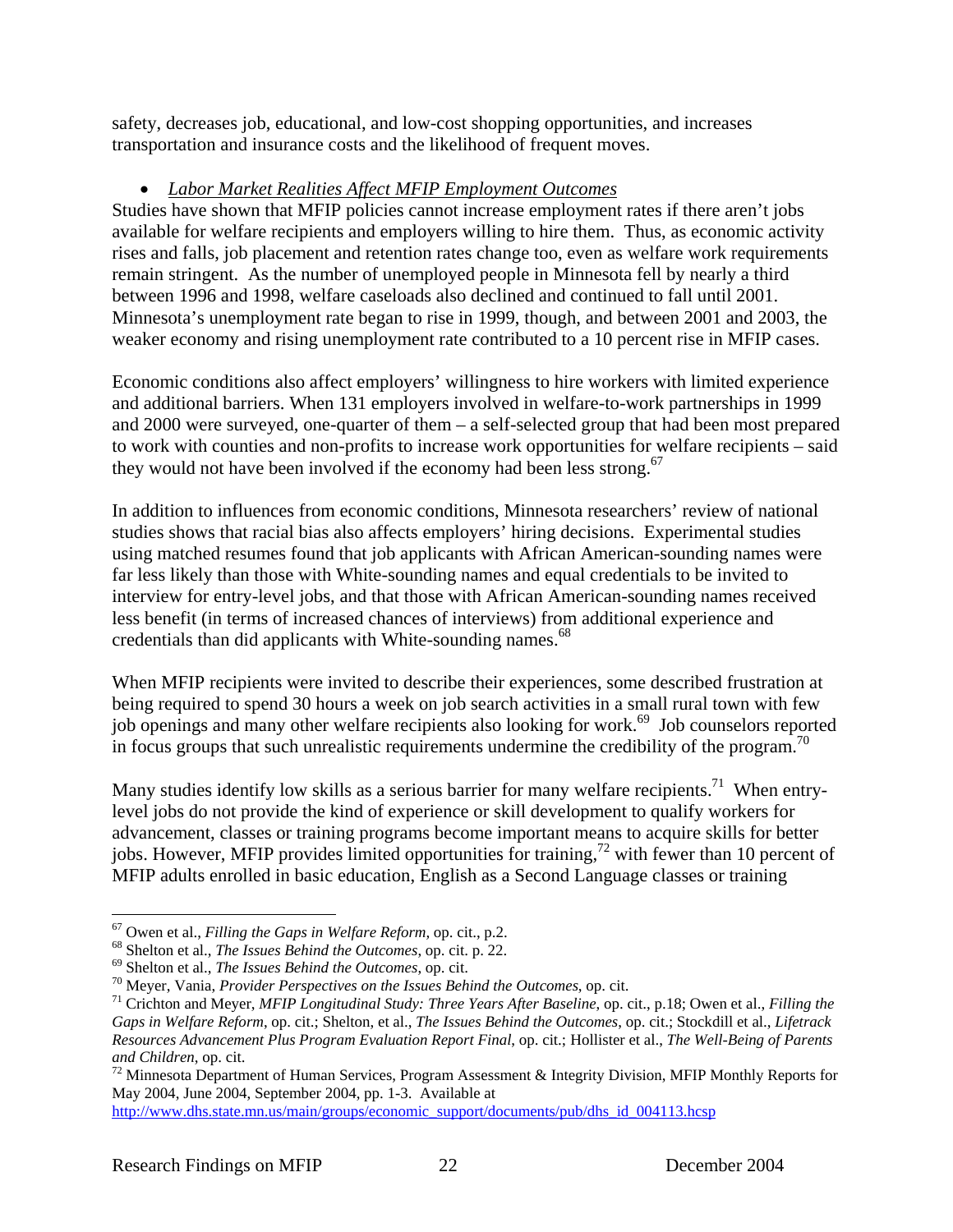programs of up to 24 months' duration. Studies have found that there are limited opportunities for low-wage workers to access or afford such training on their own.<sup>73</sup>

Some hopeful signs are found in data from the third year of the state's longitudinal study. Among adults who had worked for all of the previous 12 months, 28 percent reported that their employer had sent them to special classes or training not at the workplace, and sizable majorities reported receiving increases in job responsibilities and wages. Nonetheless, only half thought their chances of moving up were good. In addition, few employers provided training on reading, writing, or math skills. And while wages increased, benefits were less likely to improve with time and experience.<sup>74</sup>

# **VII. Finding 3: MFIP has been** *least successful* **in helping parents who have significant health impairments, learning disabilities or low IQ, or children with significant health impairments to find jobs and leave MFIP.**

As families with fewer barriers and brighter prospects leave welfare, the adults who continue to rely on MFIP cash assistance tend to have a diverse and daunting array of barriers to finding or keeping a job. In the state's longitudinal study, 19 percent of recipients were unemployed during the entire third year, one indicator of the size of the population with multiple, persistent barriers to self-sufficiency.<sup>75</sup>

State analysts have stressed that the work emphasis of welfare reform makes it imperative to identify and treat serious work barriers as soon as possible. But many systems that serve the hardto-employ – developmental disability, rehabilitation, mental health and child welfare systems– lack the capacity to address barriers discovered in intensive assessments of clients. "Acknowledgment of this reality seems necessary in budgeting discussions at both the national and state level," state analysts have noted.<sup>76</sup>

A range of studies show that MFIP recipients with multiple, serious work barriers are less likely to find jobs, more likely to lose cash assistance because of program noncompliance, and more likely to exhaust their 60 months of eligibility for federal cash assistance than families with few barriers.<sup>77</sup> These families are likely to be

*Common barriers to finding and keeping work:* 

- *physical and mental health problems*
- *domestic violence*
- *low skill levels*
- *lack of adequate or affordable housing*
- *limited proficiency in English*
- *criminal record*
- *chemical dependency*

living in deep poverty: As mentioned above, state researchers found that participants who are on MFIP and not working after three years were living on average at 68 percent of the federal

<sup>1</sup> 73 Owen et al., *Filling the Gaps in Welfare Reform*, op. cit., pp. 5, 38-39; Owen, et al., *How welfare-to-work is* 

*working*, op. cit.<br><sup>74</sup> Crichton and Meyer, *MFIP Longitudinal Study: Three Years After Baseline*, op. cit., pp. 11-14.<br><sup>75</sup> Ibid.. p. 9.

<sup>76</sup> Scott Chazdon and Nancy Vivian, *LIGSS (Local Intervention Grants for Self-Sufficiency): Lessons Learned* (St. Paul: Minnesota Department of Human Services, January 2003), p. x.

<sup>77</sup> Crichton and Meyer, *MFIP Longitudinal Study: Three Years After Baseline*, op. cit*.*; Hollister et al., *The Wellbeing of Parents and Children*, op. cit.; Crichton, *The Welfare Time Limit in Minnesota*, op. cit.; Stacey Hueftle Stockdill et al., *A Report on Sanctions* (Golden Valley: EnSearch, Inc. for Lifetrack Resources, February 2003).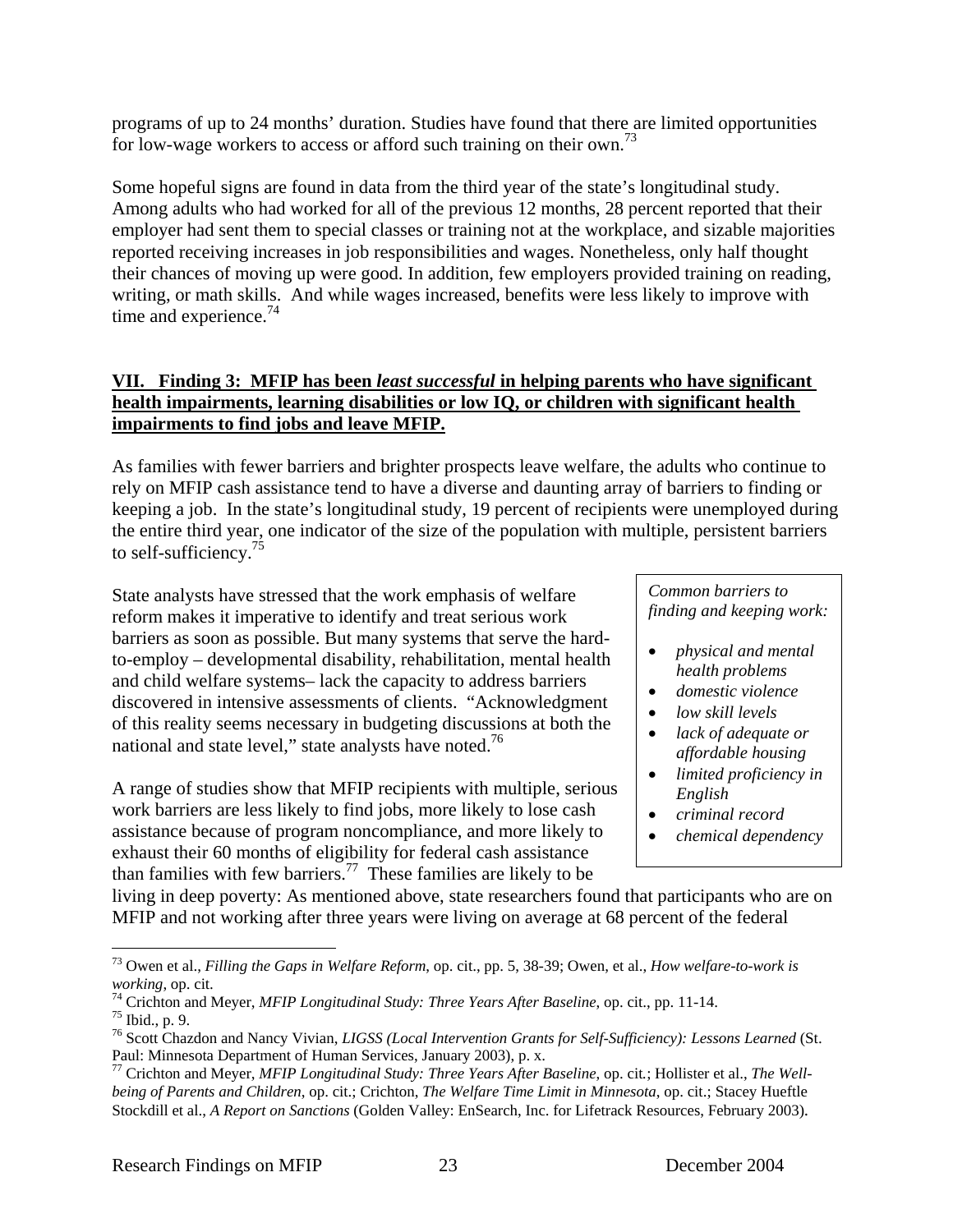poverty guideline. The studies make clear that it is this group, whose employment status has not changed significantly despite MFIP's incentives and penalties, that has the greatest need and poses the greatest challenges for the state's welfare-to-work system and the policymakers who design and monitor it.

Serious work barriers are often not readily apparent. Many parents are not aware that they or their children have mental or physical health impairments. Employment services providers report that undiagnosed mental illness is one of the most significant problems experienced by MFIP participants who struggle to find and keep jobs.<sup>78</sup>

A number of reports suggest that the families being sanctioned and losing benefits are among the most vulnerable. Reports identify a need for more in-depth assessments that might identify significant barriers, arrange for necessary services, or help qualify families for federal SSI benefits or MFIP extensions.<sup>79</sup>

In addition, an independent evaluation of one MFIP employment program<sup>80</sup> that provided transitional jobs and more diagnostic resources than usual found that many parents who lacked job skills and work experience also had significant physical and mental health conditions that affected their ability to work. Nearly 68 percent of the program's participants had a documented physical or mental impairment that interfered with their efforts to find or retain jobs; however, none had been exempted from MFIP work requirements. Of the 189 parents referred to the program,

- 34 percent were assessed as having a mental illness,
- 22 percent had a learning disability,
- 23 percent had a physical disability,
- 11 percent had physical limitations, and
- 18 percent were caring for a disabled family member and another six percent were caring for an ill or incapacitated family member (in both cases, primarily a child in the home). $81$

Poor outcomes are especially likely for families that experience multiple barriers to employment. One study found that those who were most likely to exhaust their 60 months of eligibility for federal cash assistance tended to "have unstable housing, have more personal barriers, have preschool-age child care issues, have an IQ less than 90, have been sanctioned, be caring for a family member who was ill/incapacitated, be caring for a disabled family member, have a learning disability, have larger families, and be from Minnesota, having spent, on average, only a few months outside the state."<sup>82</sup>

<sup>78</sup> Meyer, *Provider Perspectives on the Issues Behind the Outcomes*, op. cit.; Stockdill et al. *Lifetrack Resources* 

<sup>&</sup>lt;sup>79</sup> Stockdill et al, *A Report on Sanctions*, op. cit.; Meyer, *Provider Perspectives on the Issues Behind the Outcomes*, op. cit.; Chazdon and Vivian, *LIGSS: Lessons Learned*, op. cit.; Regina Wagner and Khanh Nguyen, *MFIP Families* 

and Sanctions: A Call for Services (St. Paul: Legal Services Advocacy Project, 2002).<br><sup>80</sup> Stockdill et al., *Lifetrack Resources Advancement Plus Program Evaluation Final Report*, op. cit.<br><sup>81</sup> Ibid., pp. 8-16.<br><sup>82</sup> Stock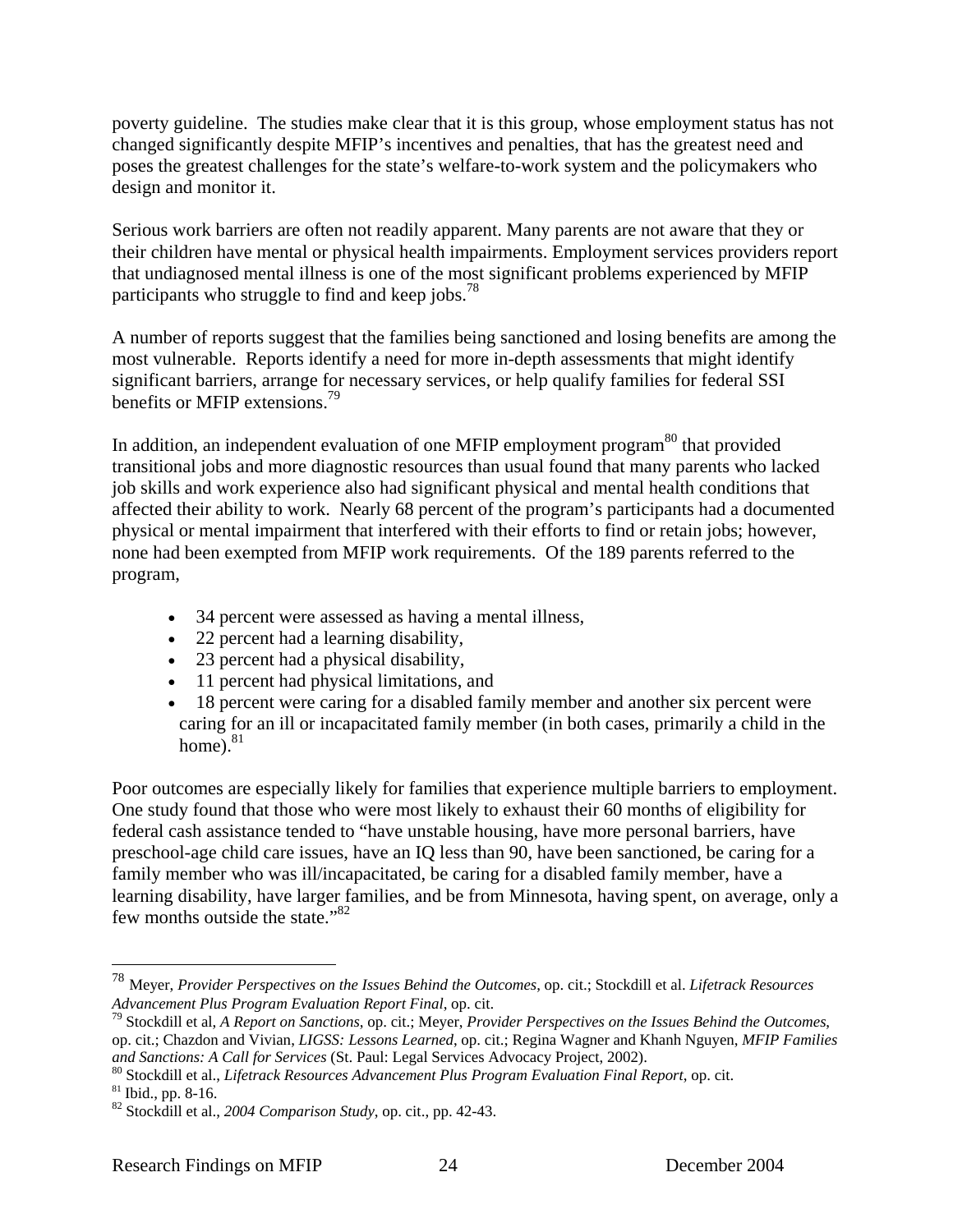• *Families with the Most Barriers Also Tend to Be Sanctioned For "Noncompliance"* A sanction is a cash penalty for not following MFIP rules, and specifically for not cooperating with employment services or child support enforcement. Some policymakers see sanctions as an important tool for ensuring that MFIP participants cooperate with welfare-to-work plans and take seriously the expectation that cash assistance will be temporary and adults will find work and leave MFIP.

Results from pilot projects in Anoka and Dakota counties indicate that increased sanctions, coupled with sanction prevention and sanction resolution strategies, can be effective in securing program compliance. However, many studies indicate that vulnerable families, such as those in crisis, those experiencing domestic abuse, or those with serious health conditions, are more likely to be sanctioned for not complying with MFIP work requirements. For example,

- One survey of 21 Hennepin County MFIP families that were sanctioned for at least four months found that more than half the parents were on medication for chronic diseases like diabetes and heart disease. Social isolation, domestic abuse, depression and children with behavioral problems were also common within these families.<sup>83</sup>
- MFIP clients who were enrolled in a transitional jobs program and who had been sanctioned were more likely to be victims of domestic violence, have learning disabilities and literacy skills below the  $8<sup>th</sup>$  grade. They were also more likely to be ex-offenders and to have more than seven personal, family and housing barriers. "Those sanctioned were the very vulnerable. They had the largest number of barriers to employment … Our findings suggest that families who are unable to advocate for themselves are being punished for their limited abilities," researchers wrote. $84$
- Analysts from the Legal Services Advocacy Project concluded that many clients were sanctioned before a trusting relationship could be developed with job counselors and major barriers to employment detected. They also found that a significant number of sanctions are reversed or resolved on appeal. During a two-year period which ended in November 2000, one in five MFIP sanctions cases were appealed and then reversed through the appeals and regulations division of the state Department of Human Services. 85
- In a Hennepin County project with the Legal Aid Society of Minneapolis, 69 percent of sanctions were lifted when Legal Aid staff intervened, usually when clients were found exempt from work requirements or had good cause for non-compliance. <sup>86</sup>
- *Racial Disparities in Sanctions*

 $\overline{a}$ 83 Barry Cohen and Melissa Martinson**,** *Hennepin County MFIP Sanctions Study* (Minneapolis: Rainbow Research, November, 2002).<br><sup>84</sup> Stockdill et al., *A Report on Sanctions*, op. cit., p. 1.

<sup>&</sup>lt;sup>85</sup> Barbara Collins and Renee Obrecht-Como, Mixed Messages and Missed Opportunities: Welfare Sanction Policy *in Minnesota* (St. Paul: Legal Services Advocacy Project, February 2001), p. 23-24. <sup>86</sup> Ibid.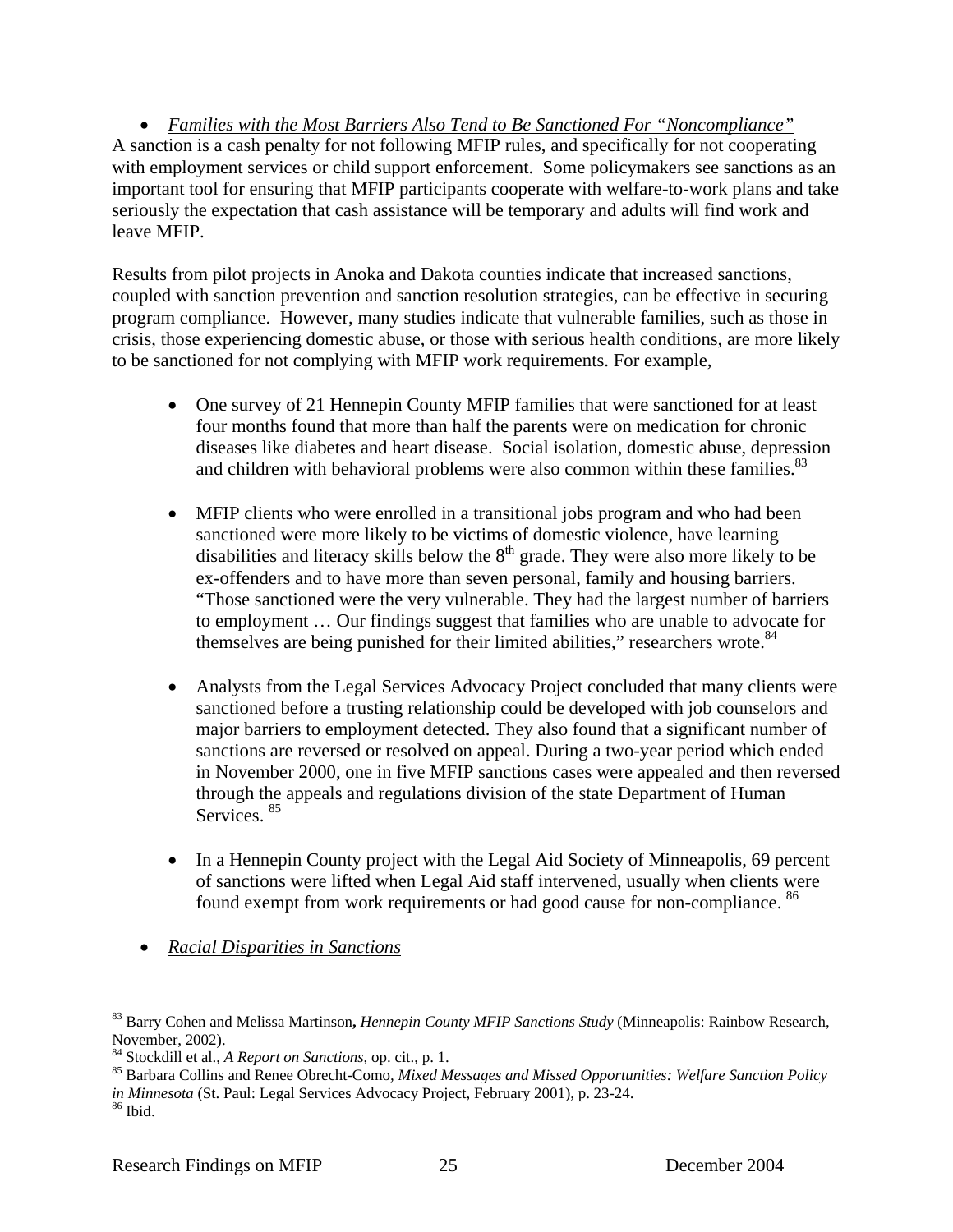Studies have begun to document that sanctioned adults are disproportionately minorities. African Americans had a 38.1 percent sanction rate and Native American 48.7 percent compared to a statewide average of  $34.2$  percent.<sup>87</sup> Some researchers have begun to question whether cultural and ethnic bias and miscommunication contribute to uneven sanction rates.<sup>88</sup>

One study based on focus groups of MFIP recipients from different ethnic groups found strong support among welfare recipients for MFIP's work goal, but widespread criticism of the service delivery as demeaning and hostile rather than supportive. For many, their perception of whether the job counselor was on their side was key. Experiences with MFIP that were commonly reported included: Excessive paperwork demands, inaccessibility of workers to answer questions, and inconsistency about rules and supports. The report includes detailed insights into the particular barriers, experiences and attitudes of people from different ethnic groups. A large proportion reported that they lacked basic reading and math skills, familiarity with demands of the workplace and other skills usually needed for even entry-level work, but they had received little or no help to address these barriers before being required to seek employment.<sup>89</sup>

Many call for earlier identification of people with greatest likelihood of exhausting benefits and better assessment of barriers. Sanctions are one important indicator. "The common feature of sanction prevention and sanction resolution strategies is individualized focus on the participant's circumstances by someone whose stated mission is to help remove the sanction," one advocacy group found. "The sanction intervention projects summarized in this report strongly emphasize early intervention and use of specialized staff with the ability to assess and address participant needs."<sup>90</sup>

## • *Families Who Left MFIP Due to Time Limits Have Numerous Barriers to Employment, Including Significant Health Issues that Interfered with Their Ability to Work*

Congress ended welfare as an entitlement when TANF replaced AFDC. MFIP cases are now permanently closed after 60 months of federal cash assistance unless there are serious extenuating circumstances that meet strict eligibility, verification, and cooperation requirements. Circumstances that qualify as extension reasons include illness or disability, certain conditions that make employment unlikely, sufficient hours of employment, and family violence.

By June 2003, more than 1,500 poor families had left MFIP because they reached the 60-month time limit and did not receive an extension of MFIP benefits. A survey of timed-off families

<sup>87</sup> Danyell Punelli and Don Hirasuna, *MFIP Sanctions Information Brief* (St. Paul: Minnesota House of Representatives Research Department, February 2003); Wagner et al, *MFIP Families and Sanctions: A Call for Services*, op. cit.<br><sup>88</sup> David Hollister et al., *Findings from the Second Phase of a Study of the Transition from Welfare to Work in* 

*Hennepin County, Minnesota* (Minneapolis: University of Minnesota Center for Urban and Regional Affairs, 1999); Mary Martin et al. *Work, Race and Welfare Reform: A Study of the Minnesota Family Investment Program in Hennepin County 1998-2002* (Minneapolis: University of Minnesota Center for Advanced Studies in Child Welfare, 2002); Vania Meyer, *Measuring Minnesota Family Investment Program Performance for Racial/Ethnic and Immigrant Groups,* (St. Paul: Minnesota Department of Human Services, November 2003)**;** Michael Q. Patton et al., *The McKnight Foundation Aid to Families in Poverty Initiative – A Synthesis of Themes, Patterns and Lessons Learned* (Minneapolis: The McKnight Foundation, April 1993); Shelton et al. *The Issues Behind the Outcomes*, op. cit*.*; Cohen and Martinson, *Hennepin County MFIP Sanctions Study,* op. cit*.* 89 Shelton et al. *The issues behind the outcomes*, op. cit.

<sup>90</sup> Wagner et al. *MFIP Families and Sanctions: A Call for Services*, op. cit., p vi.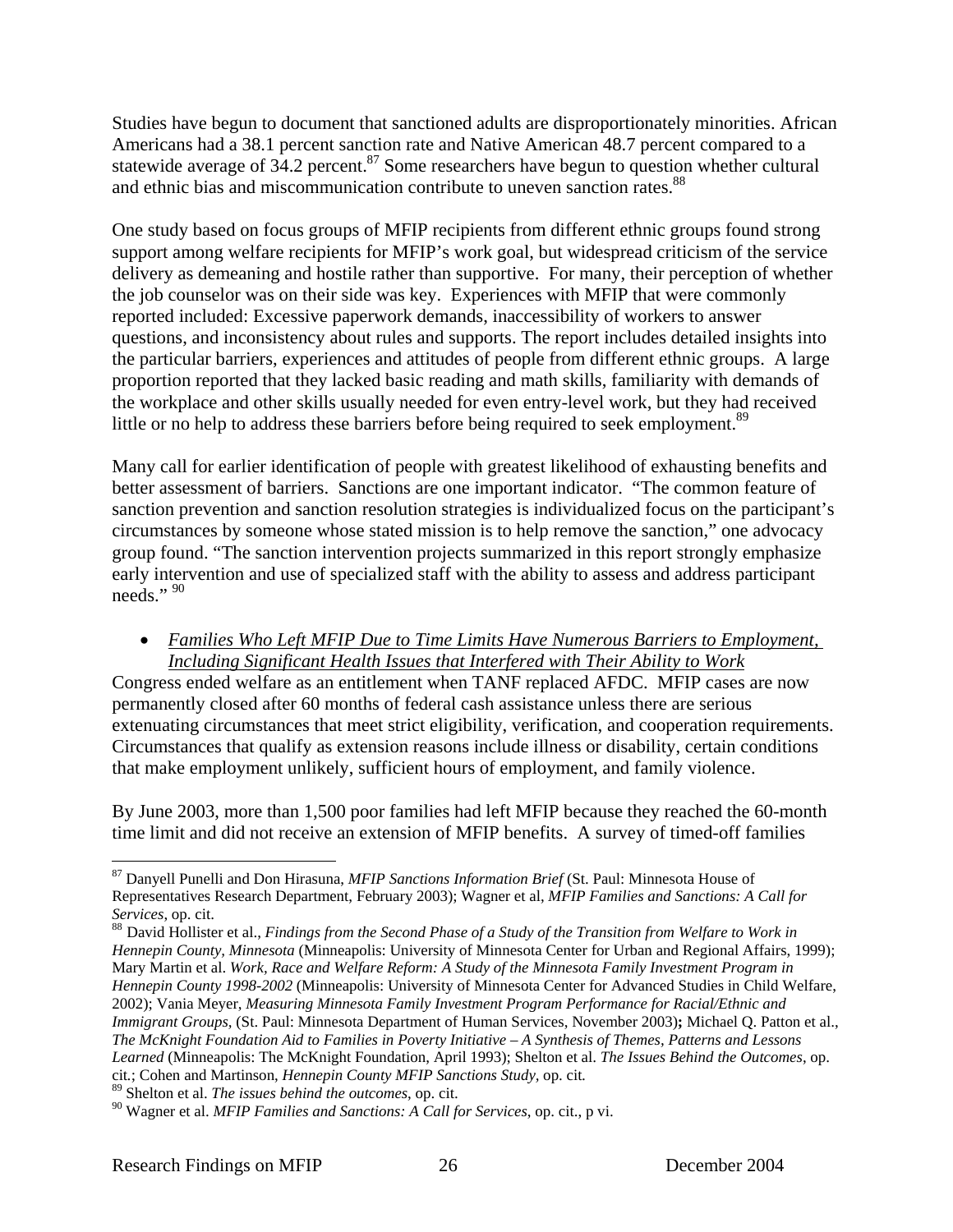showed that half of them had applied for an extension, primarily based on illness, but were denied because county staff did not believe they qualified.

Yet when state researchers reviewed administrative case files for the families that timed off MFIP, they found that 61 percent of all parents had been in mental health treatment or had been prescribed medication for mental-health issues within the previous three years.<sup>91</sup>

When researchers contacted these families after they lost MFIP benefits, they found that nearly half were leading unstable, even chaotic lives. Income in these families was on average 37 percent of the federal poverty level – with most of their income coming from food stamps. More than half of the families were living in public or subsidized housing. Families' food supplies were insecure, they lacked reliable transportation and they had unmet medical needs. A quarter had not paid their utility bills. Two parents gave up custody of children so that the children could continue to qualify for assistance.  $92$ 

The survey also found signs of serious barriers. Using a questionnaire (or "screen") for detecting depression, researchers found that 44 percent of parents surveyed scored high enough to need more in-depth, medical assessment. In addition, 36 percent had been diagnosed previously with depression and nine percent were currently being treated for depression. Finally, approximately 25 percent of those surveyed also reported having a physical disability and 30 percent had been in jail or prison as an adult.<sup>93</sup> A high share of parents had grown up on welfare as children. One in five had been in special education classes in school. 94

One apparent problem is that serious barriers often were not recognized until just before MFIP families exhausted their benefits. "According to county staff, many serious problems were first identified during meetings about post-time limit options held with participants just before their welfare time ran out. Often participants had been reluctant to disclose this information sooner," the state analyst reported.<sup>95</sup>

# • *Most Families Who Extended Beyond the MFIP Time Limit Have Serious Health Conditions*

As of October 2004 there were 4,118 cases that had reached the 60-month time limit and received an extension of MFIP cash assistance. Of these "extended" cases, 70% qualified due to a serious health condition of the adult or another household member. The top three reasons for health-related extensions were for an illness or incapacity lasting 30 days or longer (20% of all extensions), a participant with an IQ of less than 80 (17%), and caring for a child or other family member with serious medical needs  $(14\%)$ .<sup>96</sup>

<sup>91</sup> Crichton, *The Welfare Time Limit in Minnesota*, op. cit., pp. v, 27-28.

<sup>&</sup>lt;sup>92</sup> Ibid. This report was based upon administrative review of all cases that "timed off" – not simply those in the longitudinal study – as well as survey interviews with some timed-off parents.

<sup>93</sup> Ibid., p. 30

<sup>94</sup> Ibid., pp. ii-iv.

 $95$  Ibid., p. v.

<sup>96</sup> Minnesota Department of Human Services, *Characteristics of MFIP Cases Reaching the 60-Month Time Limit*, September 2004. Available at

http://www.dhs.state.mn.us/main/groups/economic\_support/documents/pub/dhs\_id\_004113.hcsp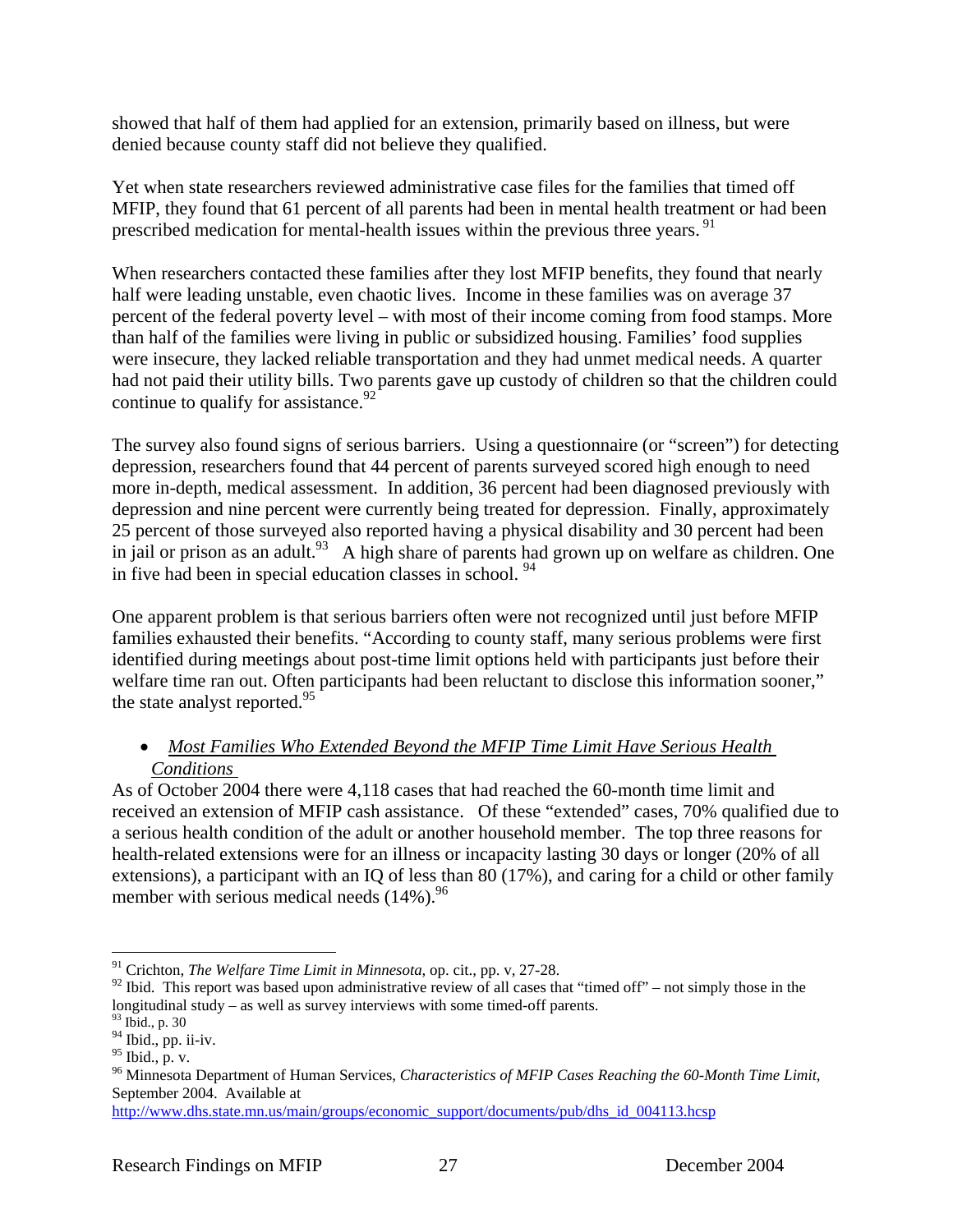# • *Racial Disparities in the MFIP Time Limits*

As mentioned above, MFIP cases are now permanently closed after 60 months of cash assistance unless serious extenuating circumstances that meet strict eligibility, verification, and cooperation requirements exist. Circumstances that qualify as extension reasons include illness or disability, certain conditions that make employment unlikely, sufficient hours of employment, and family violence. The state's 2003 report on families that had timed-off indicates that people of color, especially African Americans and American Indians, are more likely to exhaust MFIP benefits due to time limits than are whites.<sup>97</sup> Of MFIP families that timed-off of cash assistance in July 2002, 43 percent were African American, although this group made up only 24 percent of the overall MFIP caseload.

# • *Research Provides Insights on Strategies For Working with Families Who Have Multiple Barriers*

Policymakers have recognized that identifying potential barriers sooner could help MFIP participants get the appropriate help they need and increase their chances of getting jobs and stabilizing their lives. In 2000, the Minnesota Legislature authorized use of \$52 million from the state's unspent federal TANF money to fund Local Intervention Grants for Self-Sufficiency (LIGSS) over a three-year period. LIGSS's goal was to reduce the number of hard-to-employ families who exhausted their 60 months of MFIP benefits. $98$ 

Rather than start new programs, most counties used LIGSS dollars to enhance or intensify ongoing services they believed were most effective. Counties and employment services providers were also able to reduce caseload sizes so that staff had more time to work with each family. State analysts found that the greatest innovations came from grants to agencies that had good working relationships with affected populations and tailored programs to meet their needs.

Overall, counties, tribes and employment service providers were surprised at how many personal and family problems their participants faced, as well as the range of specialized services needed to assist these families in finding or keeping jobs. Mental health services, chemical dependency treatment and in-depth assessments often had to precede employment related services. Several counties worried that the relevant services – developmental disability, rehabilitation, mental health and child welfare – lacked the capacity to handle barriers discovered in intensive assessments of clients. Another challenge was clients' resistance to in-depth assessment, particularly if they believed the assessment might reveal mental health or chemical dependency issues that could result in children being removed from their care, prosecution, or other negative consequences.<sup>99</sup>

Meanwhile, the results from the LIGSS grantees that served minority communities challenged MFIP's expectation that adults who have struggled to find employment could be required to rapidly move into jobs. These service providers found that "it often takes at least a year of

1

<sup>97</sup> Crichton, *The Welfare Time Limit*, op. cit., p. 35.

<sup>98</sup> Chazdon Vivian, *LIGSS (Local Intervention Grants for Self-Sufficiency): Lessons Learned*, op. cit.Each county and tribe was allocated \$25,000 annually for three years; 80 percent of the rest was allocated based on caseload size. The remainder awarded to 16 counties and community-based organizations after a competitive grant process.<br><sup>99</sup> Ibid., p. ix.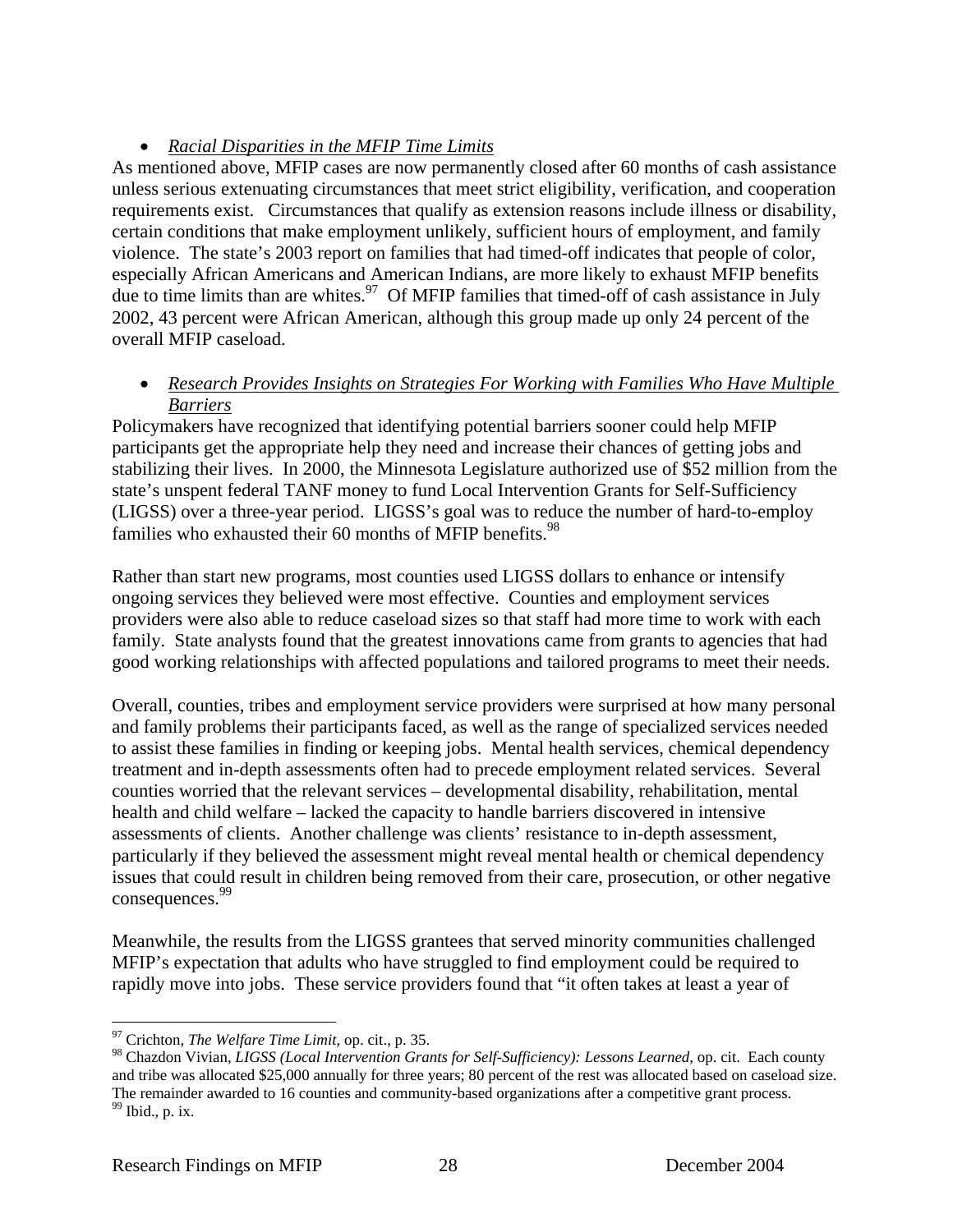intensive work to move some participants out of crisis and even longer to build their capacity to get beyond a lifestyle of repeated crisis."100

With Minnesota's TANF reserve now spent and LIGSS grants ended, there are concerns whether counties will provide the intense, ongoing services many hard-to-employ MFIP families need. "Dedicated funding for hard-to-employ MFIP families has been eliminated, undercutting the ability of counties to continue to build capacity to address serious health impairments," one advocacy group noted. "The use of screening tools for mental and chemical health issues and learning disabilities is now mandated, but no additional money has been set aside to assist counties with the increased costs of professional staff [e.g. social workers, mental health counselors, and occupational therapists to administer the assessments and address whatever issues might arise from the intensive work with families]."101

Despite considerable effort by counties and community agencies, there is little hard data about what was most successful among LIGSS practices. Only one program randomly assigned participants to a LIGSS or control group. For the rest, state analysts found it impossible to identify for certain the impact LIGSS projects had on hard-to-employ MFIP clients. In addition, because grants were flexible enough to tailor service to particular populations, it would be difficult to duplicate successes and hold providers accountable for results, they said. Moreover, the Legislature did not provide the Minnesota Department of Human Services with additional staff, as requested, to work with grantees on setting goals, measuring results and implementing a rigorous evaluation.102

In addition to the LIGSS funds, some counties and employment services providers secured funding from other sources, often foundations, to provide services for families with multiple barriers to employment. Some projects also received funding to evaluate the strategies used and the characteristics of participants. All these projects provide valuable lessons about the challenges facing MFIP participants with multiple barriers to employment.

# **1. IN-DEPTH ASSESSMENTS AND HOME VISITS**

Many LIGSS projects hired specialists for home visits and in-depth assessments, and reduced caseloads for employment counselors who worked with the most challenged clients. They found that home visits often uncovered participant issues that did not surface during office meetings. Some families saw these visits as interfering, and many resisted getting involved with social service and public health services. Families were more cooperative if they believed this might help them win an extension on benefits.<sup>103</sup>

# **2. SANCTIONS AND INTENSIVE OUTREACH**

Serious barriers are often not readily apparent. Several reports suggest that the families being sanctioned and losing benefits are among the most vulnerable. Reports identify a need for more in-depth assessments that would be able to identify significant barriers that

<sup>&</sup>lt;sup>100</sup> Ibid., p. x.

<sup>&</sup>lt;sup>101</sup> Nguyen, Khanh and Regina Wagner, *MFIP 'Reform' and Low-Wage Workers: Are Parents with Health Impairments Being Left Behind? (St. Paul: Legal Services Advocacy Project, December 2003), p. 7.* 

 $^{102}$ Chazdon and Vivian, LIGSS (Local Intervention Grants for Self-Sufficiency): Lessons Learned, op. cit, p. vi.<br><sup>103</sup> Ibid., p. ix.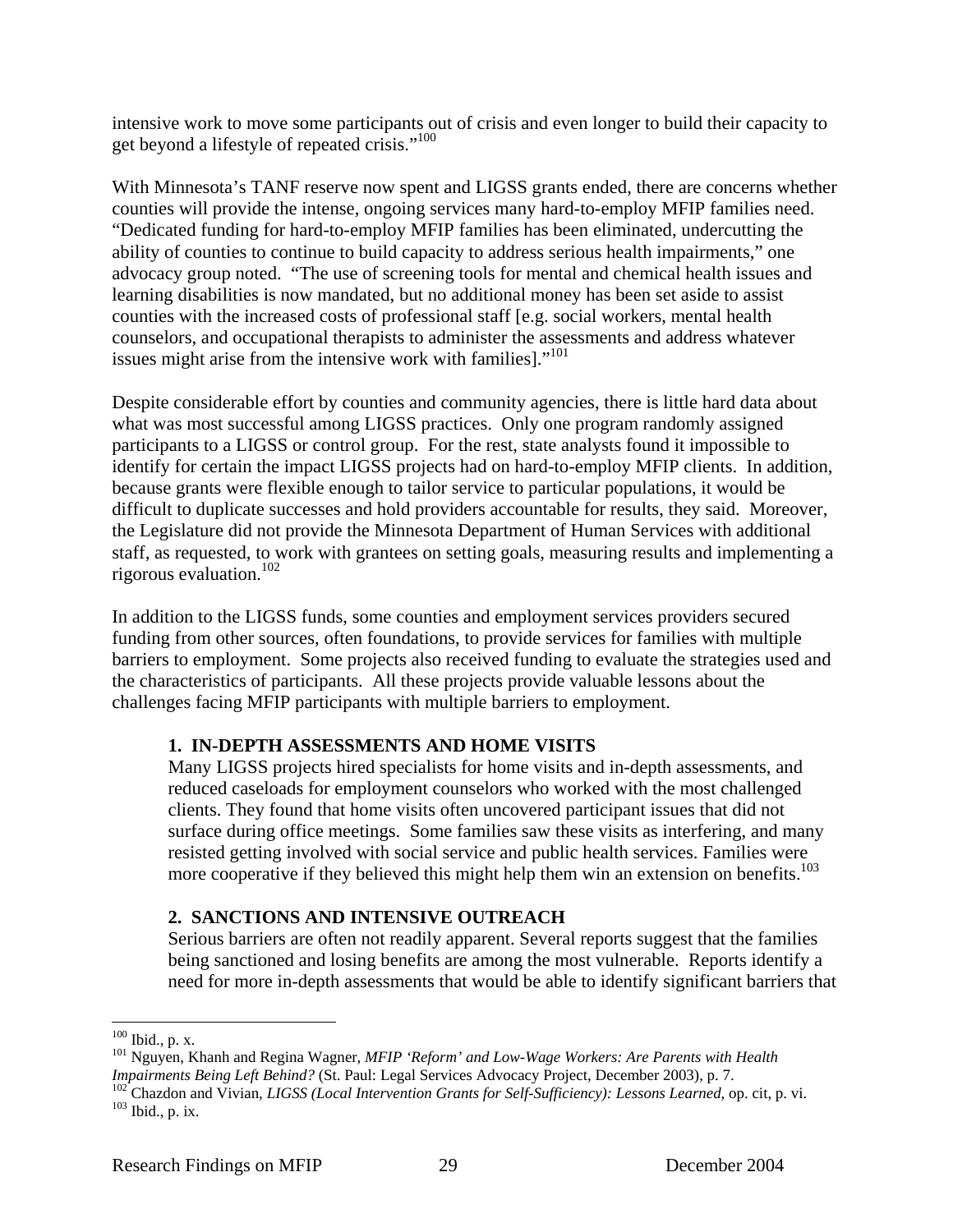would reduce the number of families who are actually sanctioned for program noncompliance.<sup>104</sup>

A few examples illustrate the intensity and effectiveness of such outreach. In 2001, Frogtown Family Connections used home visits to work with 80 low-income MFIP families with young children who lived in St. Paul's Frogtown neighborhood and were being sanctioned or at risk of being sanctioned.<sup>105</sup> Home visitors found families with considerable need: 78 percent needed food, one-third were suffering from domestic violence. It required great persistence to reach these families and time to build trust. Home visitors started by listening to parents and helping with immediate needs. Of 79 families referred to the program, 27 became active cases. "We have found it works best by modeling the behavior and working on a one-to-one basis with families. And that you start by meeting the parents' needs," the staff reported.<sup>106</sup> The effort paid off. All families' sanctions were resolved; 11 of the 27 individuals got jobs.

Meanwhile, for a different mix of participants, Anoka County developed a pilot program of aggressive sanctions and outreach because county staff were concerned that some applicants failed to attend the required Employment Services Overview and other families accepted prolonged sanctions. The county won legislative approval for a pilot program in 2001 to encourage rapid entry into the labor force and reduce the county's sanction rate. The county concluded that most parts of the pilot had been effective at engaging families with employment related activities. Important to the pilot's success was a Compliance Advocate, who worked with sanctioned families, and on-site social service staff, which arranged home visits, trained staff and accompanied the county employment counselor and financial worker on cases that seemed to need social service intervention. Social service staff was involved in most cases that faced being cut off from benefits for non-compliance. As the county's report notes: "This is time intensive work and takes considerable resources to be successful."<sup>107</sup>

# **3. MENTORS AND UNDERSTANDING EMPLOYERS**

The McKnight Foundation's Families Forward initiative, an effort to help low-income working parents gain training and education so as to raise their incomes, has found that one-on-one relationships with a staff person or mentor are important to maintaining workers' motivation and enthusiasm. Many participants need significant help to reach goals and need short-term goals that can be reached in initial burst of enthusiasm. Employers also needed to be involved, researchers found. They tended to be more sympathetic after being briefed on needs and characteristics of employees, receiving business-to-business advice and ongoing supports from outside agencies. They also needed to see the importance of supervisors acquiring skills for dealing with people of different racial and cultural backgrounds.<sup>108</sup>

<sup>&</sup>lt;sup>104</sup> Stockdill, et al., Lifetrack Resources Advancement Plus Program Evaluation Report Final, op. cit.

<sup>&</sup>lt;sup>105</sup> Stockdill, et al., *Frogtown Family Connections*, op. cit.<br><sup>106</sup> Ibid, p. ii.<br><sup>107</sup> Anoka County Income Maintenance Division, *Anoka County MFIP Pilot Program Report to the Legislature*. 2002 (Blaine: Anoka County Human Services Department, 2002), pp. 4-5.

<sup>108</sup> Shelton et al, *Training Low-income Workers for Self-sufficiency*, op. cit., pp. 18, 28.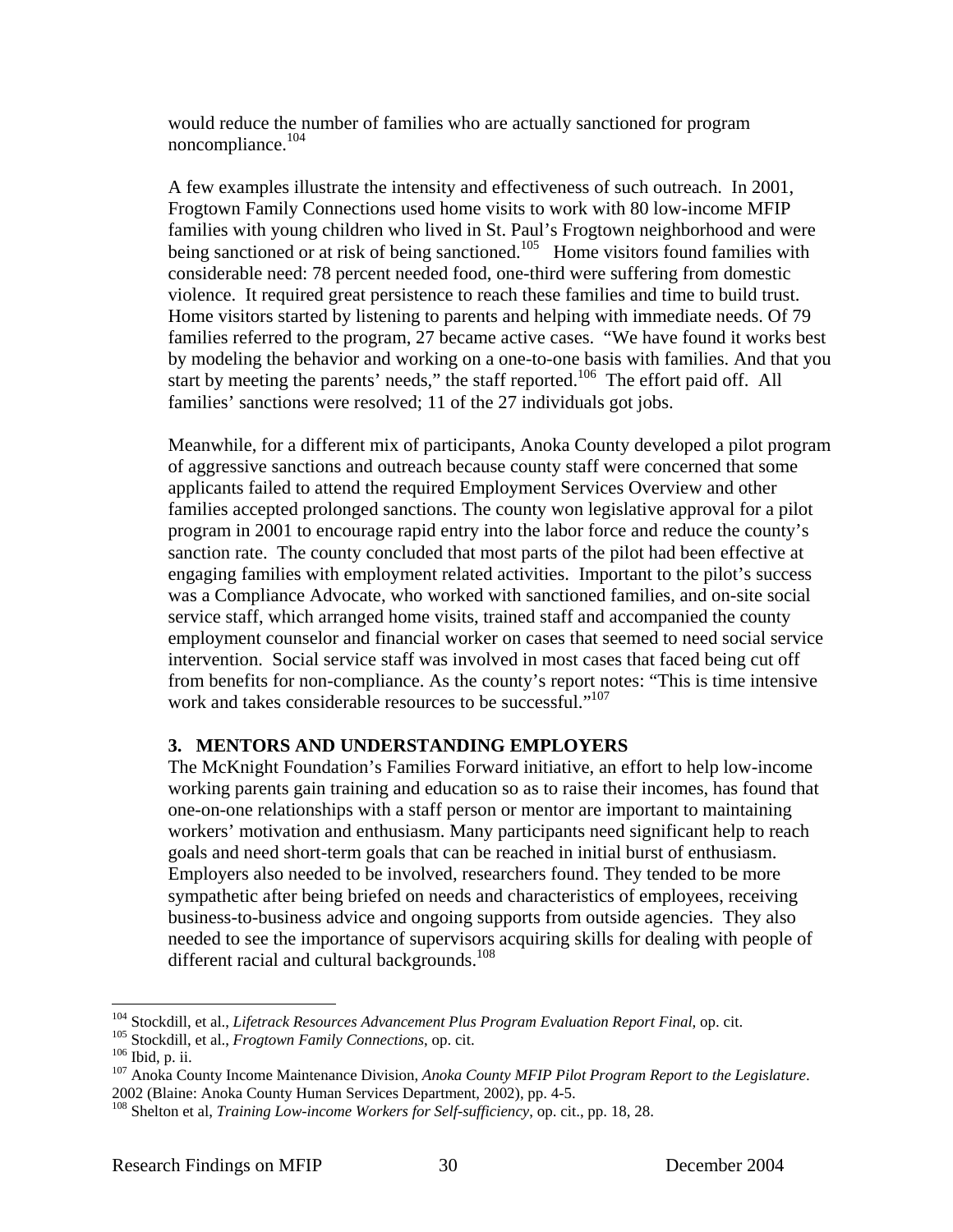## **4. TRANSITIONAL JOBS**

With a grant from the Joyce Foundation, Lifetrack Resources, a St. Paul non-profit, tested paid, transitional jobs as a strategy for helping hard-to-employ MFIP adults eventually find unsubsidized employment. In Advancement Plus, the pilot program, MFIP adults were employed for up to six months in closely supervised, subsidized jobs.

As initially implemented in 1999, the program served MFIP adults who had failed to find work during an 8-week job search. Later, the service was limited to people who had exhausted 52 of 60 available months of MFIP benefits. To test the effectiveness of this approach, researchers studied how both sets of Advancement Plus workers fared against comparable groups of MFIP clients. The Advancement Plus workers, particularly the group with few months of MFIP benefits left, faced more barriers to work than the general MFIP group. Overall, the Advancement Plus workers averaged 12 personal, family and housing barriers. Those who had used up 52 months of the available 60 months averaged  $14.5$  barriers.<sup>109</sup> A comparison group of general MFIP clients averaged fewer than 10 barriers.

The Advancement Plus workers who had used up 52 months were particularly challenged. Nearly three in four had a learning disability, while more than half suffered some type of mental illness. More than three-quarters scored below 80 on an IQ test and a third suffered from chemical dependency. Nearly half were ex-offenders and an equal proportion had been homeless during their time on welfare. Fully 42 percent had suffered domestic violence.

Nonetheless, a 2004 follow-up report showed 45 percent of Advancement Plus trainees working in unsubsidized jobs, the same rate as in the MFIP comparison sample. By spending up to six months in supportive work environments, many trainees were able to develop habits, confidence and skills that enabled them to find unsubsidized jobs.<sup>110</sup> Researchers concluded, "Placement in unsubsidized employment, when examined along with the prevailing unemployment rate, indicates that transitional jobs such as Advancement Plus are effective even in difficult economic times."<sup>111</sup>

Key to the success, researchers found, were (i) the closely supervised setting for the subsidized jobs, which offered exceptional support to workers and (ii) an assortment of specialists who identified barriers and helped trainees overcome them. Specialists included trainers, occupational therapists, speech-language pathologists, advancement specialists and work site supervisors.<sup>112</sup> Use of occupational therapists and speech pathologists enabled program staff to uncover serious but hidden barriers, including traumatic brain injuries. Despite the program's overall success, researchers suggested that some trainees' disabilities were so large that they were unlikely to succeed at unsubsidized employment.

<u>.</u>

<sup>&</sup>lt;sup>109</sup> Stockdill et al., *2004 Comparison Study*, op. cit., p. 15.<br><sup>110</sup> Ibid., p. 21.<br><sup>111</sup> Ibid., p. 22.<br><sup>112</sup> Ibid., p. 1.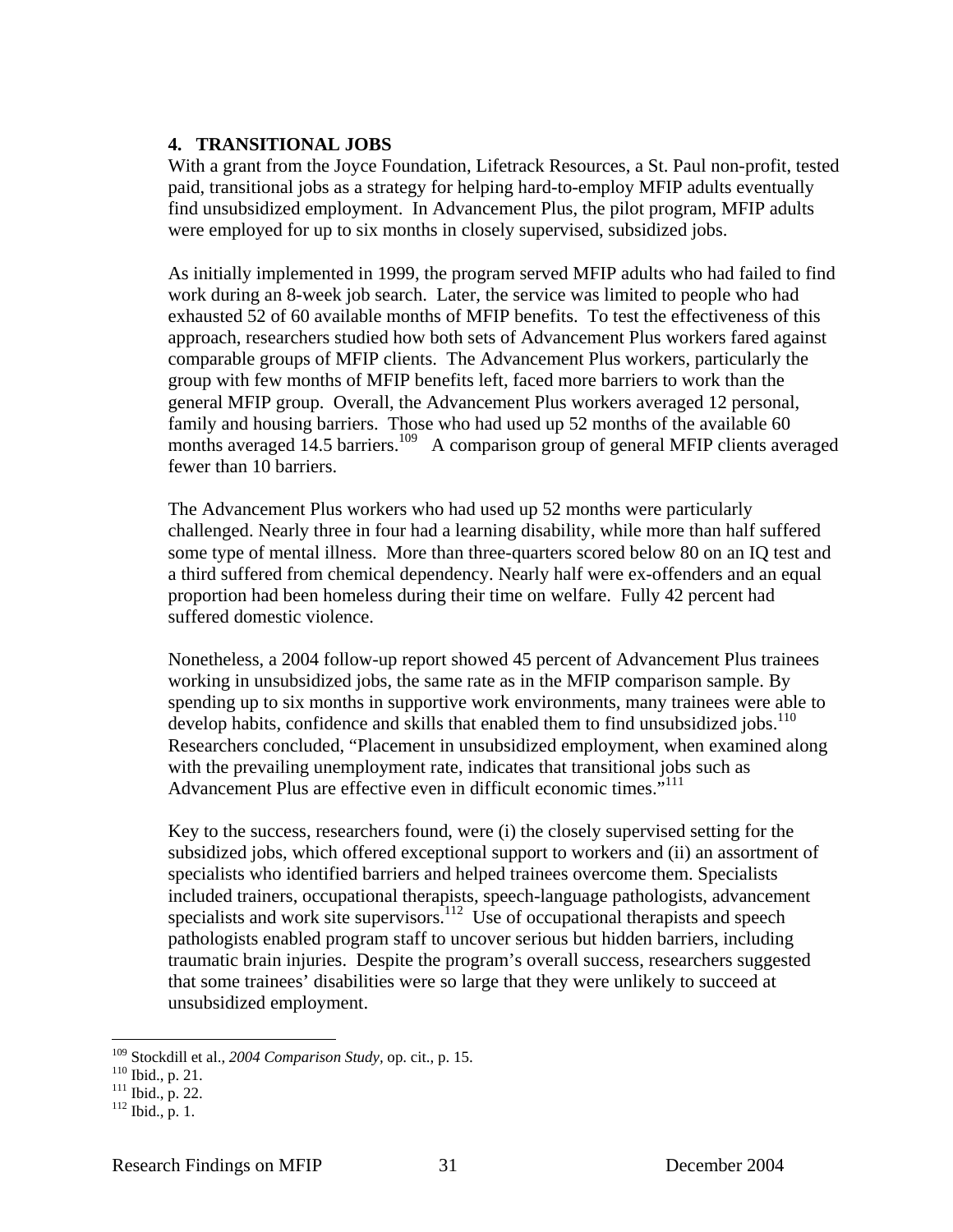# **VIII. Conclusion**

In summary, this review of more than 50 studies demonstrates that over the past seven years, Minnesota has made substantial progress toward the goals set by state policymakers: Moving low-income families from welfare to work, reducing poverty through increased earnings and work supports, and preventing long-term dependence on welfare as a primary source of family support.

But the studies also show that much difficult work remains. Moving adults with limited skills and multiple barriers into immediate and sustained employment is perhaps the biggest challenge facing Minnesota's welfare-to-work efforts. Research suggests a need for additional time and targeted resources, as was provided through LIGSS grants.<sup>113</sup> However, findings from projects targeted at the hard-to-employ suggest that some MFIP recipients' disabilities are so severe that these adults are unlikely to succeed at unsubsidized employment and might be better served through SSI, rehabilitation services or sheltered workshops, or through reasonable accommodations called for by the Americans with Disabilities Act.<sup>114</sup>

But findings from county and community projects for hard-to-employ MFIP recipients suggest that these alternate systems are not currently up to the challenge. Many LIGSS projects spent considerable time helping the most hard-to-employ MFIP recipients apply for SSI or Rehabilitation Services and were often frustrated with the results. "There were enough comments about the difficulty of navigating SSI to raise questions about the need for systemic change in the program," state researchers wrote.<sup>115</sup> According to the state's longitudinal survey, six percent of MFIP recipients had been approved for SSI, about half of those who had applied.<sup>116</sup>

In addition, these studies demonstrate that the prevalence of low-wage, part-time jobs for MFIP recipients means that many working families face ongoing challenges finding stable and affordable housing, transportation, health care and child care. Unfortunately, for a variety of reasons, many workers are not accessing critical work supports such as health care and child care.

MFIP does not operate in isolation from other market forces that impact the day-to-day lives of parents seeking to support their families through work. The most plentiful job openings are in industries with low-wages, meaning that families must struggle to provide for their basic needs and often require help from an array of work support programs. Employers are more willing to hire low-skilled MFIP job seekers during times of labor shortages. Worker access to training after finding employment is often limited, although some employers do make efforts to provide skill enhancement training.

<sup>113</sup> Friese et al**.,** *CHOICES Program Evaluation Final Report*, op. cit.; Stockdill et al., *Lifetrack Resources Advancement Plus Program Evaluation Report Final,* op. cit*.;* Stacey Hueftle Stockdill et al., *Occupational Therapy in Transitional Jobs: Innovations to Improve Life Skills* (Golden Valley: EnSearch, Inc. for Lifetrack Resources, September 2004).

<sup>&</sup>lt;sup>114</sup> Stockdill et al., *Lifetrack Resources Advancement Plus Evaluation Report Final*, op. cit., p. 187.<br><sup>115</sup> Chazdon and Vivian, *LIGSS: Lessons Learned*, op. cit., p. ix.<br><sup>116</sup> Crichton and Meyer, *MFIP Longitudinal St*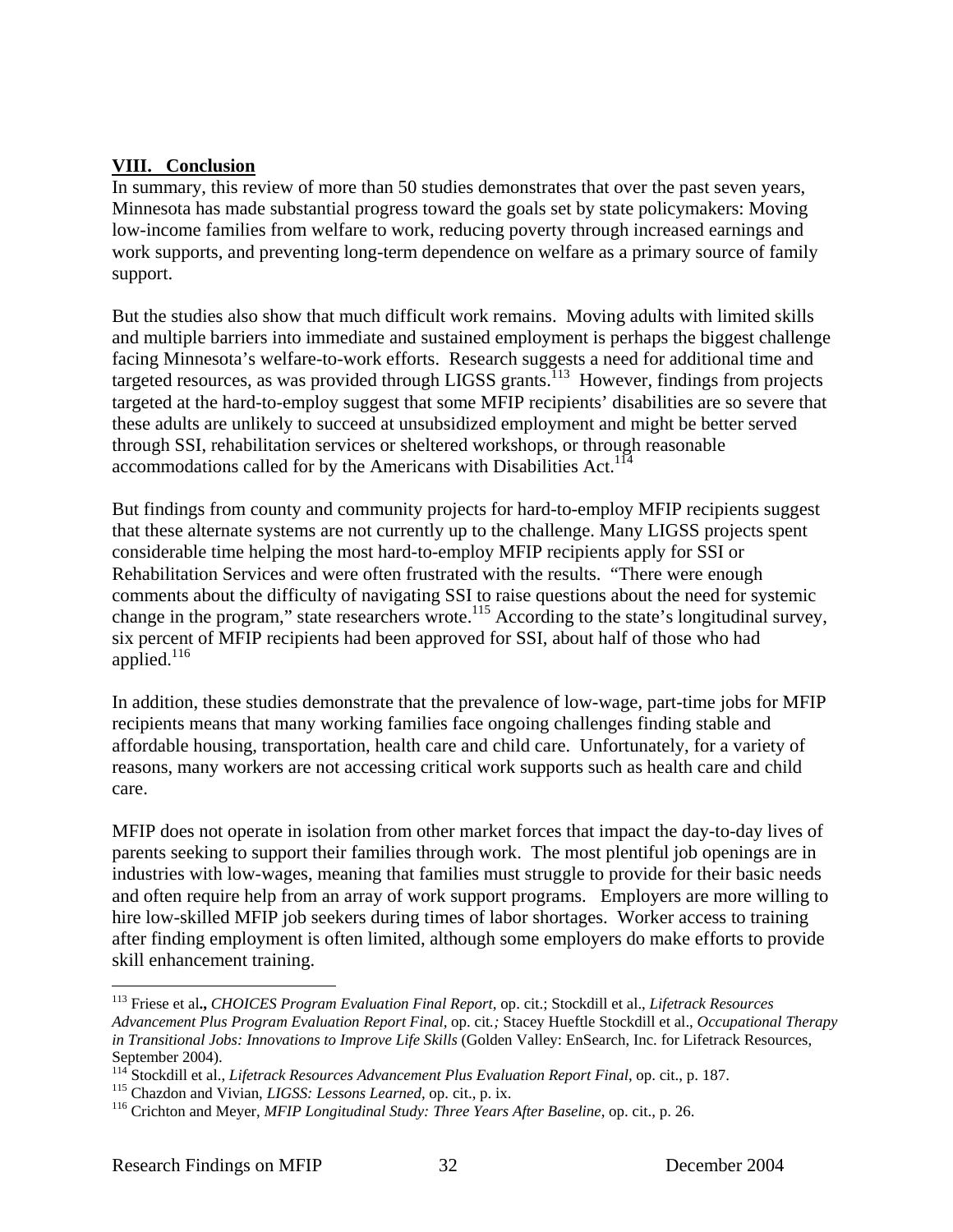Many important questions about the long-term effects of welfare reform remain to be answered. At the time of this synthesis, very little Minnesota research has examined how parent-focused welfare-to-work efforts affect children in areas such as health, education attainment, and interaction with child protection services. Other important questions not yet adequately answered include the pay-off for increased investment in education and training for low-income workers, and evidence about what policies might be effective to discourage teenage pregnancy and encourage or sustain marriage among low-income adults.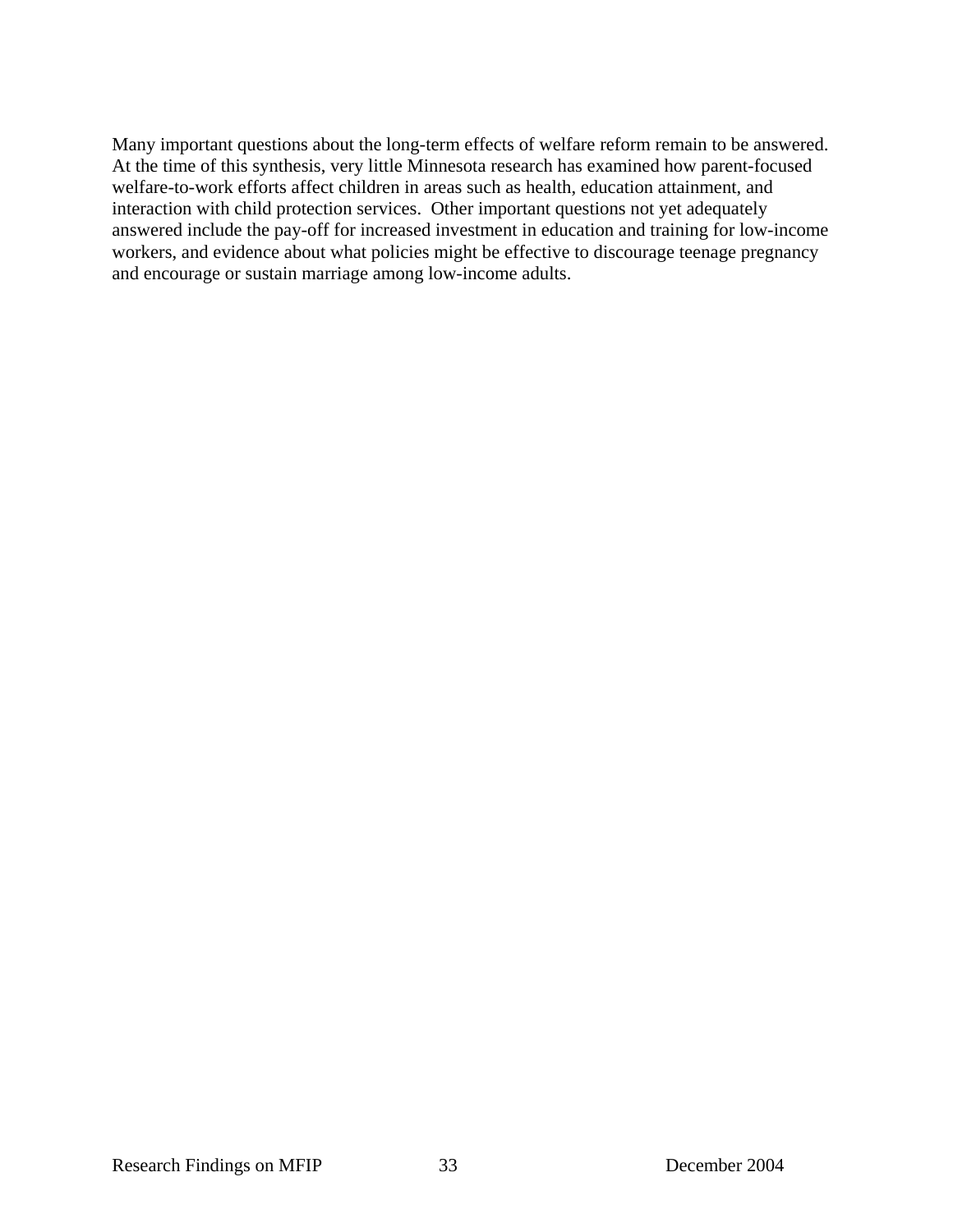# **Seven Years of Welfare Reform Annotated Bibliography Studies and Reports on Welfare Reform in Minnesota, 1997-20041**

**Alter, Joel, Dan Jacobson and John Patterson**. *Program Evaluation Report: Welfare Reform*. St. Paul: Office of the Legislative Auditor, January 2000.

**Web address:** www.auditor.leg.state.mn.us **–** Report #00-03

**Purpose**: To evaluate the effects of Minnesota's welfare policy changes in the first two years of implementation.

**Findings**: Reports employment trends and characteristics of Minnesota's MFIP populations and compares the state's policy and performance with other states. Stresses the state's rising rate of out-of-wedlock births and the need to do more to prevent welfare dependency. Highlights the disproportionate rate of minorities in the MFIP caseload and the growing share of hard-to-serve families. Report includes recommendations, including intensified interventions for the hard-toemploy and raising maximum client sanctions.

**Anderson, Dennis.** *Report on the Temporary Assistance for Families Pilot –Dakota County, Minnesota.* West St. Paul: Dakota County Employment and Economic Assistance Department, August 2004.

**Purpose**: To test whether immediate job search, intense casework and extra cash to resolve crises could keep Dakota County families from going onto MFIP or help them leave MFIP more quickly.

**Findings**: Some 58 percent of TAF families left the system within four months and were not enrolled on MFIP at any of three follow-up points – five, nine and 15 months. By contrast, of the comparison group of families newly enrolled in MFIP, 21 percent left the system within four months and were not enrolled at any of the follow-up points. Other differences, including the percentage working at five months and percentage receiving MFIP benefits at 15 months, were less dramatic. TAF cost more in the short run because employment counselors had far smaller caseloads and spent more money for support services, particularly car repairs and housing assistance. But had the TAF families mirrored the experience of MFIP families, they would have relied on public assistance longer and cost \$458,000 more, county researchers concluded.

### **Anoka County Income Maintenance Division.** *Anoka County MFIP Pilot Program Report to the Legislature*. Blaine: Anoka County Human Services Department, 2002.

**Purpose**: To report on the piloted use of no cash benefits until applicant attended Employment Services overview and 100 percent sanction for clients in sanction six months or more.

**Findings**: The county's sanction rate was cut in half, from 10 percent to five percent, over 16 months. Nearly seven out of 10 sanctions were cured, found exempt or closed voluntarily. Attendance at Employment Services overview more than doubled.

In addition, the county's work participation rate (cases with work or work activities totaling at least 30 hours per week) rose from 38.2 percent during the first quarter of 2001 to 45.8 percent a year later.

<sup>&</sup>lt;sup>1</sup> The reports summarized here are those gathered by the Minnesota Welfare Reform Research and Evaluation Roundtable in August, 2004 for purposes of this synthesis project. Efforts were made to be as inclusive as possible of research or evaluation studies conducted in Minnesota during the first seven years of statewide welfare reform. Studies brought to the attention of Roundtable members since August 2004 were not included in the synthesis or in this bibliography.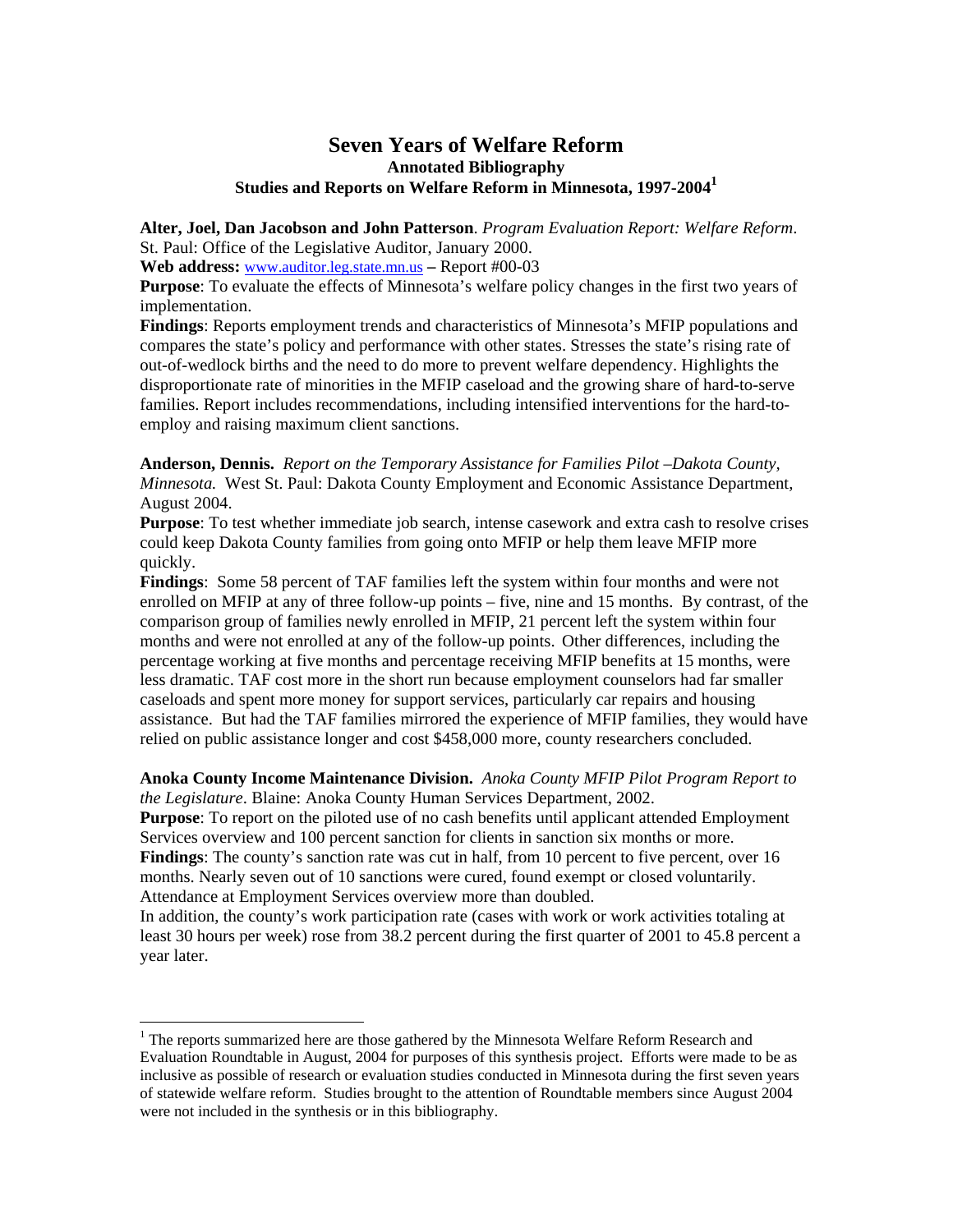**Brown, Meg, Scott Chazdon and Leslie Crichton**. *Minnesota Family Investment Program Longitudinal Study: Special Report on Health Care Access Among Welfare Leavers 18 Months After Baseline.* St. Paul: Minnesota Department of Human Services, January 2002. **Web address:** 

http://www.dhs.state.mn.us/main/groups/economic\_support/documents/pub/DHS\_id\_004113.hcsp#MFIP **Purpose**: To study health care coverage and utilization among families leaving MFIP, especially given findings that access to health insurance decreases the likelihood that a welfare leaver will return to the welfare program.

**Findings**: Even though a high percentage appeared to be eligible for public health insurance, 30% of welfare leavers in Minnesota were uninsured, five times the rate among Minnesota adults and nearly twice that among low-income adults statewide. Children of welfare leavers were more likely to be covered than their parents: 17% of recipient leavers' children were without insurance compared to 3% for all Minnesota children and 21% of low-income children in the state. MFIP leavers often worked part-time and had service sector jobs, which reduced their access to employer-sponsored insurance. Uninsured welfare leavers used fewer health care services than leavers with health insurance, but neither group made heavy use of emergency room care.

**Chase, Richard and Ellen Shelton**. *Child Care Use in Minnesota – Report of the 1999 Statewide Household Child Care Survey (summary).* St. Paul: Wilder Research Center, January 2001.

**Web address:** http://www.wilder.org/research/reports/pdf/childcareuse1-01.pdf

**Purpose:** Statewide telephone survey conducted in 1999 and 2000 to gauge the type and cost of child care used by Minnesota parents and their satisfaction with the care.

**Findings:** Two-thirds of Minnesota children aged 14 and younger were in non-parental, nonschool care at some point during the week. Relatives were the most common caregivers, but the type of care varied by the children's age. Child-care challenges affected employment and families earning \$20,000 or less paid as much for child care as those earning \$75,000 or more. Some 43 percent of families earning less than 200 percent of poverty weren't aware of the state's child-care assistance program. Low-income children had less stability in their care.

**Chazdon, Scott and Leslie Crichton**. *Minnesota Family Investment Program Longitudinal Study: Baseline Report.* St. Paul: Minnesota Department of Human Services, August 1999. **Web address:** 

http://www.dhs.state.mn.us/main/groups/economic\_support/documents/pub/DHS\_id\_004113.hcsp#MFIP **Purpose**: To describe the characteristics and experiences of MFIP clients and thereby set a basis for future analysis and measurement of change over time. Divides data into two groups – recipients and applicants – and provides a useful glossary and longitudinal study timeline. First in a series designed to help identify ways to enhance MFIP's effectiveness by providing in-depth information on characteristics and experiences of MFIP participants. **Findings**: Baseline report

**Chazdon, Scott and Nancy Vivian.** *LIGSS (Local Intervention Grants for Self-Sufficiency): Lessons Learned.* St. Paul: Minnesota Department of Human Services, January 2003. **Web address:**

http://www.dhs.state.mn.us/main/groups/economic\_support/documents/pub/DHS\_id\_004113.hcsp#MFIP **Purpose**: To summarize design and effects of projects funded by federal TANF dollars and targeted at the most difficult-to-employ MFIP recipients.

**Findings**: Because many LIGSS projects were continuing and because only one project involved a control group, the findings are provisional. Findings include: Counties preferred to intensify existing services rather than dramatically innovate; choosing grantees outside the traditional system was a good way to spur initiatives tailored to diverse local communities but also created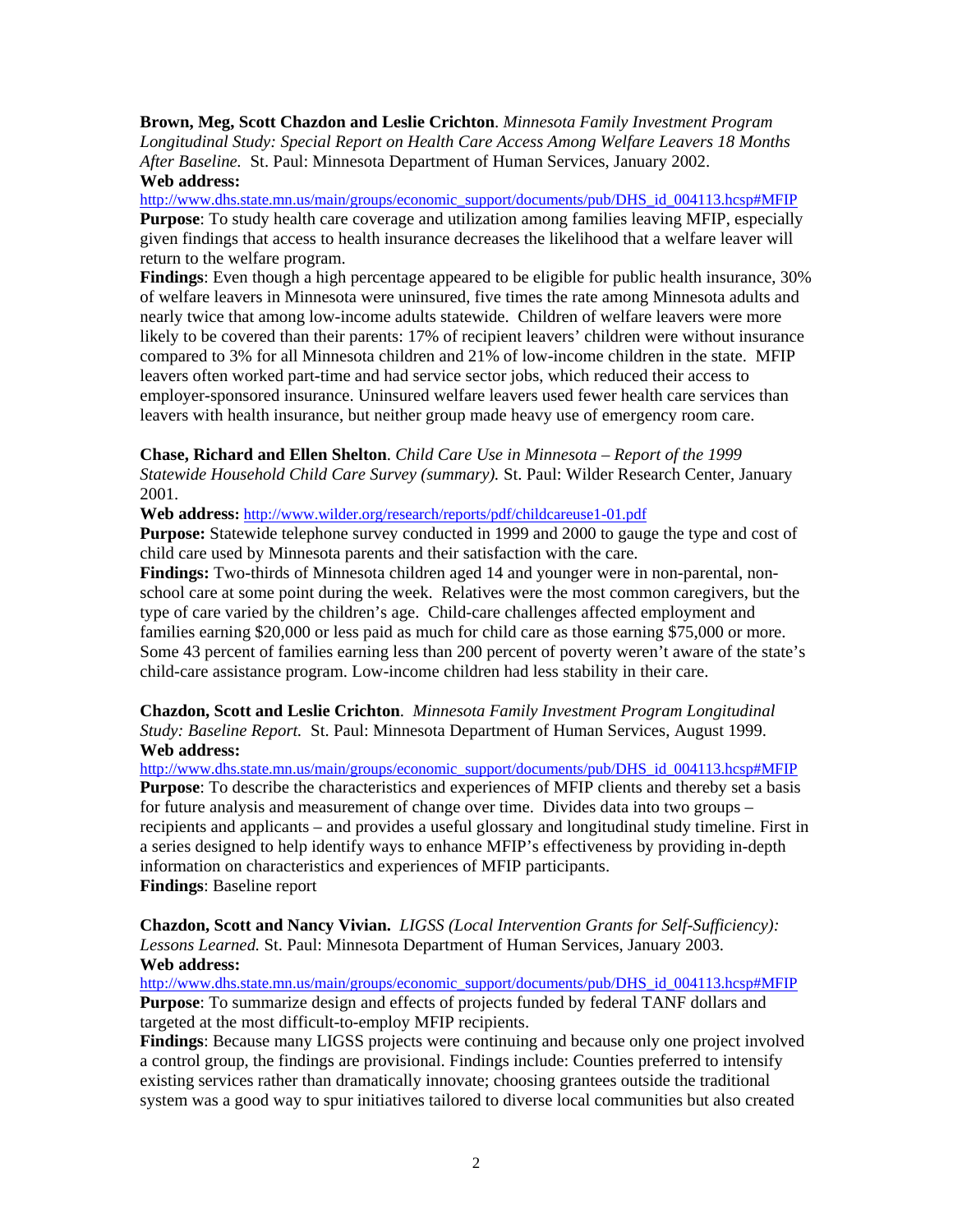administrative challenges. The report also notes that resolving or controlling employment barriers is crucial before many hard-to-employ MFIP participants can succeed in jobs, but measuring progress in those areas is difficult. The report also describes how hard the targeted population was to work with, why some participants resisted in-depth assessments and why home visits and compliance advocates were valuable.

### **Cohen, Barry and Melissa Martinson.** *Hennepin County MFIP Sanctions Study.* Minneapolis: Rainbow Research, November 2002.

**Purpose**: To identify barriers faced by MFIP recipients who were sanctioned for four or more months, see what actions recipients had taken to have sanctions lifted and see how sanctioned recipients managed with reduced benefits.

**Findings**: In this sample of 21 sanctioned recipients, most families had multiple barriers to employment. Common ones included poor physical and mental health, significant developmental and learning disabilities and problems with their children's mental health and school-related issues. High refusal rates and other indicators suggested that domestic violence, child abuse and chemical dependency were common among the respondents. Housing was stable and not a barrier to employment; child care also was not an impediment. To get by on reduced benefits, recipients used community and emergency services, relied on help from family and friends and increased their debt load.

**Collins, Barbara and Renee Obrecht-Como**. *Mixed Messages and Missed Opportunities: Welfare Sanction Policy in Minnesota.* St. Paul: Legal Services Advocacy Project, February 2001. **Purpose**: To analyze the sanction system under the Minnesota Family Investment Program. **Findings**: Some 13.5% of adults required to participate in work activities were sanctioned in the second half of 1999 and the percentage of cases with sanctions was growing. Report reviews county variations in sanction rates, details reasons for sanctions and notes that the vast majority of participants resolved sanctions within four months.

**Crichton, Leslie and Scott Chazdon.** *Minnesota Family Investment Program Longitudinal Study: One Year After Baseline.* St. Paul: Minnesota Department of Human Services, December 2000.

### **Web address:**

http://www.dhs.state.mn.us/main/groups/economic\_support/documents/pub/DHS\_id\_004113.hcsp#MFIP **Purpose**: Continuation of five-year longitudinal study to document changes in the lives of MFIP single-parent participants over time, including the time period after a participant leaves the program. Divides sample into applicants, who were in their first month of MFIP when they joined the study and had not received cash assistance during the previous five months, and recipients, who were ongoing participants in MFIP during the baseline month.

**Findings**: MFIP participants are making progress in employment, income and reduced welfare use. At the 12-month mark, 60 percent of applicants and recipients were working. Child support is an important income source for many recipients who have left MFIP, and having a second parent in the home has a major effect on raising income and reducing the poverty level. Many participants are not engaged in employment services. The report highlights differences between those who were making progress and those who were not.

**Crichton, Leslie and Vania Meyer**. *Minnesota Family Investment Program Longitudinal Study: Two Years After Baseline.* St. Paul: Minnesota Department of Human Services, September 2002. **Web address:**

http://www.dhs.state.mn.us/main/groups/economic\_support/documents/pub/DHS\_id\_004113.hcsp#MFIP **Purpose**: Continuation of five-year longitudinal study to document changes in the lives of MFIP single caregiver participants over time, including the time period after a participant leaves the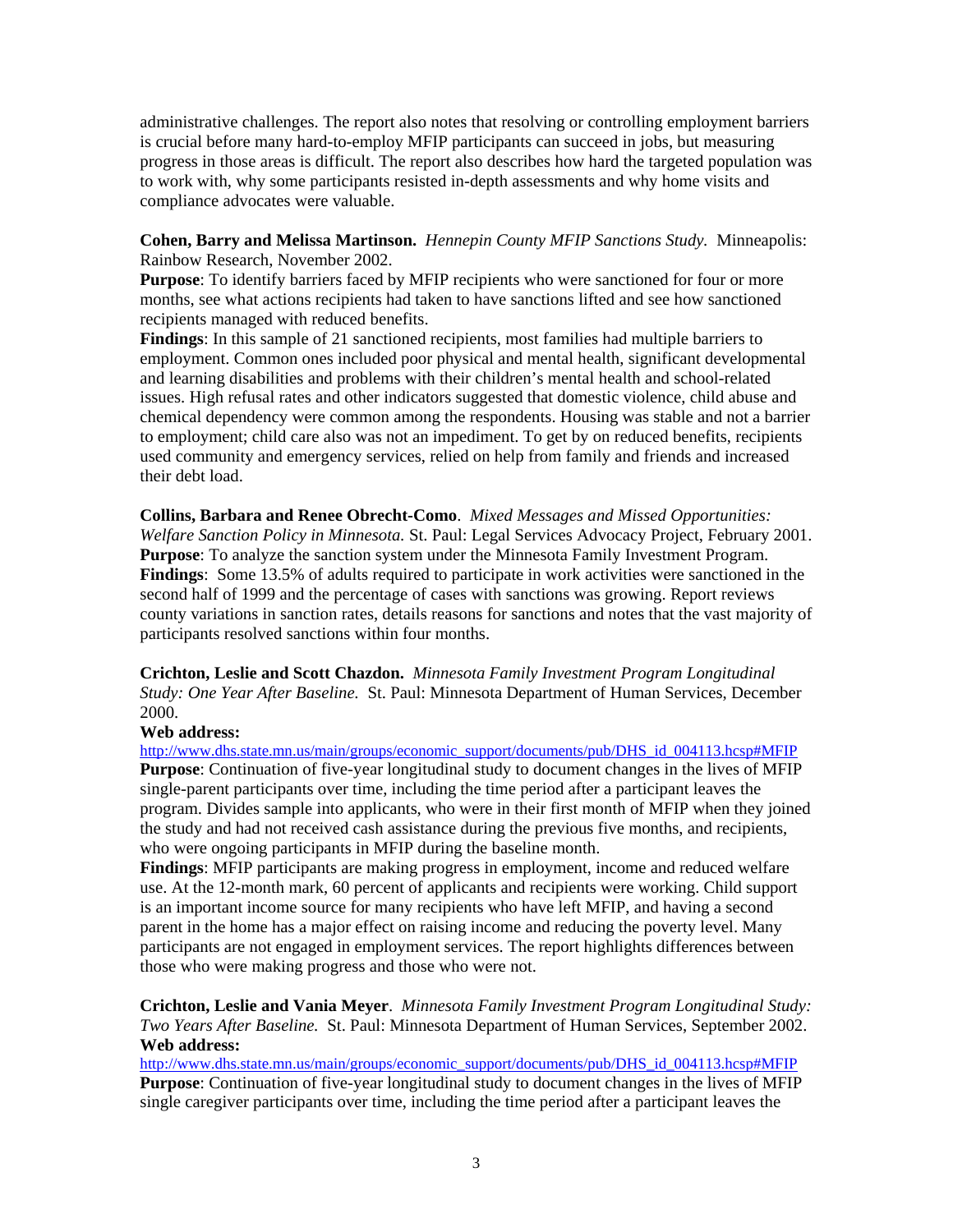program. Divides sample into applicants, who were in their first month of MFIP when they joined the study and had not received cash assistance during the previous five months, and recipients, who were ongoing participants in MFIP during the baseline month.

**Findings**: Both applicant and recipient groups made progress in terms of earnings and income, decreased welfare use, and for some, leaving poverty. More than half of both groups had family income above the poverty level. Nearly half the recipient group and two-thirds of applicants had left MFIP, while 28 percent of recipients and 19 percent of applicants were not working. The proportion of applicants living in deep poverty – 50 percent of the federal poverty guideline or less – fell from 42 percent to 10 percent – while the proportion among recipients rose from 5 percent to 8 percent.

**Crichton, Leslie and Vania Meyer**. *Minnesota Family Investment Program Longitudinal Study: Approaching the 60-Month Time Limit.* St. Paul: Minnesota Department of Human Services, September 2002.

### **Web address:**

http://www.dhs.state.mn.us/main/groups/economic\_support/documents/pub/DHS\_id\_004113.hcsp#MFIP

**Purpose**: To see how long-term MFIP families (those that had used at least 36 months of possible 60 months by November 2001 and received cash assistance sometime in the previous six months) were faring under welfare reform and a weak economy in early 2002.

**Findings**: Identifies three distinct groups of long-term recipients. Some 15 percent were striving for self-sufficiency with a reasonable chance of success in the near future; 30 percent were making only tentative progress despite notable personal resources and genuine effort; 55 percent faced many barriers, had few resources and were unlikely to become self-sufficient in the foreseeable future. About two-thirds of the group had circumstances that could potentially make them eligible for extensions. The report highlights common traits among long-term MFIP users: major life problems, MFIP sanctions, little understanding of the time limit and extension policies, dreams of getting a good job but little success in employment services activities.

**Crichton, Leslie.** *Minnesota Family Investment Program Longitudinal Study: Special Report on Teen Mothers.* St. Paul: Minnesota Department of Human Services, January 2003. **Web address:**

http://www.dhs.state.mn.us/main/groups/economic\_support/documents/pub/DHS\_id\_004113.hcsp#MFIP **Purpose**: To provide a profile of teen mothers in a sample of MFIP applicants, with assessments of their backgrounds, involvement of the biological fathers of their children and adequacy of services for teen mothers.

**Findings**: At least 45 percent of teen mothers surveyed grew up in households that received welfare. Two-thirds were from single-parent homes and 61 percent of their mothers had their first children as teens. Fathers of the teens' children had significant barriers to successful parenting and economic stability, including substance abuse, violence and crime. Half of the fathers were unemployed when their child was born. The teen mothers showed some progress in finishing high school and going to work but had many continuing challenges; 40 percent had a second child while still teenagers.

**Crichton, Leslie.** *The Welfare Time Limit in Minnesota: A survey of families who lost MFIP eligibility as a result of the five-year time limit.* St. Paul: Minnesota Department of Human Services, July 2003.

### **Web address:**

http://www.dhs.state.mn.us/main/groups/economic\_support/documents/pub/DHS\_id\_004113.hcsp#MFIP **Purpose**: To check on the condition of Minnesota families whose MFIP benefits ended in July 2002 after reaching the 60-month time limit.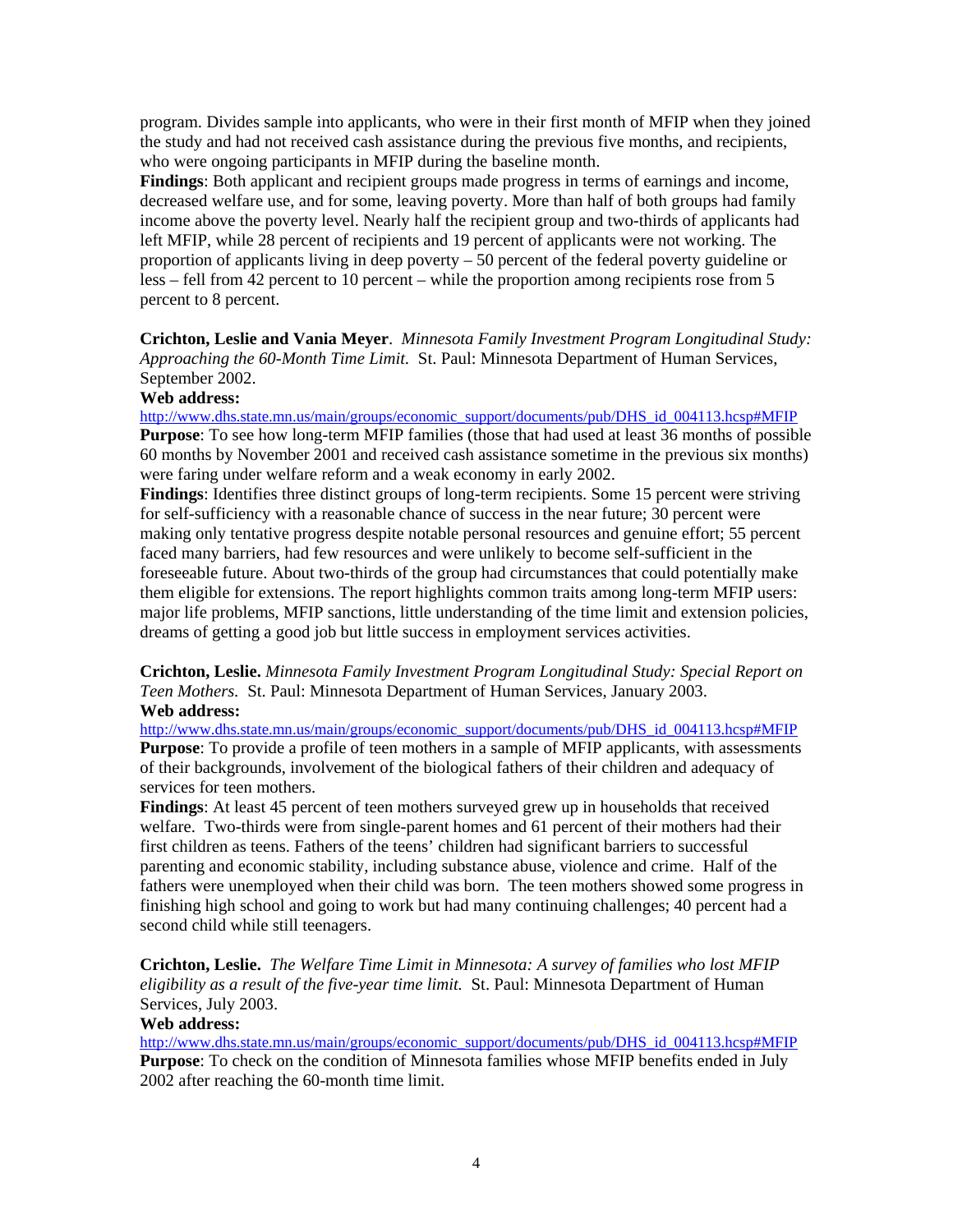**Findings**: Families were generally in poor economic condition, with numerous other problems, and nearly half were rated by interviewers as having unstable, even chaotic lives. Some 72% had income below the federal poverty guideline and only half were working, mostly in low-paid service jobs. Nearly all received non-cash benefits like food stamps, Medical Assistance, housing subsidies and child care assistance. The report outlines barriers to self-sufficiency and demographic characteristics. African Americans were overrepresented in the timed-off group, as were Hennepin County residents.

**Crichton, Leslie and Vania Meyer.** *Minnesota Family Investment Program Longitudinal Study: Three Years After Baseline.* St. Paul: Minnesota Department of Human Services, December 2003.

### **Web address:**

http://www.dhs.state.mn.us/main/groups/economic\_support/documents/pub/DHS\_id\_004113.hcsp#MFIP **Purpose**: Continued tracking of MFIP participants as part of a five-year longitudinal study of applicants (new to MFIP when they entered the study) and recipients (on assistance already). **Findings**: Continued increases in percentages of MFIP leavers, median work hours and hourly wages. But with a weaker economy in 2001, family earnings and income fell for recipients and poverty rates rose. Some 40 percent or recipients were off welfare and working at the three-year mark. Also includes information on MFIP participants' life situations and barriers to employment.

#### **Friese, Sarah, Linda Harris, Barry B. Cohen and Margaret Celebrezze.** *CHOICES Program Evaluation Final Report.* Minneapolis: Rainbow Research, March 2004.

**Purpose**: To test whether intensive case management of MFIP participants' mental health issues, chemical dependency problems and other health barriers would help improve their health status, the stability of their housing and ultimately their employment status.

**Findings**: This study could not answer all the evaluation questions definitively due to lack of data for some key measures, and a tracking time frame determined to be too short to determine whether the program had long-term, enduring effects, particularly in stabilizing clients' lives and reducing health care costs. The project did reduce use of homeless shelters and greatly increase use of mental health services, chemical dependency services and other types of health care. It also caused a shift from receiving care in emergency rooms and inpatient hospital settings to office visits and outpatient settings. Many participants got jobs; 6% left MFIP for full-time, unsubsidized employment and 18% were working part-time when they left MFIP.

### **Gennetian, Lisa.** *The Long-Term Effects of the Minnesota Family Investment Program on Marriage and Divorce Among Two-Parent Families.* New York: MDRC, October 2003. Web address: http://www.mdrc.org/publications/357/full.pdf

**Purpose**: To examine why two-parent families assigned to the pilot MFIP of the mid-1990s were 40 percent more likely to be married at the three-year follow-up point than two-parent AFDC families.

**Findings**: The pilot MFIP's effects on sustaining marriage and reducing divorce were sustained seven years after they entered the study and were most pronounced among black recipient couples. Study posits several possible explanations for the persistence of the effects, including the streamlined eligibility rules and more generous earnings disregard of the pilot program.

### **Hage, David**. *Reforming Welfare by Rewarding Work – On State's Successful Experiment*. Minneapolis: University of Minnesota Press, 2004.

**Purpose**: To chronicle the political battles, study and compromise that led to Minnesota's development of Minnesota's distinctive welfare reform strategy, which combines anti-poverty tools with work expectations.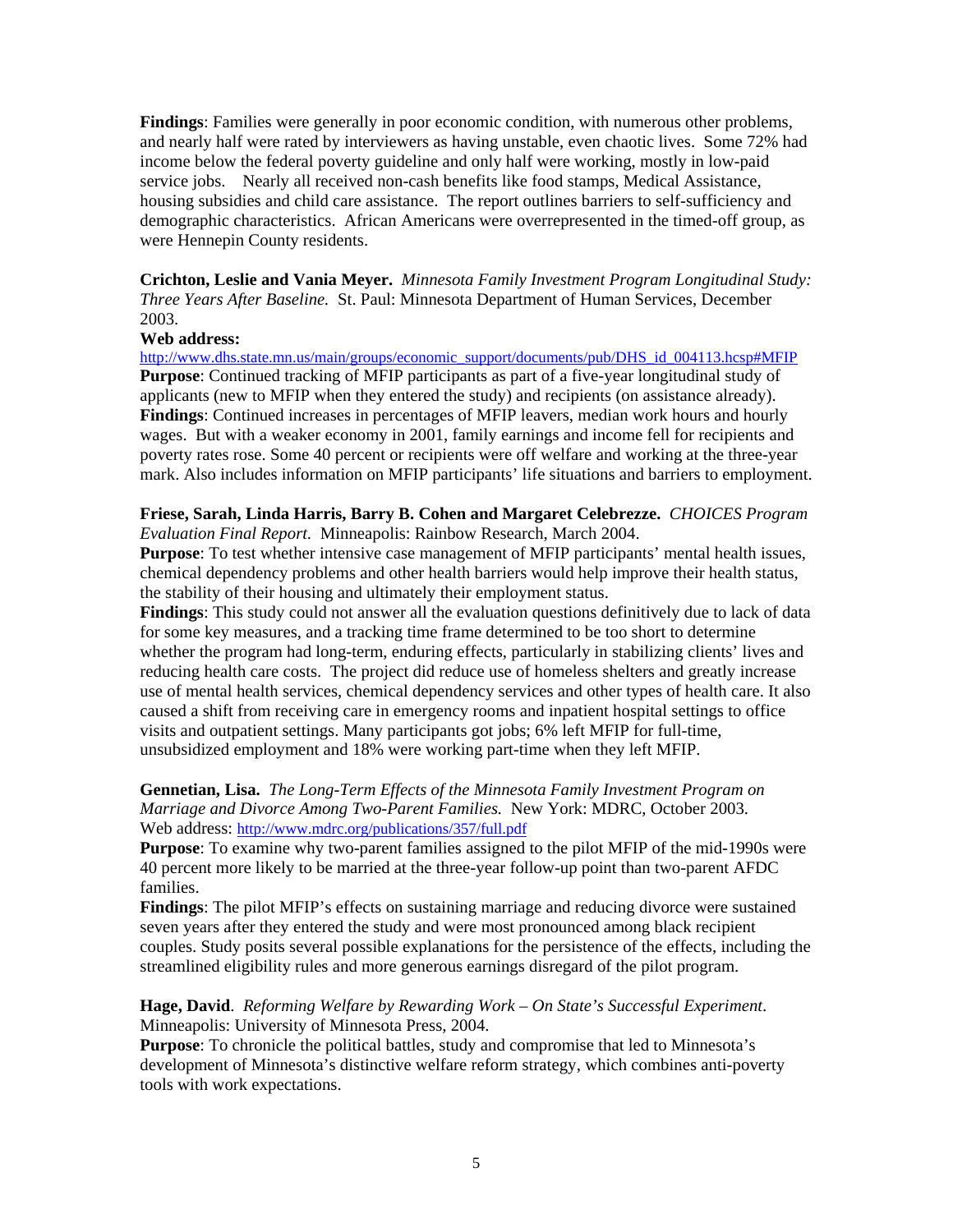**Findings**: Includes portraits of three women who exemplify different parts of the welfare caseload and recommendations for what the nation can learn from Minnesota's experience.

**Hennessey, James and Jane Venohr.** *Exploring Options: Child Support Arrears Forgiveness and Passthrough of Payments to Custodial Families.* St. Louis: Policy Studies, Inc., for the Minnesota Department of Human Services, February 2000.

**Web address:** http://www.dhs.state.mn.us/main/groups/children/documents/pub//DHS\_id\_008804.hcsp **Purpose**: In the face of Minnesota's growing child support debt, this report reviews options and makes recommendations on forgiving child support arrears and passing on child-support payments to custodial families receiving cash welfare aid. Report includes a literature review, focus groups with custodial and non-custodial parents and a quantitative analysis **Findings**: Identifies the need for a uniform statewide policy on debt compromise that ensures fair and equitable treatment for all citizens and recommends a one-time amnesty program for noncustodial parents who are delinquent in child-support obligations. Also recommends that the state develop a child support passthrough program for families receiving public assistance.

**Hollister, David, Mary Martin and Connie Wanberg.** *Findings from the First Phase of a Study of the Transition from Welfare to Work in Hennepin County, Minnesota.* Minneapolis: University of Minnesota Center for Urban and Regional Affairs, March 1999.

**Purpose**: To understand why some Hennepin County welfare recipients participate fully in welfare-to-work programs and others do not. Focuses on African-American and Caucasian MFIP clients. Based on face-to-face interviews with 86 welfare recipients, client focus groups and a focus group and mailed survey with employment counselors.

**Findings**: MFIP participants who were sanctioned for non-participation in welfare-to-work programs had lower levels of employment commitment, social support, and time management and responsibility than those who were not sanctioned. Study also reports common barriers cited by clients: Personal or family health problems, child care and transportation. Includes recommendations for addressing gaps in services and improving system performance.

**Hollister, David, Mary Martin and Connie Wanberg.** *Findings from the Second Phase of a Study of the Transition from Welfare to Work in Hennepin County, Minnesota.* Minneapolis: University of Minnesota Center for Urban and Regional Affairs, December 1999. **Purpose**: To learn why some Hmong, Latino, Native American and Somali MFIP clients participate in welfare-to-work programs in Hennepin County while others do not, and to compare this group to an earlier report focused on African-American and Caucasian clients. **Findings**: Participants who had not been sanctioned were much more conscientious and positive about work than sanctioned participants. The Hmong, Latino, Native American and Somali group reported significantly less social support than the African-American and Caucasian group, and distinct ethnic differences emerged. Hmong participants were especially worried about the cultural and language adaptations required by the work and training program. Somali participants worried about workplace discrimination and lack of respect within the work and training environment. Latino participants were the most positive but were concerned about the lack of job counselors who shared their language and culture. All groups of color were more negative about their financial counselors than were Caucasian participants. Report includes recommendations.

**Hollister, David, Mary Martin, Jessica Toft, Ji-in Yeo and Youngmin Kim**. *The Well-Being of Parents and Children in the Minnesota Family Investment Program in Hennepin County, Minnesota, 1998-2002.* St. Paul: University of Minnesota Center for Advanced Studies in Child Welfare, November 2003.

**Web address:** http://2ssw.che.umn.edu/cascw/pdf/MFIP%20publication.pdf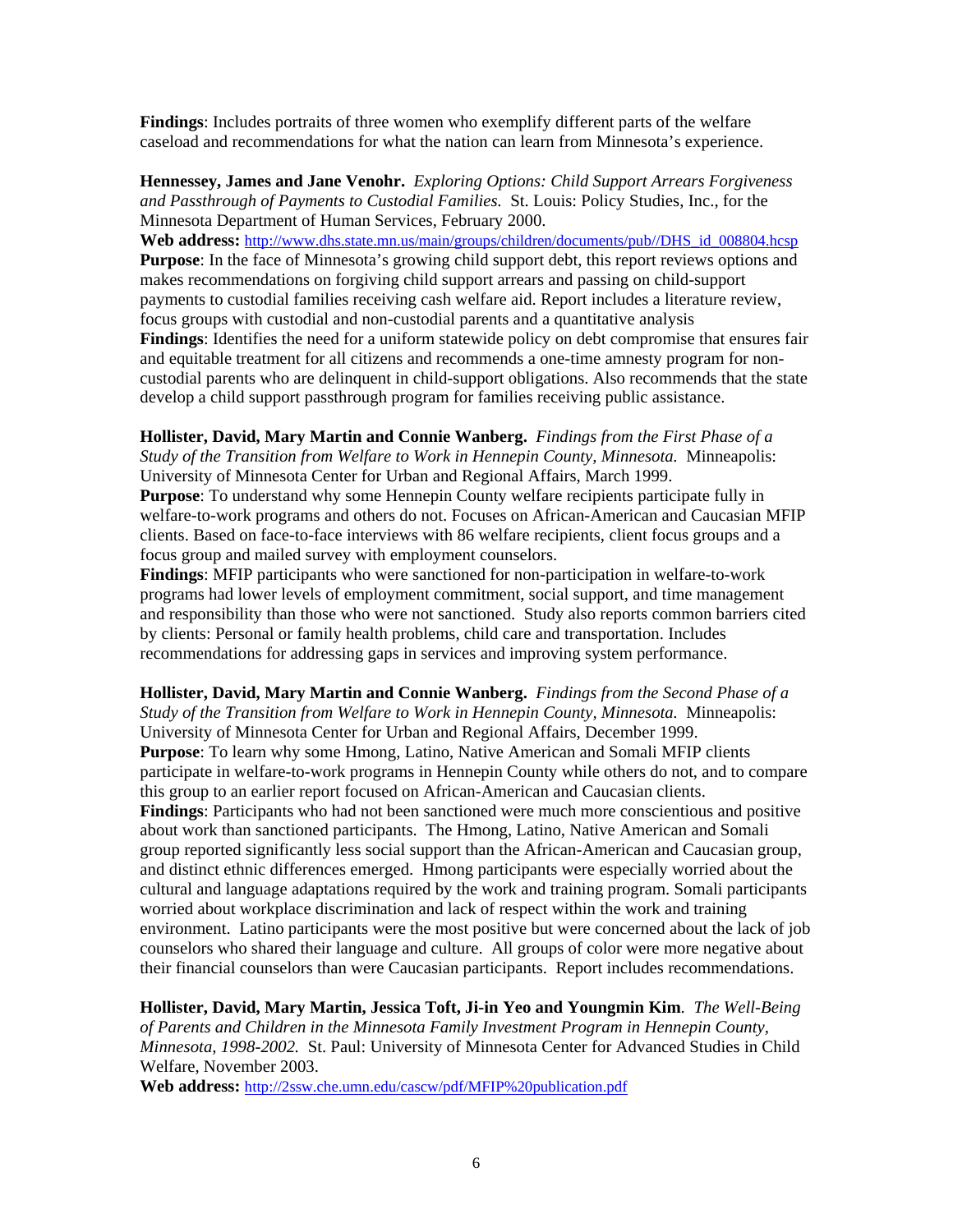**Purpose**: To discover the impact MFIP had on the well-being of families and children in Hennepin County.

**Findings**: Extensive workers had the most education, highest salaries, least amount of time spent in training and the most time living in the U.S. They also were most likely to lack health insurance and to move frequently. Families that left MFIP considered themselves better off financially but indicated that their children's emotional well-being had suffered because of the MFIP experience and that family time and household routines had been compromised.

**Jefferys, Marcie and Elizabeth Davis.** *Working in Minnesota: Parents' Employment and Earnings in the Child Care Assistance Program.* St. Paul: Minnesota Child Care Policy Research Partnership, July 2004.

**Web address:** http://www.dhs.state.mn.us/main/groups/children/documents/pub/DHS\_id\_008779.hcsp **Purpose**: To analyze which industries employ recipients of Minnesota's Child Care Assistance Program.

**Findings**: CCAP jobs are concentrated in four industries: health care and social assistance, administrative and support, retail trade and accommodations and food service. These industries pay lower wages and provide fewer work hours than other sectors. MFIP CCAP recipients are the most concentrated in these low-wage industries.

**Knox, Virginia Cynthia Miller and Lisa A. Gennetian.** *Reforming Welfare and Rewarding Work – A Summary of the Final Report on the Minnesota Family Investment Program.* New York: Manpower Demonstration Research Corporation, September 2000. **Web address:** http://www.mdrc.org/publications/27/summary.html

**Purpose**: To summarize findings of a four-year MFIP pilot in seven Minnesota counties from April 1994 to June 1998, with a comparison to a control group of participants on the AFDC program.

**Findings**: The pilot MFIP produced substantial increases in employment and earnings for singleparent, long-term recipients. It also led to significant improvements in child well-being, including a dramatic decline in domestic abuse, a modest increase in marriage rates and better performance in school, with fewer behavioral problems. For two-parent families, MFIP reduced the financial pressure for both parents to work and increased marital stability.

**Martin, Mary, David Hollister, Jessica Toft, Ji-in Yeo and Youngmin Kim.** *Work, Race and Welfare Reform: A Study of the Minnesota Family Investment Program in Hennepin County 1998-2002.* St. Paul: University of Minnesota Center for Advanced Studies in Child Welfare, 2002.

**Purpose**: To report on MFIP's impact on Hennepin County families based on in-depth interviews with 84 randomly selected MFIP participants.

**Findings**: Experience varies greatly depending on race/ethnicity and work patterns. Major findings include that immigrants on average completed only six years of school and are the most disadvantaged. The study also highlights the need for culturally differentiated services and the negative correlation between work and health insurance. A sample of findings on ethnic/racial differentials: African Americans in the sample moved more, got more training, used less childcare assistance and were more consistently covered by health insurance. The study raises questions about the reasons for differential experiences and offers recommendations for modifications of MFIP.

**Meyer, Vania.** *Provider Perspectives on the Issues Behind the Outcomes: Focus group findings on service delivery issues from the perspective of providers serving African American, American Indian, Hmong, and Somali participants in MFIP.* St. Paul: Minnesota Department of Human Services, June 2003.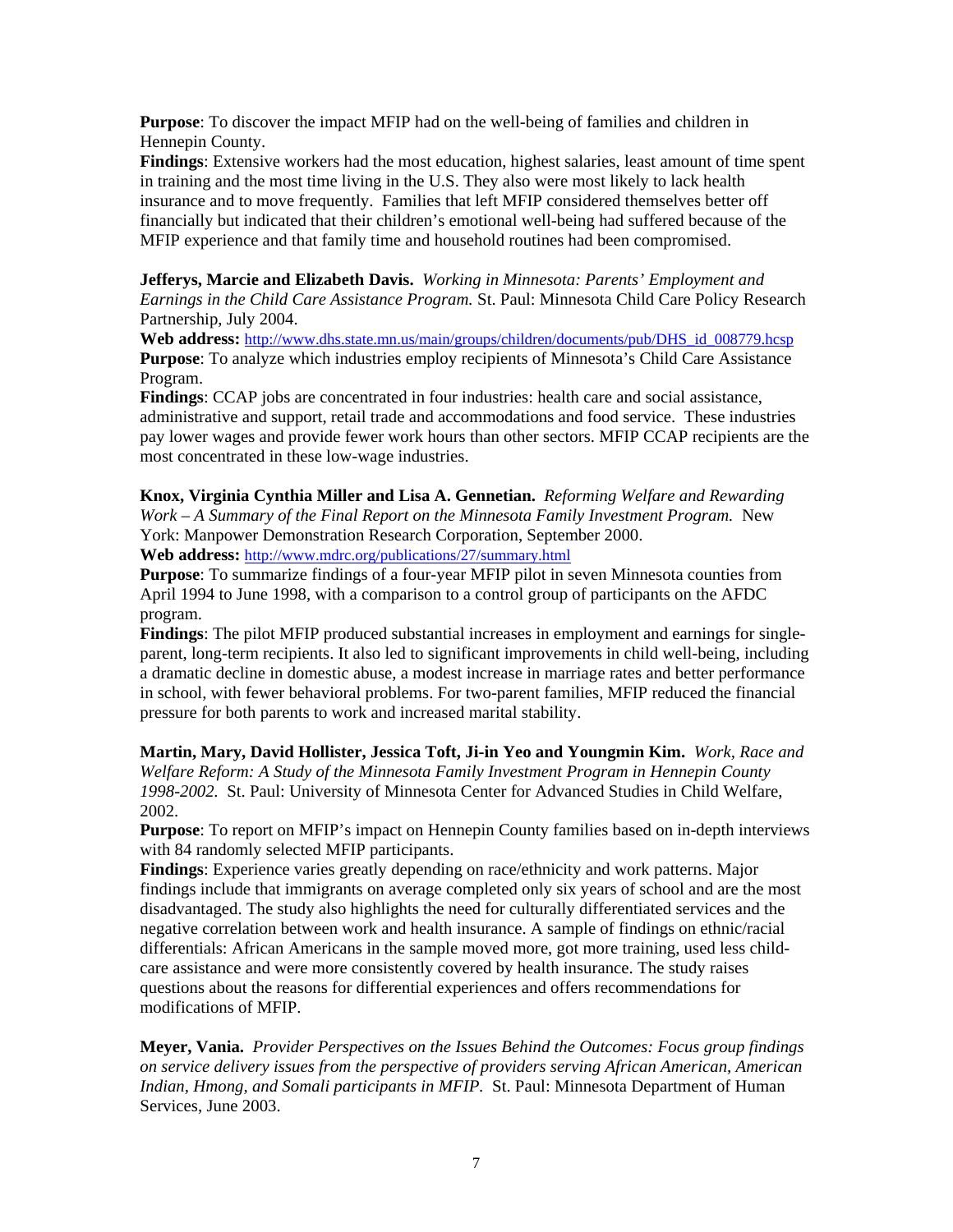#### **Web address:**

http://www.dhs.state.mn.us/main/groups/economic\_support/documents/pub/DHS\_id\_004113.hcsp#MFIP **Purpose**: To use focus groups of MFIP employment service providers and financial workers as a means of achieving deeper understanding of the issues facing MFIP participants who are African American, American Indian, Hmong and Somali. These four groups tend to remain longer on MFIP and have less success in moving off welfare to work.

**Findings**: Providers identified mental illness as a major hidden barrier to work readiness. For African American and Somali clients who were new to Minnesota, the lack of information and support networks was often a big barrier. Immigrant households often include men who expect to support their families and expect mothers to stay home and care for children. Providers said that many African American and American Indian clients came from generational welfare families, believed they were entitled to government support and were unused to the demands of a working lifestyle. Somali and Hmong clients were generally seen as willing to work, though some Hmong clients cited promises of government support in exchange for their support in Vietnam. Providers worried that many clients are preoccupied with day-to-day survival, expected to have their benefits extended and weren't preparing for the possibility that they would not be. Report also highlights importance of client-worker relationship and difficulty of meeting MFIP job search and paperwork requirements.

**Meyer, Vania.** *Measuring Minnesota Family Investment Program Performance for Racial/Ethnic and Immigrant Groups.* St. Paul: Minnesota Department of Human Services, November 2003.

#### **Web address:**

http://www.dhs.state.mn.us/main/groups/economic\_support/documents/pub/DHS\_id\_004113.hcsp#MFIP **Purpose**: To provide a quantitative analysis of differences in MFIP outcomes for racial/ethnic and immigrant groups, while controlling for client demographic characteristics and county economic conditions and trying to identify possible role of bias.

**Findings**: African-Americans, American Indians, Somalis and other black immigrants underperformed the range of expected outcomes for the three-year Self-Support Index. Whites, Hispanics, Hmong and other Asians performed better than the predicted range. Empirical results do not prove bias but are consistent with the possibility of differential treatment of MFIP participants.

**Nguyen, Khanh and Regina Wagner**. *MFIP 'Reform' and Low-Wage Workers: Are Parents with Health Impairments Being Left Behind?* St. Paul: Legal Services Advocacy Project, December 2003.

#### **Web address:** http://www.lsapmn.org

**Purpose**: To examine the prevalence of health impairments among MFIP families by using administrative data and research by DHS and other organizations. The report also discusses MFIP policy changes and how they affect families with health problems.

**Findings**: Found that 10.6% of December 2002 caseload had been exempted from work requirements for health reasons in one or more months that year. Also compares estimates of families with health impairments to the number exempted and suggests that many MFIP families are not being granted exemptions they qualify for. Notes that health impairments are common among the hard-to-employ MFIP participants.

**Nguyen, Khanh and Regina Wagner.** *An Unaddressed Knowledge Gap: What Do Parents Understand About MFIP Assessments?* St. Paul: Legal Services Advocacy Project, February 2004.

**Web address:** http://www.lsapmn.org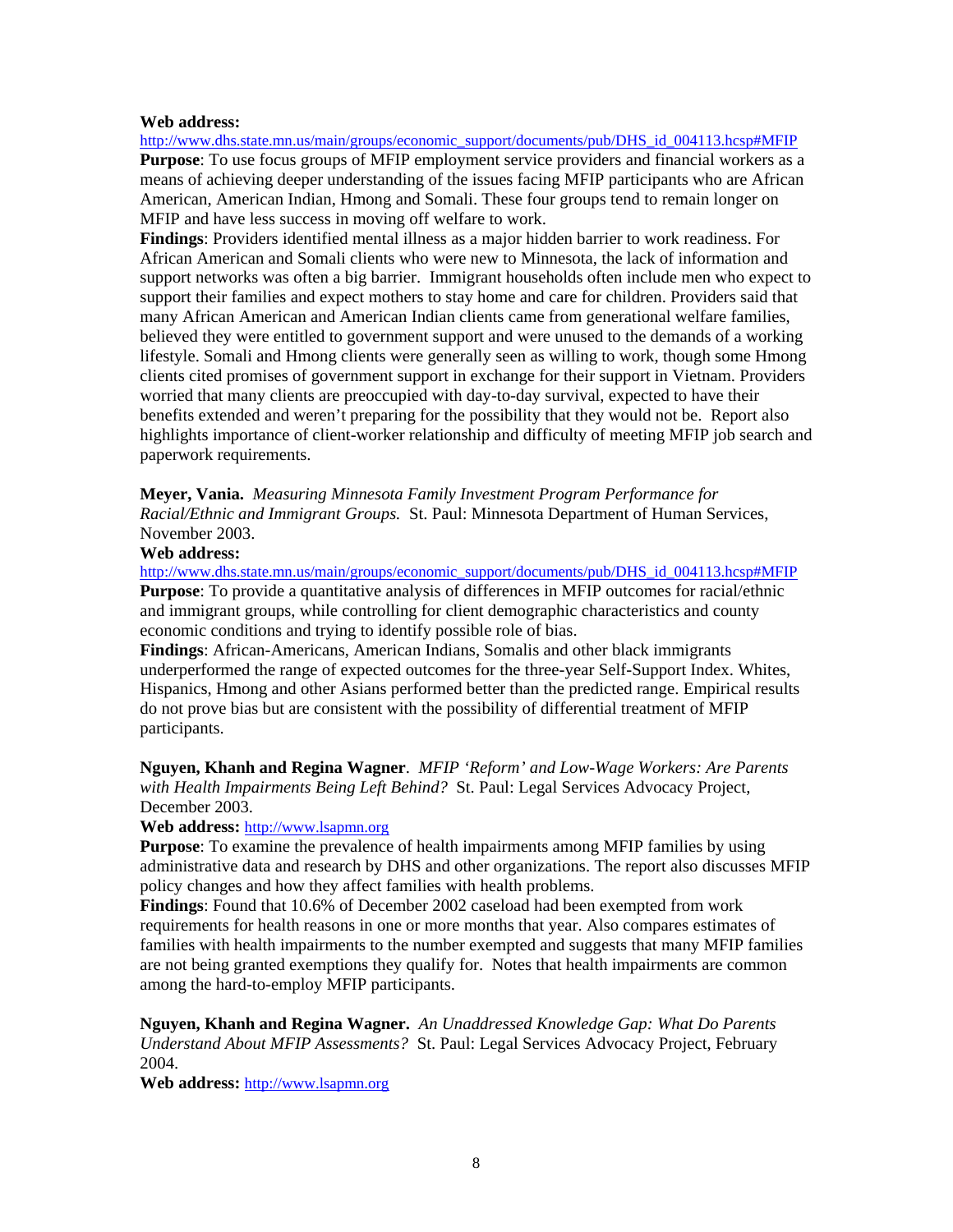**Purpose**: To examine the perceptions of MFIP parents about whether they had been assessed, the attributes of successful assessments, and parents' relationships with job counselors. **Findings**: Parents with one or more serious barriers to employment were interviewed and found to have little understanding about MFIP assessments. Most were unable to explain why they were still on MFIP and what plans they had developed with their job counselors for obtaining work and leaving MFIP. Those who could explain why they were still on MFIP had generally been referred to a specialized employment services provider. Most MFIP parents spoke of their job counselors as adversaries with a rigid compliance focus. Includes recommendations.

### **Obrecht-Como, Renee and Carrie Thomas.** *MFIP at the Midpoint: Challenges and Opportunities for Self-Sufficiency.* St. Paul: Legal Services Advocacy Project, December 2000. **Web address:** http://www.lsapmn.org

**Purpose**: To summarize research on MFIP and low-wage employment and to assess whether MFIP is meeting its twin goals of reducing poverty and welfare dependency through employment. **Findings**: Highlights differences between pilot MFIP and statewide version (caseloads, sanctions, work requirements, etc.) and summarizes early results from the statewide plan. Summarizes results from Wilder and DHS longitudinal study showing employment and modest earnings gains, as well as employment barriers and inadequate work supports. Also highlights training opportunities for low-wage workers and the need for more services in this area.

**Owen, Greg, Corinna Roy, Ellen Shelton, and Amy Bush Stevens.** *How welfare-to-work is working – Welfare reform through the eyes of Minnesota employers, welfare participants and local community partnerships (summary).* St. Paul: Wilder Research Center for The McKnight Foundation, March 2000.

**Web address:** http://www.wilder.org/research/reports/pdf/howwelfaretowork3-00.pdf

**Purpose**: To assess the effectiveness of community partnerships funded by The McKnight Foundation to fill the gaps in funding and services available under welfare reform in Minnesota. Evaluation uses case studies, interviews with employers and interviews with current and former MFIP participants.

**Findings**: Among the most promising local support services were loan programs for car purchases and repair, loan programs to child care providers and outreach to help parents identify resources, training in specific jobs skills and workplace mentoring. All these areas showed continuing challenges, however: The need for more transportation strategies for people without cars, high turnover of child care providers due to low pay and complex regulations for subsidies and employers' reluctance to deal with gaps in "soft skills." The report includes information on what strategies were effective with hard-to-serve families, employers and community partnerships. Survey of current and former MFIP participants measures attitudes toward MFIP, areas that need improvement, barriers to self-sufficiency and unmet needs.

**Owen, Greg, Ellen Shelton and Corinna Roy.** *Filling the Gaps in Welfare Reform – The Minnesota Welfare-to-work Partnerships Initiative*. St. Paul: Wilder Research Center for The McKnight Foundation, August 2001.

**Web address:** http://www.wilder.org/research/reports/pdf/mcknightreport8-01.pdf

**Purpose**: To examine the effectiveness of 22 community partnerships funded by The McKnight Foundation to offer services that would fill the gaps in the new time-limited, work-first MFIP system. Findings were based on interviews with 131 employers, leaders of 22 partnerships, case studies of 10 partnerships and interviews with 357 welfare participants.

**Findings**: Employers were mainly concerned with on-the-job issues; they expected recipients and participants to address job readiness and family issues. They participated partly because the strong economy increased their need for workers and the partnerships helped recruit and retain new workers. Partnership studies found no single, simple solution to problems and concluded that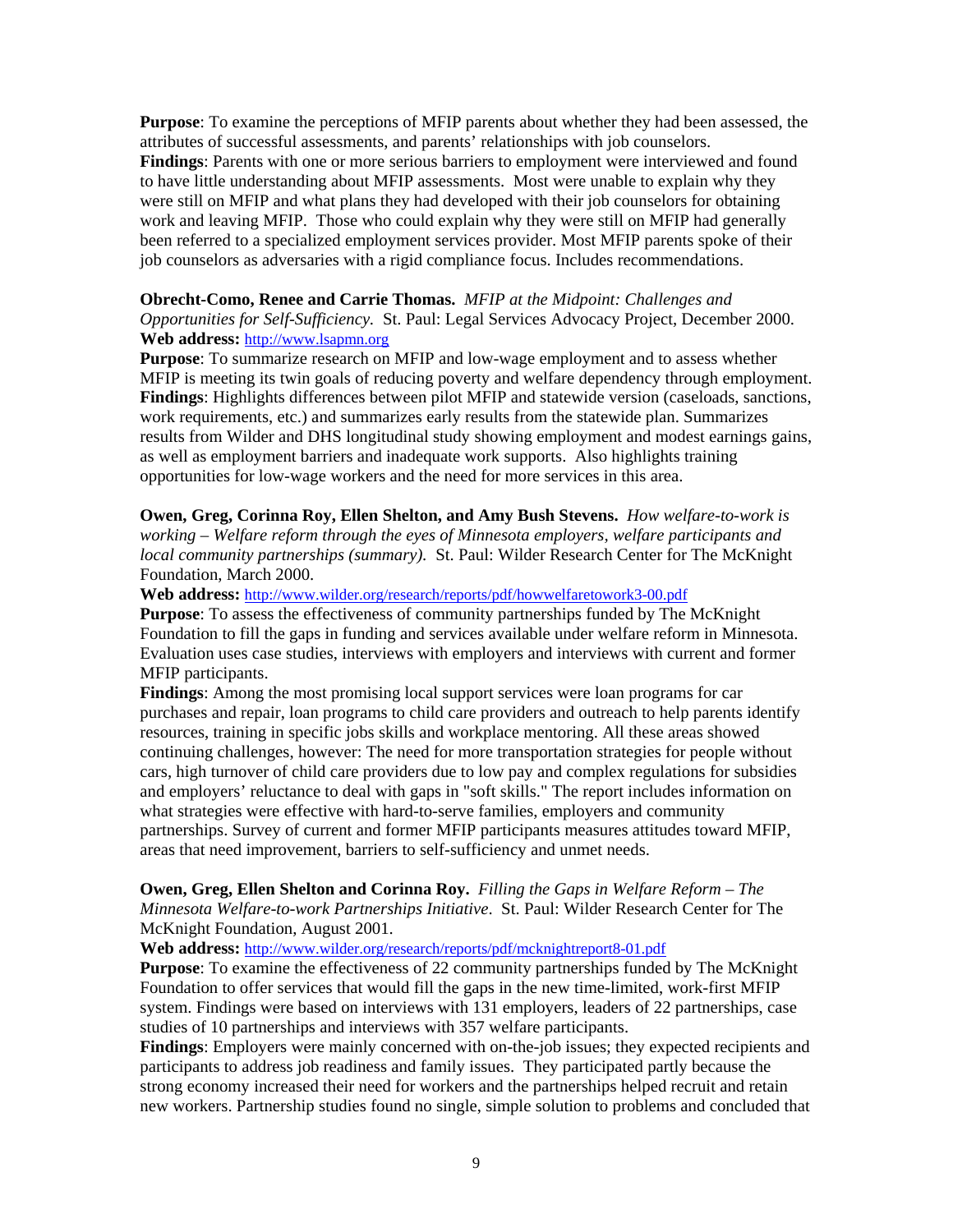the flexibility of McKnight funding was key in being able to respond quickly and effectively to changing needs. Transportation services were the greatest unmet needs and the most successful transportation strategies involved helping recipients buy and maintain their own cars. Report gives extensive information on challenges with child care, employment and the MFIP system.

### **Patterson, John, Adrienne Howard and Dan Jacobson.** *Program Evaluation Report:*

*Economic Status of Welfare Recipients.* St. Paul: Office of the Legislative Auditor, January 2002. **Web address:** www.auditor.leg.state.mn.us **–** Report #02-05

**Purpose**: To evaluate how well Minnesota's programs to assist low-income families help families, encourage work and discourage dependency.

**Findings**: Report gives a generally positive assessment of the state system's effectiveness in promoting work, not dependency. Notes that most families that were on MFIP in 1998 had a family member working in 2000 and that the government aid they received – cash and non-cash – lifted most families above the federal poverty guideline. The report notes that once MFIP participants earn more than minimum wage, government assistance declines by nearly the same amount they would earn from increased hours or higher wages, greatly reducing the incentive to earn more. The report also includes great detail about cash and non-cash assistance available to low-income families in Minnesota.

### **Patton, Michael Quinn, Margaret Bringewatt, Jeanne Campbell, Thomas Dewar and**

**Marsha Mueller.** *The McKnight Foundation Aid to Families in Poverty Initiative – A Synthesis of Themes, Patterns and Lessons Learned.* Minneapolis: The McKnight Foundation, April 1993. **Purpose**: To summarize the findings from 34 projects funded between 1988 and 1993 as part of McKnight Foundation's Aid to Families in Poverty initiative. Of these, 28 used model strategies for improving delivery of social services and six used a range of education and advocacy efforts aimed at changing community opinion and public policy.

**Findings**: Effective programs offered respectful, individualized approaches and intense and comprehensive services. They also had a strong sense of mission, were flexible and highly responsive to individual needs and challenged rules and attitudes of larger systems. For participants, taking first steps and arresting decline are important outcomes and it's important to have participants develop a plan, sense of direction and commitment to making progress. Also notes that having program staff engage in public policy education and advocacy are crucial to changing systems. Notes the challenge of having predominantly white, middle class staff work with poor people of color.

#### **Pukstas, Kimberly, Dennis Albrecht, Lynne Auten, Vernon Drew and Samuel Dabruzzi.**

*Arrears Management for Low-Income Noncustodial Parents Evaluation Report.* St. Paul: Center for the Support of Families for the Minnesota Department of Human Services and the Hennepin County Child Support Division, February 2004.

**Web address:** http://edocs.dhs.state.mn.us/lfserver/Legacy/DHS-4083-ENG

**Purpose**: To evaluate the performance of a demonstration program by Minnesota Department of Human Services and the Hennepin County Child Support Division to forgive public assistance arrears for low-income noncustodial parents in exchange for regular child-support payments. **Findings**: Only 24 percent of enrollees were able to pay regular child-support payments for 12 months and thus have their public assistance arrears forgiven. Three factors predicted success: Higher income for the noncustodial parent, large arrears to be forgiven, and lower monthly child support payment. The size of the monthly payment appeared to have the most influence on outcomes. Also includes description of administrative challenges and recommendations for agencies considering debt-forgiveness programs.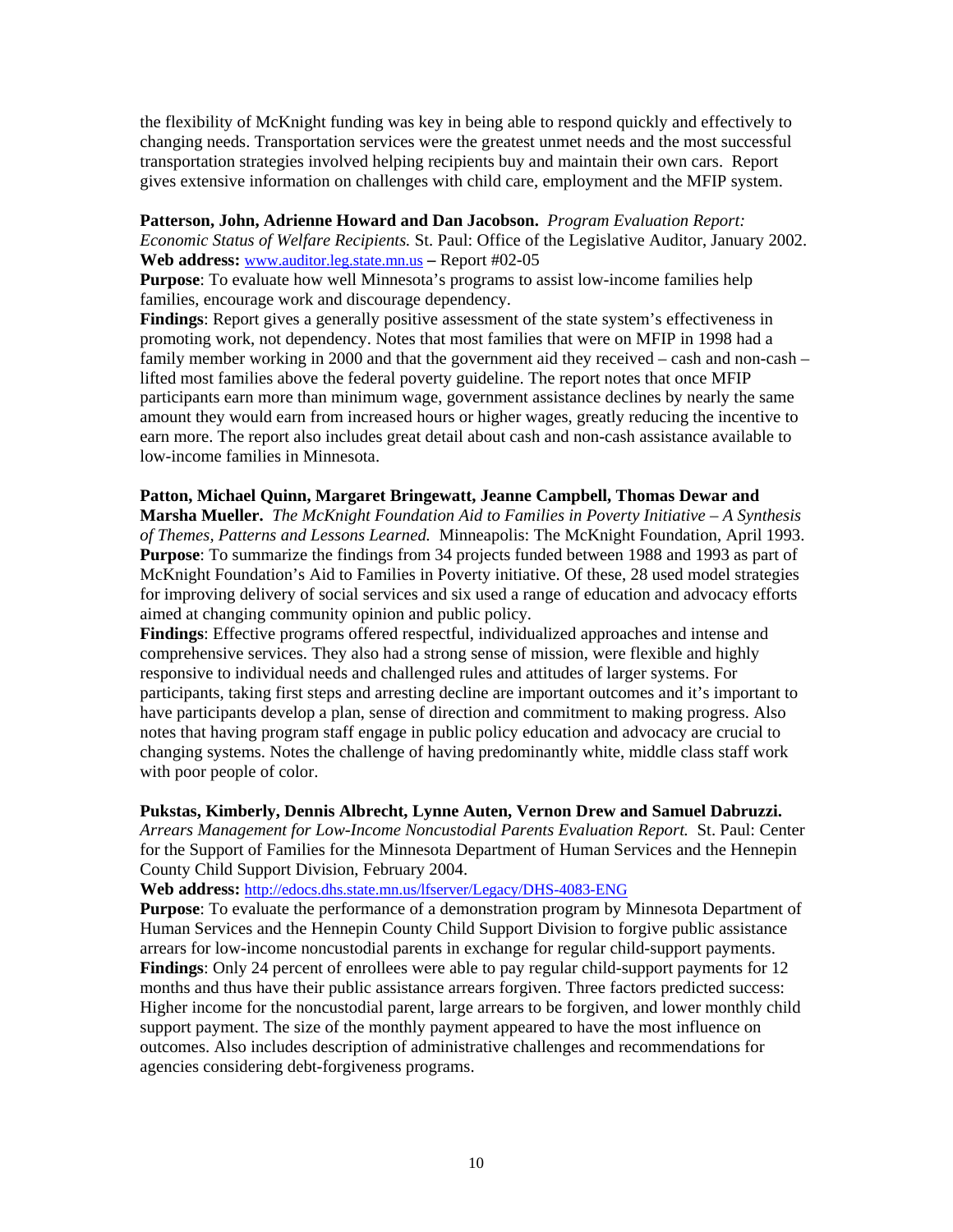**Shelton, Ellen, Corinna Roy and Karen Ulstad.** *Children's Home Society of Minnesota Client Focus Group Project – Parents' Views on Child Care and Child Care Assistance in the First Year of Statewide Welfare Reform.* St. Paul: Wilder Research Center, March 1999. **Web address:** http://www.wilder.org/research/reports/pdf/parentsviewsonchildcare03-99.pdf

**Purpose**: To explore the views of low-income parents receiving a range of child care subsidies about how new welfare rules affect families and how Minnesota's child-care system is responding.

**Findings**: In 15 groups that met during 1998, parents expressed gratitude for child care assistance but frustration with funding policies that forced them to go on MFIP when they only need child care aid. Other concerns included heavy caseloads among welfare and child-care resource workers, confusing and frequently changing welfare rules, and income limits set too low to meet actual needs. Parents reported that the stress of their lives made them less patient and responsive to their children.

**Shelton, Ellen, Corinna Roy and Karen Ulstad.** *Children's Home Society of Minnesota Supplementary Report on Crisis Nurseries.* St. Paul: Wilder Research Center, March 1999. **Purpose**: To explore how changes in the state's welfare system were affecting low-income parents and children and how the child care system could help them. This report is based on two focus groups of parents at crisis nurseries.

**Findings**: Parents described crisis nurseries as crucial sources of safe, good quality care for children, emotional support for parents and address to other community support. They complained that there is too little child care available, especially evenings, weekends, drop-in and overnight. Focus groups also identified other barriers, including confusing and poorly explained welfare rules, penalties imposed on parents who must care for sick children and transportation and housing barriers.

**Shelton, Ellen, Greg Owen, Amy Bush Stevens, Justine Nelson-Christinedaughter, Corinna Roy and June Heineman.** "Whose job is it? Employers' views on welfare reform." Paper presented at the Rural Dimensions of Welfare Reform Conference, Washington, D.C. St. Paul: Wilder Research Center, May 2000.

**Web address:** http://www.jcpr.org/wp/wpdownload.cfm?pdflink=wpfiles/Owen\_Shelton.pdf **Purpose**: To describe qualitative results from telephone interviews with 130 Minnesota employers who participated in local welfare-to-work partnerships with social service agencies and identify differences between welfare participant and employer views on service needs and

barriers to self-sufficiency.

**Findings:** There were few differences in attitude and experience between urban/suburban and rural employers, though urban/suburban businesses seemed to be more affected by the tight labor market and more open to flexible hiring policies. Employers cited lack of "soft skills" as the primary barrier to workforce participation, while welfare participants cited structural problems such as low wages and lack of education and child care. Employers reported that involvement in the partnerships helped them recruit and retain employees.

**Shelton, Ellen and Greg Owen.** *The Issues Behind the Outcomes for Somali, Hmong, American Indian and African American Welfare Participants in Minnesota*. St. Paul: Wilder Research Center, April 2003.

**Web address:** http://www.wilder.org/research/reports/pdf/welfareculturalissues4-03.pdf

**Purpose**: Using 40 focus groups involving 191 current or recent welfare recipients, researchers sought to see how people from a range of ethnic groups experienced and reacted to MFIP policies and services. The report sought to identify particular obstacles that limited the ability of participants from these groups to get and keep jobs.

**Findings**: Many focus group participants supported the work goal of MFIP but found the actual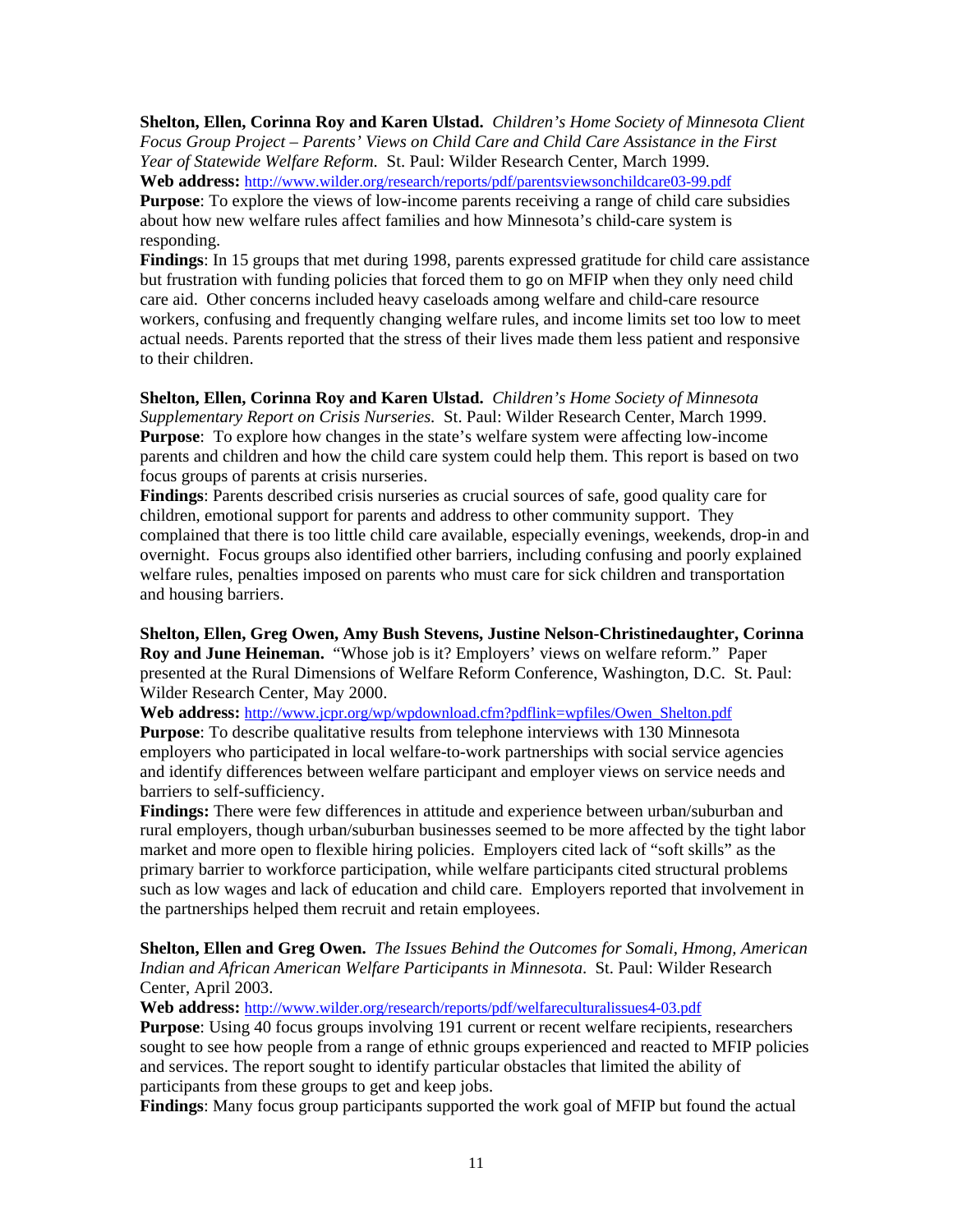operation demeaning or hostile rather than supportive. For many, their perception of whether the job counselor was on their side was key. Common complaints about MFIP included: Excessive paperwork demands, inaccessibility of workers to answer questions and inconsistency about rules and supports. Report includes detailed insights into the particular barriers, experiences and attitudes of people from different ethnic groups. A large proportion reported that they lacked basic reading and math skills, familiarity with demands of the workplace and other skills usually needed for even entry-level work.

**Shelton, Ellen, Greg Owen, Nicole Martin and Ben Shardlow**. *Training Low-income Workers for Self-sufficiency – Learning from the McKnight Families Forward Initiative after Two Years.* St. Paul: Wilder Research Center, December 2003.

**Web address:** http://www.wilder.org/research/reports.html?summary=1021

**Purpose**: To evaluate four types of projects funded by the McKnight Foundation to increase lowincome working parents' access to education and training and thereby to improve their jobs and earnings.

**Findings**: Summarizes promising strategies used by projects in the Families Forward Initiative. These include emphasis on individual assessments to identify needed services, help stabilizing day-to-day life and developing one-on-one relationships with mentors or staff members to help trainees sustain motivation and enthusiasm. Other recommended strategies include: Strong connection to multiple employers and education for employers about struggles faced by entrylevel workers.

**Stockdill, Stacey Hueftle, Rebecca Anderson and Marlene Stoehr.** *Frogtown Family Connections – A preliminary evaluation report.* Golden Valley: EnSearch, Inc., August 2001. **Web address:** http://www.lifetrackresources.org/Administration/research.htm

**Purpose**: To determine whether home visits could identify families' needs, develop support plans and help families become self-sufficient. The study was conducted with families who failed to attend an MFIP overview or intake meeting, had children under age 6, and lived in designated neighborhoods of St. Paul.

**Findings**: With tremendous persistence and ingenuity, the Frogtown Family Connections staff was able to contact 52 percent of 79 cases referred. Outcomes included getting families into compliance with MFIP rules, helping stabilize housing, helping obtain clothing and helping look for jobs. Among effective tools used with extremely challenged families were: Frequent visits at home, using cell phones to model effective communication, driving families to employment services appointment and writing goals and steps needed to achieve them. The report also describes the characteristics of active families and the barriers to attending MFIP overviews.

**Stockdill, Stacey Hueftle, Rebecca Anderson, MaryJo Smith, Marlene Stoehr and Shirley** 

**Dean.** *Lifetrack Resources Advancement Plus Program Evaluation Final Report.* Golden Valley: EnSearch, Inc., August 2002.

**Web address:** http://www.lifetrackresources.org/Administration/research.htm

**Purpose**: To study the effectiveness of six-month, paid and closely supervised work experience for people moving from welfare dependency to work.

**Findings**: The program cost \$8,000 per enrollee and 61% of trainees were placed in unsubsidized jobs, with a median hourly wage of \$8, comparing well to other transitional jobs programs. Report includes detailed information about the diverse population enrolled in Advancement Plus, most of whom had no significant work experience and half of whom spoke English as a second language. Also, the report gives significant findings about the prevalence of learning disabilities, physical disabilities and mental illness (60 percent had one or more). The demonstration project found that trainees needed additional support to deal with workplace situations, punctuality and attendance.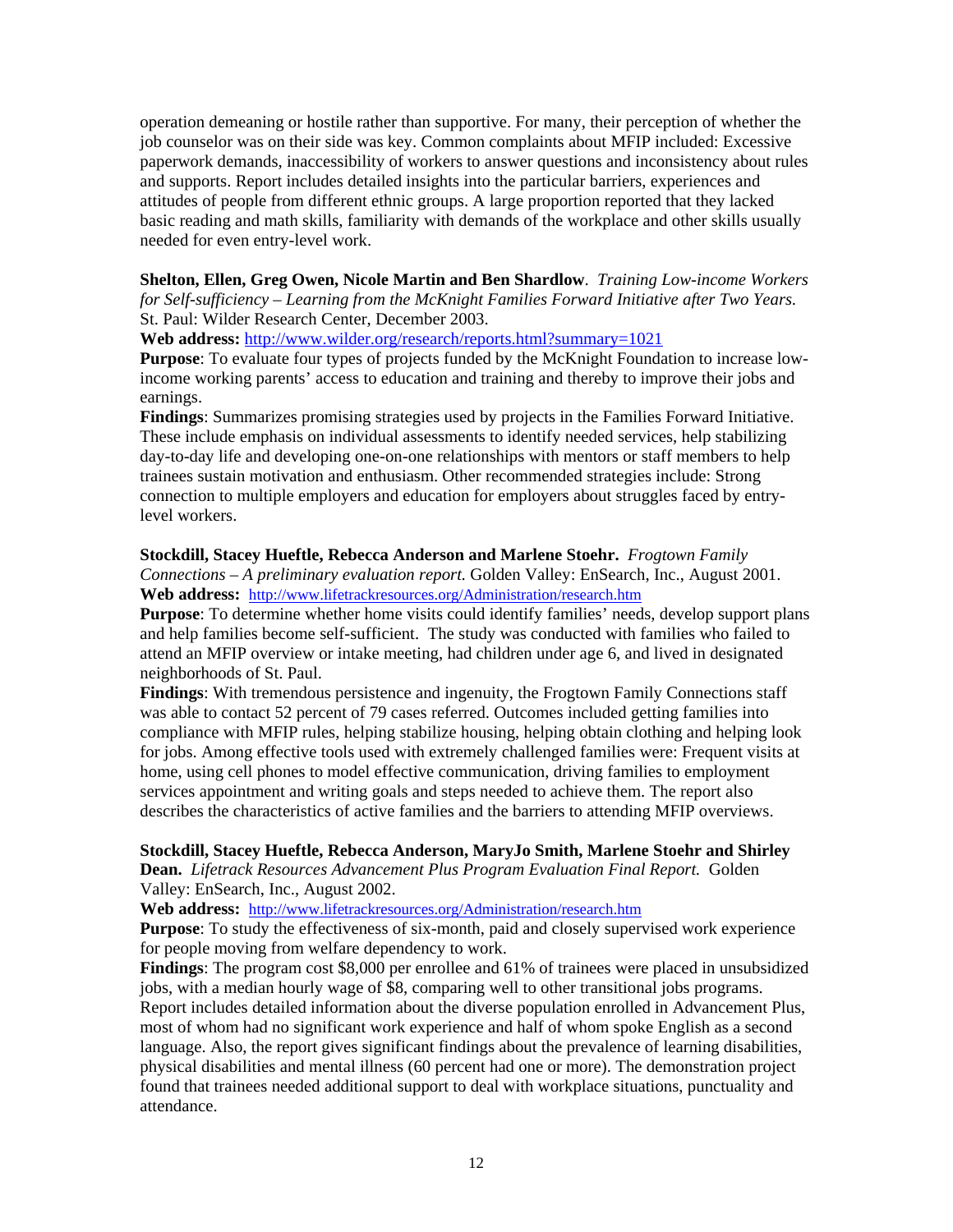## **Stockdill, Stacey Hueftle, Rebecca Anderson, MaryJo Smith, Marlene Stoehr and Shirley**

**Dean.** *A Report on Sanctions.* Golden Valley: EnSearch, Inc. for Lifetrack Resources, February 2003.

**Web address:** http://www.lifetrackresources.org/Administration/research.htm

**Purpose**: To evaluate the characteristics of Advancement Plus clients who were being sanctioned by MFIP.

**Findings**: Advancement Plus trainees who were sanctioned were the most vulnerable. They had the largest number of barriers to employment, including such severe barriers as chemical dependency, domestic violence, unreliable transportation, learning disabilities or literacy levels below eighth grade.

#### **Stockdill, Stacey Hueftle, Rebecca Anderson, MaryJo Smith, Marlene Stoehr and Shirley**

**Dean.** *Occupational Therapy in Transitional Jobs: Innovations to Improve Life Skills.* Golden Valley: EnSearch, Inc. for Lifetrack Resources, November 2003.

**Web address:** http://www.lifetrackresources.org/Administration/research.htm

**Purpose**: To see how the addition of occupational therapists and speech-language pathologists to the temporary, paid work model affected outcomes.

**Findings**: Adding these specialists benefited many trainees who had undiagnosed medical conditions and traumatic brain injuries. The social skills classes designed by the specialists showed promise as a recruitment tool for occupational therapy and traumatic brain injury assessments. The specialists also found that employers might need to recognize trainees' limitations and provide reasonable accommodations in order for some trainees to be successful in subsidized and unsubsidized jobs.

### **Stockdill, Stacey Hueftle, Rebecca Anderson, MaryJo Smith, Marlene Stoehr, Shirley Dean**

**and Bonnie Weakly.** *2004 Comparison Study – An Evaluation that Compares Outcomes for Multi-Site Transitional Jobs Program with Random Samples of Participants in the Minnesota Family Investment Program.* Golden Valley: EnSearch, Inc., September 2004.

**Web address:** http://www.lifetrackresources.org/Administration/research.htm

**Purpose**: To see how participants in six-month paid work experience, including sub-groups, compared to the general MFIP welfare population in terms of barriers, employment, wages and welfare use.

**Findings**: Although its enrollees had more barriers to employment, the transitional jobs program performed well at helping challenged populations find unsubsidized employment at wages comparable to those earned by the MFIP comparison group. The model showed particular promise for ex-offenders, the homeless, youth, victims of domestic violence, people with chemical dependencies, mental illness and learning disabilities. Specialists – including occupational therapists and speech pathologists – were deemed crucial to helping trainees overcome barriers.

**Toft, Jessica, Mary Martin, Ji-in Yeo and David Hollister.** *Factors that Influence Health Care Coverage for Low-Income Populations under Welfare Reform (draft).* St. Paul: University of Minnesota School of Social Work, 2004.

**Purpose**: To explore why so many Minnesota families that leave welfare for work go without health insurance coverage despite their apparent eligibility for publicly funded medical programs. Also examines racial disparities in health insurance coverage. Focuses on a sample of 84 MFIP recipients in Hennepin County.

**Findings**: Minnesota adults who have left welfare and are working are nearly twice as likely as low-income adults statewide to be uninsured. Extensive workers, those who worked 36 or more months during the 42-month study period, were the most likely not to have health insurance, with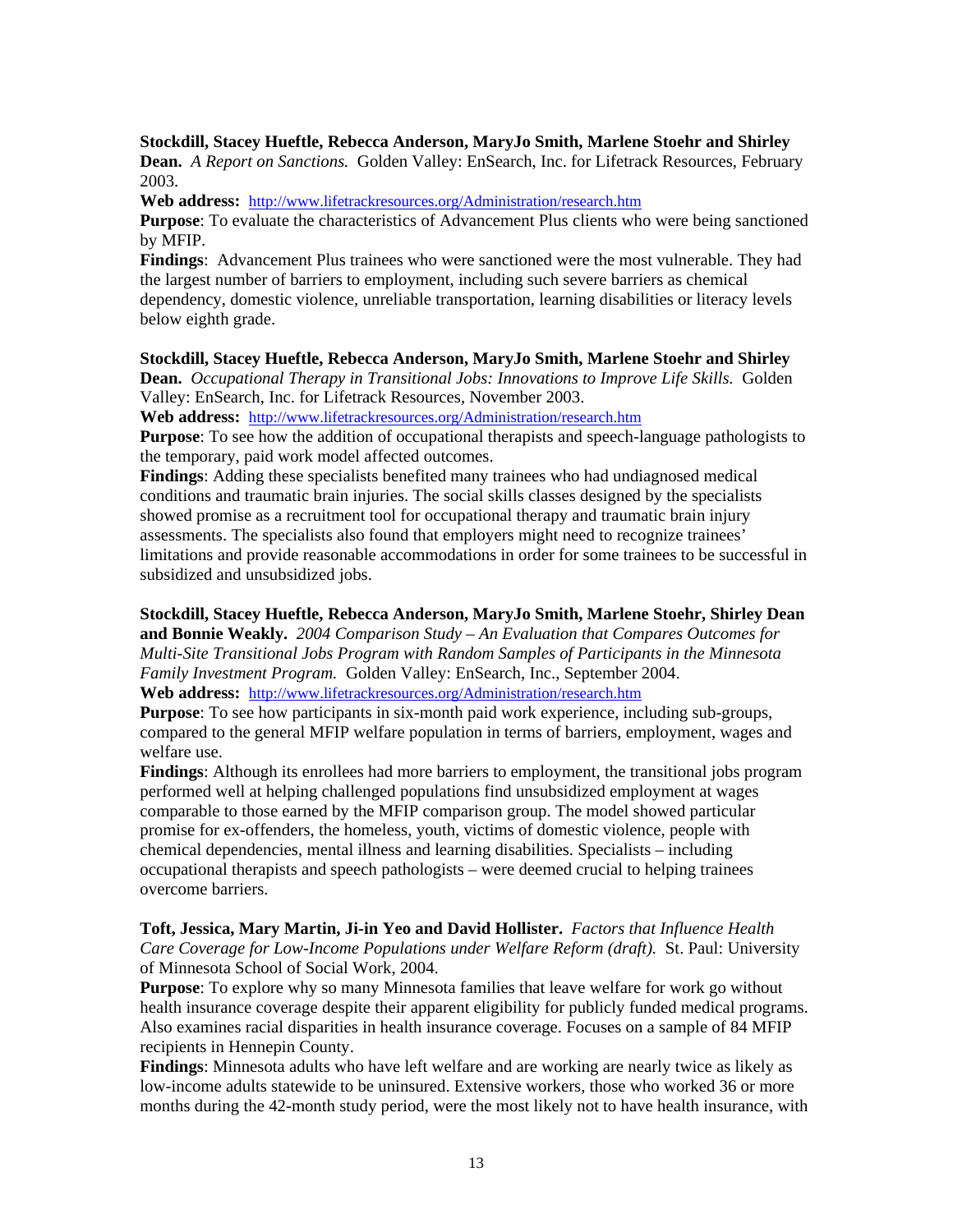an average of 7.6 months uninsured. Moderate workers were more likely to use public health care coverage. The study found that Latinos were the least likely to have insurance, followed by Native Americans and whites. Researchers speculate that low-income workers do not see the linkage between work and publicly-funded health programs and therefore do not apply for these programs. The report also suggests that Medicaid's complicated eligibility rules and application procedures are a deterrent.

### **Urban Coalition**. *Welfare Reform: Real Possibilities or Empty Promises, Volume One.* St. Paul: The Urban Coalition, July 1999.

**Purpose**: First of a series of reports on the impact of welfare reform in Minnesota. Reports largely rely on secondary sources. It includes state and county data as well as papers by people with regional and discipline-specific perspectives on welfare reform.

**Findings**: Includes data showing declining welfare caseloads in Minnesota, points out concentration of MFIP cases in a few poor Minneapolis and St. Paul neighborhoods and highlights the effects of welfare reform policies on immigrants and refugees. Service providers report high caseloads and average contact time of 10 minutes per family, leaving immigrants and refugees confused about the program. Cites Wisconsin data showing increased homelessness when new welfare rules caused caseload to decline dramatically.

### **Urban Coalition.** *Welfare Reform: Real Possibilities or Empty Promises, Volume Two.* St. Paul: The Urban Coalition, March 2001

**Purpose**: Second in a series of reports on the impact of welfare reform in Minnesota. **Findings**: Summarizes continued reductions in MFIP caseload and notes racial disparity in outcomes. Notes that welfare recipients are disproportionately people of color and highlights special barriers faced by this population. Includes information on trends in hunger, homelessness and barriers to work.

### **Urban Coalition**. *Welfare Reform: Real Possibilities or Empty Promises, Volume Three.* St. Paul: The Urban Coalition, February 2002.

**Purpose**: Third and final report in a series tracking the impact of welfare reform in Minnesota. **Findings**: The report evaluates continued caseload declines by race and finds that between January 2000 and July 2001, the number of people receiving MFIP benefits declined for all groups except African Americans and Latinos, which saw gains of 3.4 percent and 22.8 percent respectively. Also analyzes MFIP data for Hennepin and Ramsey counties and Minneapolis and St. Paul. Based on interviews with nine welfare recipients and 12 service providers, the report summarizes common work barriers and problems with the administration of MFIP, including high caseloads and a lack of culturally competent service providers.

**Wagner, Regina, Khanh Nguyen, Maureen O'Connell and Barbara Collins.** *MFIP Families and Sanctions: A Call for Services – sanctions as a predictor that many MFIP families struggle with employment barriers and need targeted services to succeed.* St. Paul: Legal Services Advocacy Project, 2002.

### **Web address:** http://www.lsapmn.org

**Purpose**: A report to examine sanctions within MFIP.

**Findings**: More than one-fourth of the participants in the December 2001 MFIP caseload had been sanctioned during 2001 and significant disparities in sanction rates were occurring among different racial and ethnic groups. Rates were highest for African Americans (35.5%) and American Indians (30.6%). Also found that sanctioned participants had lower earnings, more difficulty maintaining employment and more months of MFIP cash assistance, suggesting that sanctions are an indicator of families with multiple barriers to employment.